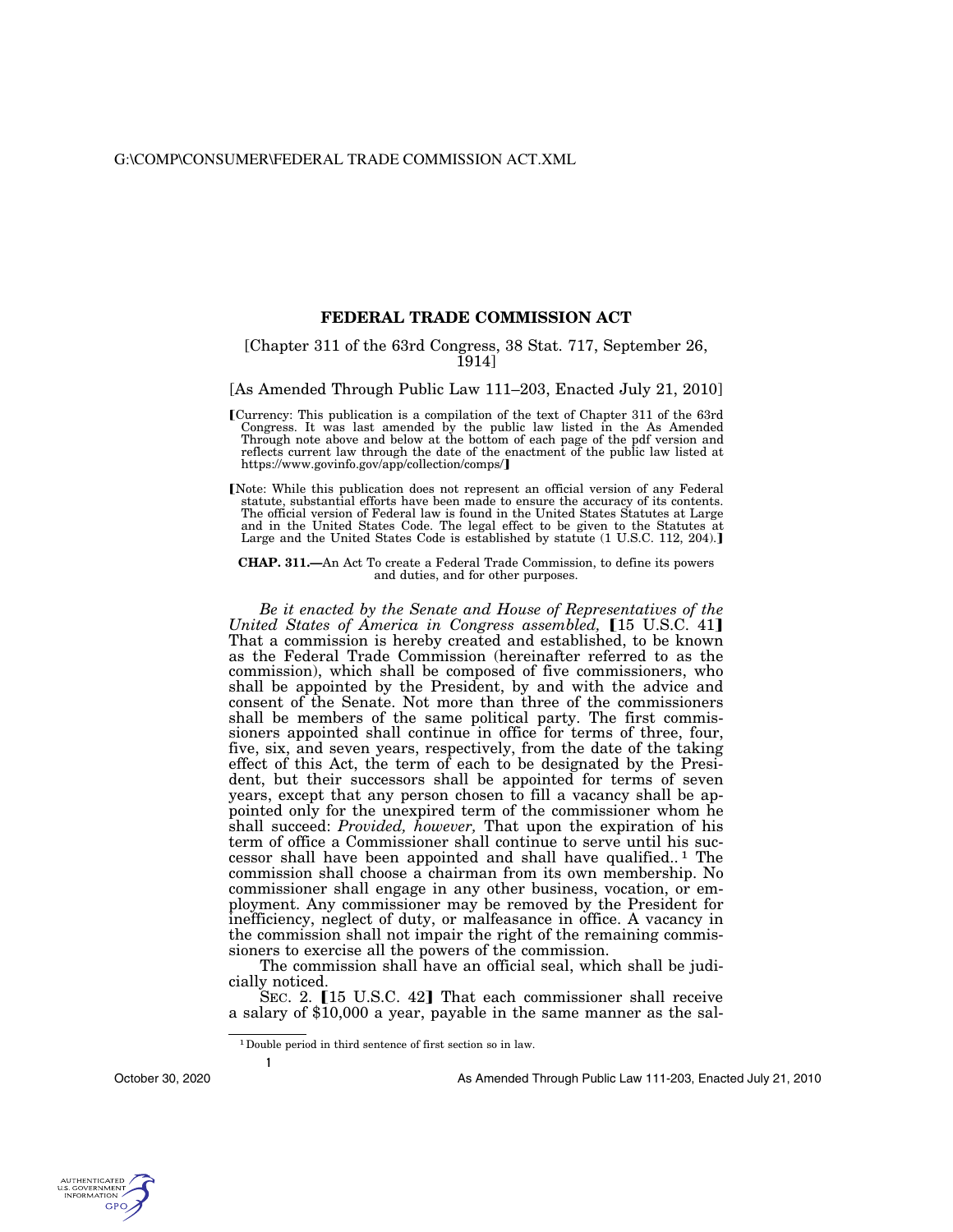aries of the judges of the courts of the United States. The commission shall appoint a secretary, who shall receive a salary of \$5,000 a year, payable in like manner, and it shall have authority to employ and fix the compensation of such attorneys, special experts, examiners, clerks, and other employees as it may from time to time find necessary for the proper performance of its duties and as may be from time to time appropriated for by Congress.

With the exception of the secretary, a clerk to each commissioner, the attorneys, and such special experts and examiners as the commission may from time to time find necessary for the conduct of its work, all employees of the commission shall be a part of the classified civil service, and shall enter the service under such rules and regulations as may be prescribed by the commission and by the Civil Service Commission.

All of the expenses of the commission, including all necessary expenses for transportation incurred by the commissioners or by their employees under their orders, in making any investigation, or upon official business in any other places than in the city of Washington, shall be allowed and paid on the presentation of itemized vouchers therefor approved by the commission.

Until otherwise provided by law, the commission may rent suitable offices for its use.

The Auditor for the State and Other Departments shall receive and examine all accounts of expenditures of the commission.

SEC. 3.  $[15 \text{ U.S.C. } 43]$  That upon the organization of the commission and election of its chairman, the Bureau of Corporations and the offices of Commissioner and Deputy Commissioner of Corporations shall cease to exist; and all pending investigations and proceedings of the Bureau of Corporations shall be continued by the commission.

All clerks and employees of the said bureau shall be transferred to and become clerks and employees of the commission at their present grades and salaries. All records, papers, and property of the said bureau shall become records, papers, and property of the commission, and all unexpended funds and appropriations for the use and maintenance of the said bureau, including any allotment already made to it by the Secretary of Commerce from the contingent appropriation for the Department of Commerce for the fiscal year nineteen hundred and fifteen, or from the departmental printing fund for the fiscal year nineteen hundred and fifteen, shall become funds and appropriations available to be expended by the commission in the exercise of the powers, authority, and duties conferred on it by this Act.

The principal office of the commission shall be in the city of Washington, but it may meet and exercise all its powers at any other place. The commission may, by one or more of its members, or by such examiners as it may designate, prosecute any inquiry necessary to its duties in any part of the United States.<br>SEC. 4. [15 U.S.C. 44] The words defined in this section shall

have the following meaning when found in this Act, to wit:

''Commerce'' means commerce among the several States or with foreign nations, or in any Territory of the United States or in the District of Columbia, or between any such Territory and another, or between any such Territory and any State or foreign na-

As Amended Through Public Law 111-203, Enacted July 21, 2010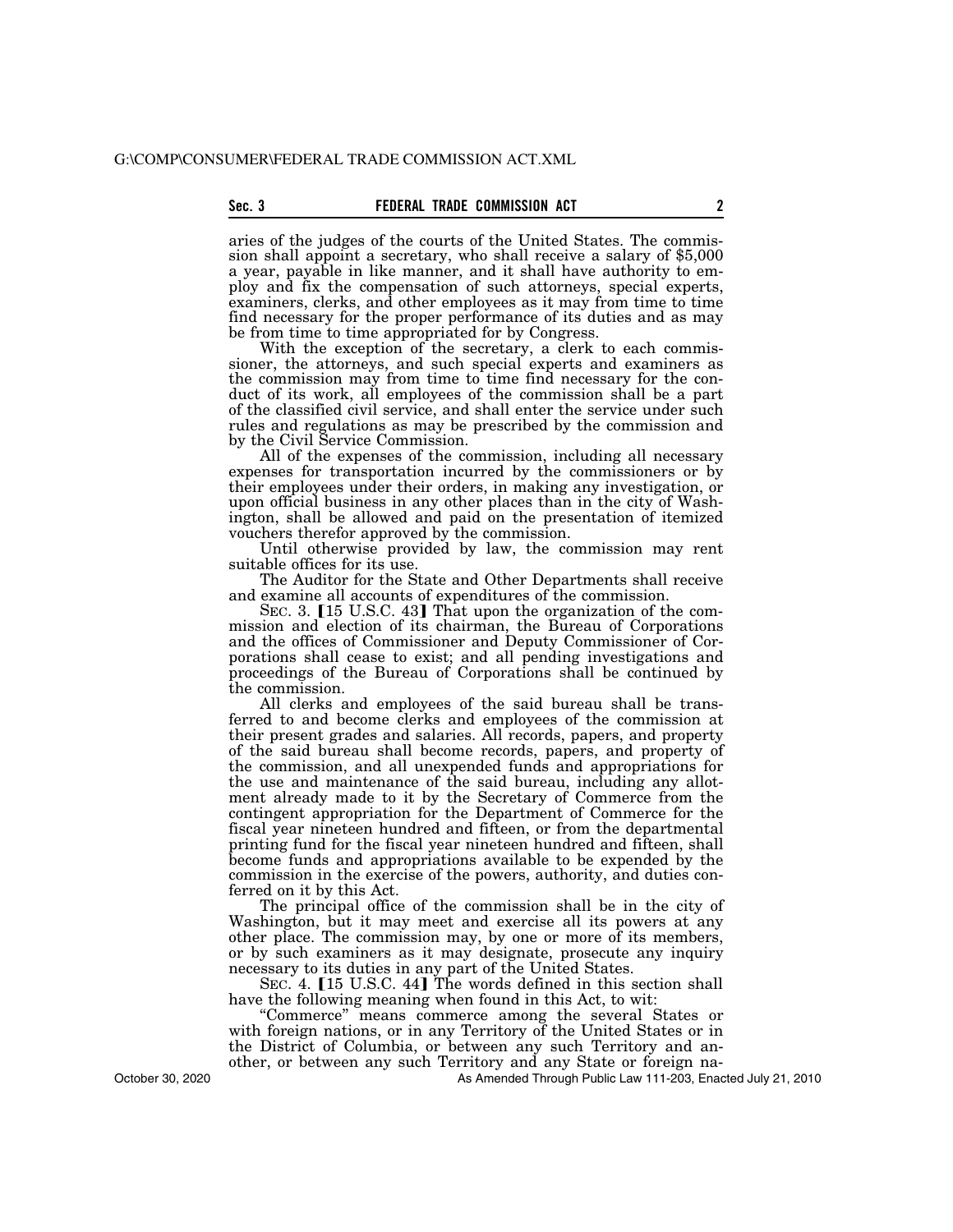tion, or between the District of Columbia and any State or Territory or foreign nation.

"Corporation" shall be deemed to include any company, trust, so-called Massachusetts trust, or association, incorporated or unincorporated, which is organized to carry on business for its own profit or that of its members, and has shares of capital or capital stock or certificates of interest, and any company, trust, so-called Massachusetts trust, or association, incorporated or unincorporated, without shares of capital or capital stock or certificates of interest, except partnerships, which is organized to carry on business for its own profit or that of its members.

''Documentary evidence'' includes all documents, papers, correspondence, books of account, and financial and corporate records.

"Acts to regulate commerce" means the Act entitled "An Act to regulate commerce,'' approved February 14, 1887, and all Acts amendatory thereof and supplementary thereto 2 and the Communications Act of 1934 and all Acts amendatory thereof and supplementary thereto.

''Antitrust Acts'' means the Act entitled ''An Act to protect trade and commerce against unlawful restraints and monopolies,'' approved July 2, 1890; also sections 73 to 76, inclusive, of an Act entitled ''An Act to reduce taxation, to provide revenue for the Government, and for other purposes," approved August 27, 1894; also the Act entitled ''An Act to amend sections 73 and 76 of the Act of August 27, 1894, entitled 'An Act to reduce taxation, to provide revenue for the Government, and for other purposes," approved February 12, 1913; and also the Act entitled ''An Act to supplement existing laws against unlawful restraints and monopolies, and for other purposes,'' approved October 15, 1914.

"Banks"<sup>3</sup> means the types of banks and other financial institutions referred to in section 18(f)(2).

''Foreign law enforcement agency'' means— 4

(1) any agency or judicial authority of a foreign government, including a foreign state, a political subdivision of a foreign state, or a multinational organization constituted by and comprised of foreign states, that is vested with law enforce-

#### **SEC. 13. [15 U.S.C. 44 note] SUNSET.**

Effective September 30, 2027, this Act, and the amendments made by this Act, are repealed, and any provision of law amended by this Act shall be amended to read as if this Act had not been enacted into law.

Effective September 30, 2020, the provisions of P.L. 109-455 (including the amendments made<br>by such Public Law) were repealed. Effective October 20, 2020, section 1 of P.L. 116-173 at-<br>tempts to amend section 13 of P.L. 10 tember 30, 2027"; however, such section 13 technically could not be amended in order to extend<br>the date due to its repeal as of September 30, 2020. The version of law shown above (and else-<br>where in this Act) retains the e they were repealed in order to effectuate the probable intent of Congress.

October 30, 2020

<sup>&</sup>lt;sup>2</sup>The reference to "An Act to regulate commerce,' approved February 14, 1887, and all Acts amendatory thereof and supplementary thereto" should be to "subtitle IV of title 49". Public Law  $95-473$ ,  $92$  Stat. 1337, Octob of that Act, 92 Stat. at 1466, provides as follows:

<sup>&</sup>quot;(b) A reference to a law replaced by sections 1 and 2 of this Act, including a reference in a regulation, order, or other law, is deemed to refer to the corresponding provision enacted by this Act.'' 3 Indentation so in law.

<sup>4</sup>The last undesignated subsection in section 4 was added by section 2 of Public Law 109– 455 (120 Stat. 3372). Section 13 of such Public Law (120 Stat. 3382), as amended by Public Law 112–203 and Public Law 116–173, provides as follows: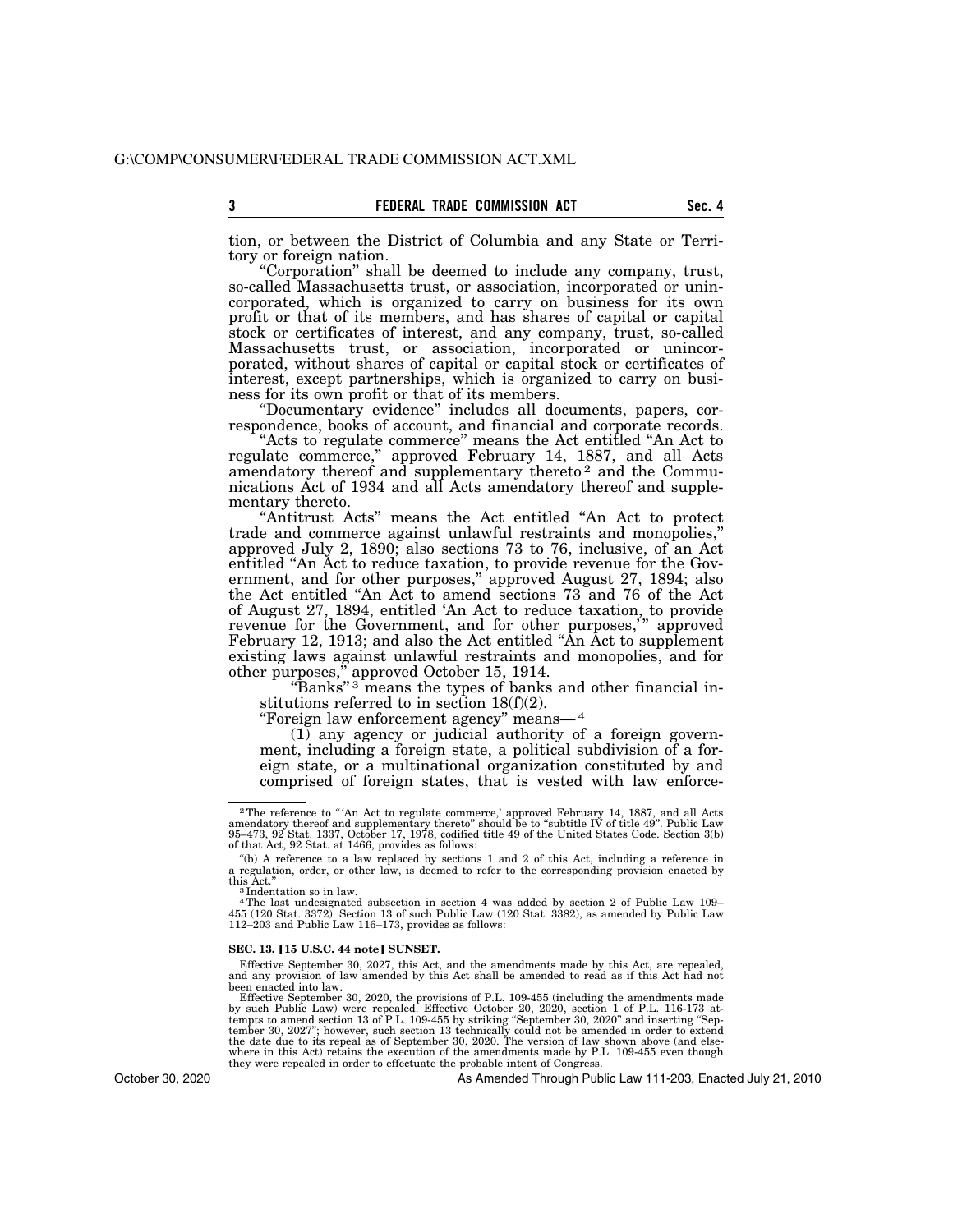ment or investigative authority in civil, criminal, or administrative matters; and

(2) any multinational organization, to the extent that it is acting on behalf of an entity described in paragraph (1).

SEC. 5.  $[15 \text{ U.S.C. } 45]$  (a)(1) Unfair methods of competition in or affecting commerce, and unfair or deceptive acts or practices in or affecting commerce, are hereby declared unlawful.

(2) The Commission is hereby empowered and directed to prevent persons, partnerships, or corporations, except banks, savings and loan institutions described in section  $18(f)(3)$ , Federal credit unions described in section  $18(f)(4)$ , common carriers subject to the Acts to regulate commerce, air carriers and foreign air carriers subject to the Federal Aviation Act of 1958, and persons, partnerships, or corporations insofar as they are subject to the Packers and Stockyards Act, 1921, as amended, except as provided in section 406(b) of said Act, from using unfair methods of competition in or affecting commerce and unfair or deceptive acts or practices in or affecting commerce.

(3) This subsection shall not apply to unfair methods of competition involving commerce with foreign nations (other than import commerce) unless—

(A) such methods of competition have a direct, substantial, and reasonably foreseeable effect—

(i) on commerce which is not commerce with foreign nations, or on import commerce with foreign nations; or

(ii) on export commerce with foreign nations, of a per-

son engaged in such commerce in the United States; and (B) such effect gives rise to a claim under the provisions of this subsection, other than this paragraph.

If this subsection applies to such methods of competition only because of the operation of subparagraph (A)(ii), this subsection shall apply to such conduct only for injury to export business in the United States.

 $(4)(A)^5$  For purposes of subsection (a), the term "unfair or deceptive acts or practices'' includes such acts or practices involving foreign commerce that—

(i) cause or are likely to cause reasonably foreseeable injury within the United States; or

(ii) involve material conduct occurring within the United States.

(B) All remedies available to the Commission with respect to unfair and deceptive acts or practices shall be available for acts and practices described in this paragraph, including restitution to domestic or foreign victims.

(b) Whenever the Commission shall have reason to believe that any such person, partnership, or corporation has been or is using any unfair method of competition or unfair or deceptive act or practice in or affecting commerce, and if it shall appear to the Commission that a proceeding by it in respect thereof would be to the interest of the public, it shall issue and serve upon such person, partnership, or corporation a complaint stating its charges in that re-

October 30, 2020

 $^5$  Margin so in law. In addition, paragraph  $(4)$  was added by section 3 of Public Law 109–455 (120 Stat. 3372). For the effective date of a sunset provision, see section 13 of such Public Law (120 Stat. 3382) set out i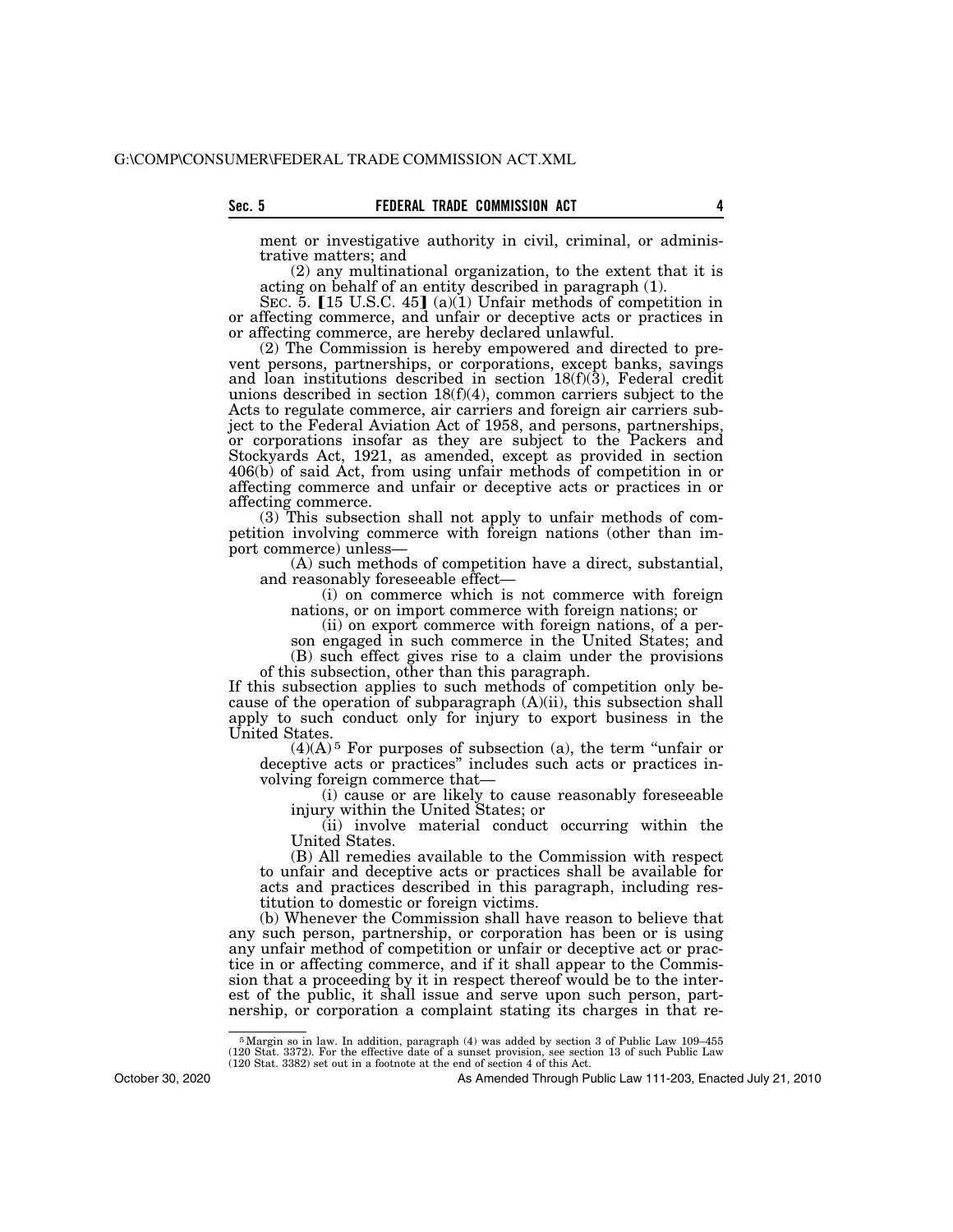### **5 Sec. 5 FEDERAL TRADE COMMISSION ACT**

spect and containing a notice of a hearing upon a day and at a place therein fixed at least thirty days after the service of said complaint. The person, partnership, or corporation so complained of shall have the right to appear at the place and time so fixed and show cause why an order should not be entered by the Commission requiring such person, partnership, or corporation to cease and desist from the violation of the law so charged in said complaint. Any person, partnership, or corporation may make application, and upon good cause shown may be allowed by the Commission to intervene and appear in said proceeding by counsel or in person. The testimony in any such proceeding shall be reduced to writing and filed in the office of the Commission. If upon such hearing the Commission shall be of the opinion that the method of competition or the act or practice in question is prohibited by this Act, it shall make a report in writing in which it shall state its findings as to the facts and shall issue and cause to be served on such person, partnership, or corporation an order requiring such person, partnership, or corporation to cease and desist from using such method of competition or such act or practice. Until the expiration of the time allowed for filing a petition for review, if no such petition has been duly filed within such time, or, if a petition for review has been filed within such time then until the record in the proceeding has been filed in a court of appeals of the United States, as hereinafter provided, the Commission may at any time, upon such notice and in such manner as it shall deem proper, modify or set aside, in whole or in part, any report or any order made or issued by it under this section. After the expiration of the time allowed for filing a petition for review, if no such petition has been duly filed within such time, the Commission may at any time, after notice and opportunity for hearing, reopen and alter, modify, or set aside, in whole or in part, any report or order made or issued by it under this section, whenever in the opinion of the Commission conditions of fact or of law have so changed as to require such action or if the public interest shall so require, except that (1) the said person, partnership, or corporation may, within sixty days after service upon him or it of said report or order entered after such a reopening, obtain a review thereof in the appropriate circuit court of appeals of the United States, in the manner provided in subsection  $(c)$  of this section; and  $(2)$  in the case of an order, the Commission shall reopen any such order to consider whether such order (including any affirmative relief provision contained in such order) should be altered, modified, or set aside, in whole or in part, if the person, partnership, or corporation involved files a request with the Commission which makes a satisfactory showing that changed conditions of law or fact require such order to be altered, modified, or set aside, in whole or in part. The Commission shall determine whether to alter, modify, or set aside any order of the Commission in response to a request made by a person, partnership, or corporation under paragraph  $(2)^6$  not later than 120 days after the date of the filing of such request.

(c) Any person, partnership, or corporation required by an order of the Commission to cease and desist from using any method

 $6S$ o in law. Reference in subsection (b) probably should be to "clause  $(2)$ ".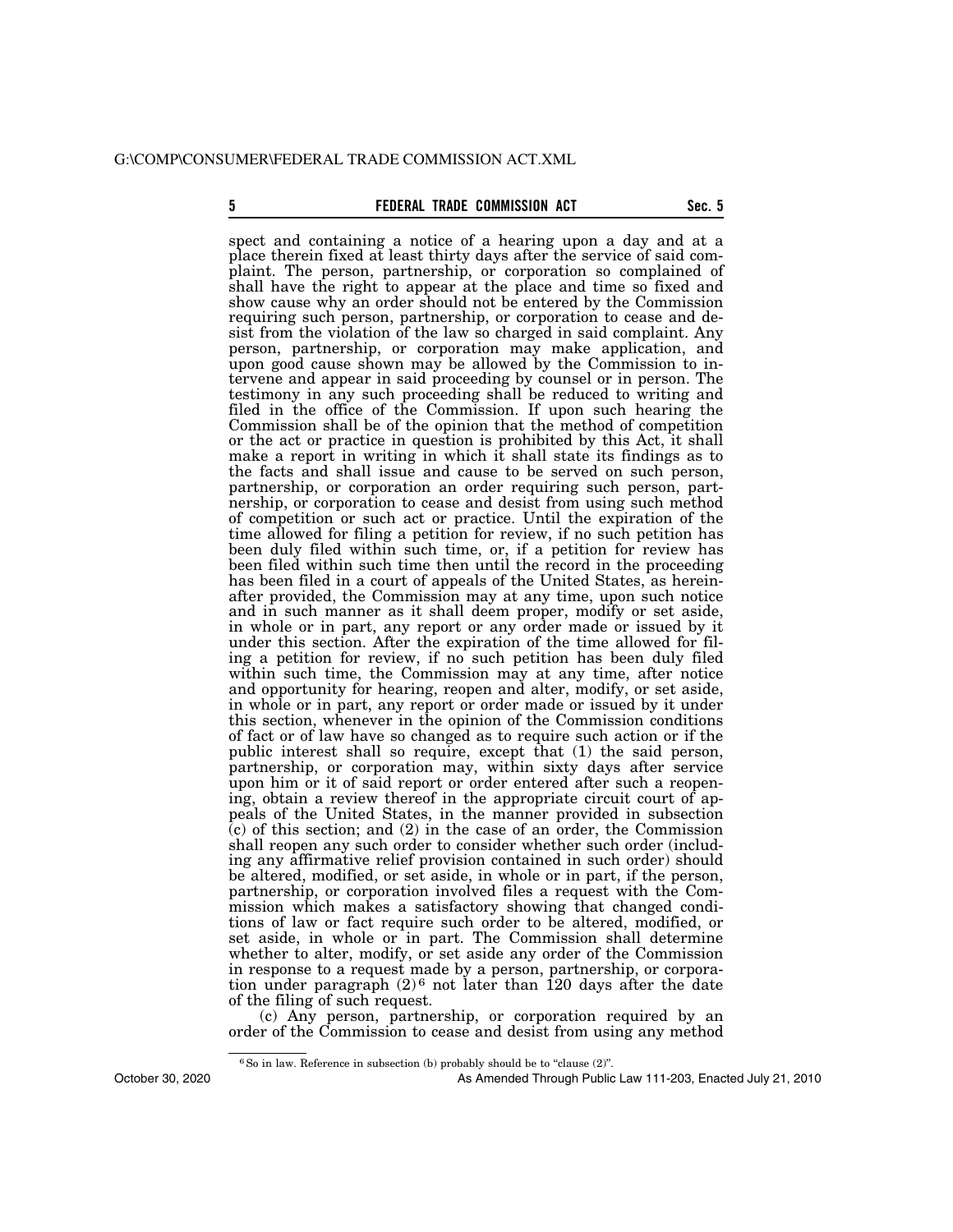#### **Sec. 5 FEDERAL TRADE COMMISSION ACT 6**

of competition or act or practice may obtain a review of such order in the circuit court of appeals of the United States, within any circuit where the method of competition or the act or practice in question was used or where such person, partnership, or corporation resides or carries on business, by filing in the court, within sixty days from the date of the service of such order, a written petition praying that the order of the Commission be set aside. A copy of such petition shall be forthwith transmitted by the clerk of the court to the Commission, and thereupon the Commission shall file in the court the record in the proceeding, as provided in section 2112 of title 28, United States Code. Upon such filing of the petition the court shall have jurisdiction of the proceeding and of the question determined therein concurrently with the Commission until the filing of the record and shall have power to make and enter a decree affirming, modifying, or setting aside the order of the Commission, and enforcing the same to the extent that such order is affirmed and to issue such writs as are ancillary to its jurisdiction or are necessary in its judgment to prevent injury to the public or to competitors pendente lite. The findings of the Commission as to the facts, if supported by evidence, shall be conclusive. To the extent that the order of the Commission is affirmed, the court shall thereupon issue its own order commanding obedience to the terms of such order of the Commission. If either party shall apply to the court for leave to adduce additional evidence, and shall show to the satisfaction of the court that such additional evidence is material and that there were reasonable grounds for the failure to adduce such evidence in the proceeding before the Commission, the court may order such additional evidence to be taken before the Commission and to be adduced upon the hearing in such manner and upon such terms and conditions as to the court may seem proper. The Commission may modify its findings as to the facts, or make new findings, by reason of the additional evidence so taken, and it shall file such modified or new findings, which if supported by evidence, shall be conclusive, and its recommendation, if any, for the modification or setting aside of its original order, with the return of such additional evidence. The judgment and decree of the court shall be final, except that the same shall be subject to review by the Supreme Court upon certiorari, as provided in section 240 of the Judicial Code.

(d) Upon the filing of the record with it the jurisdiction of the court of appeals of the United States to affirm, enforce, modify, or set aside orders of the Commission shall be exclusive.

(e) No order of the Commission or judgment of court to enforce the same shall in anywise relieve or absolve any person, partnership, or corporation from any liability under the Antitrust Acts.

(f) Complaints, orders, and other processes of the Commission under this section may be served by anyone duly authorized by the Commission, either (a) by delivering a copy thereof to the person to be served, or to a member of the partnership to be served, or the president, secretary, or other executive officer or a director of the corporation to be served; or (b) by leaving a copy thereof at the residence or the principal office or place of business of such person, partnership, or corporation; or (c) by mailing a copy thereof by registered mail or by certified mail addressed to such person, partner-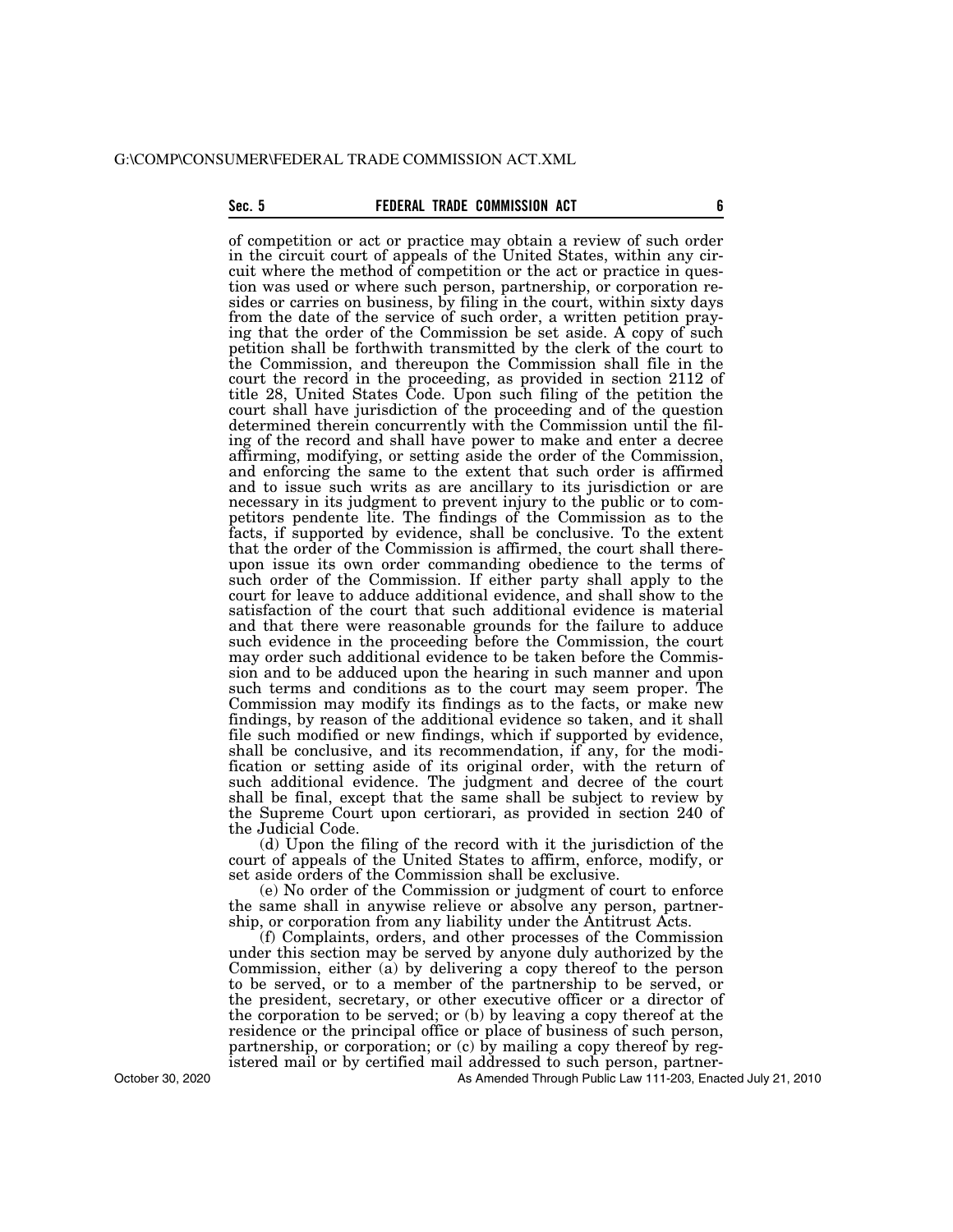ship, or corporation at his or its residence or principal office or place of business. The verified return by the person so serving said complaint, order, or other process setting forth the manner of said service shall be proof of the same, and the return post office receipt for said complaint, order, or other process mailed by registered mail or certified mail as aforesaid shall be proof of the service of the same.

(g) An order of the Commission to cease and desist shall become final—

(1) Upon the expiration of the time allowed for filing a petition for review, if no such petition has been duly filed within such time; but the Commission may thereafter modify or set aside its order to the extent provided in the last sentence of subsection (b).

(2) Except as to any order provision subject to paragraph (4), upon the sixtieth day after such order is served, if a petition for review has been duly filed; except that any such order may be stayed, in whole or in part and subject to such conditions as may be appropriate, by—

(A) the Commission;

(B) an appropriate court of appeals of the United States, if (i) a petition for review of such order is pending in such court, and (ii) an application for such a stay was previously submitted to the Commission and the Commission, within the 30-day period beginning on the date the application was received by the Commission, either denied the application or did not grant or deny the application; or

(C) the Supreme Court, if an applicable petition for certiorari is pending.

(3) For purposes of subsection  $(m)(1)(B)$  and of section 19(a)(2), if a petition for review of the order of the Commission has been filed—

(A) upon the expiration of the time allowed for filing a petition for certiorari, if the order of the Commission has been affirmed or the petition for review has been dismissed by the court of appeals and no petition for certiorari has been duly filed;

(B) upon the denial of a petition for certiorari, if the order of the Commission has been affirmed or the petition for review has been dismissed by the court of appeals; or

(C) upon the expiration of 30 days from the date of issuance of a mandate of the Supreme Court directing that the order of the Commission be affirmed or the petition for review be dismissed.

(4) In the case of an order provision requiring a person, partnership, or corporation to divest itself of stock, other share capital, or assets, if a petition for review of such order of the Commission has been filed—

(A) upon the expiration of the time allowed for filing a petition for certiorari, if the order of the Commission has been affirmed or the petition for review has been dismissed by the court of appeals and no petition for certiorari has been duly filed;

As Amended Through Public Law 111-203, Enacted July 21, 2010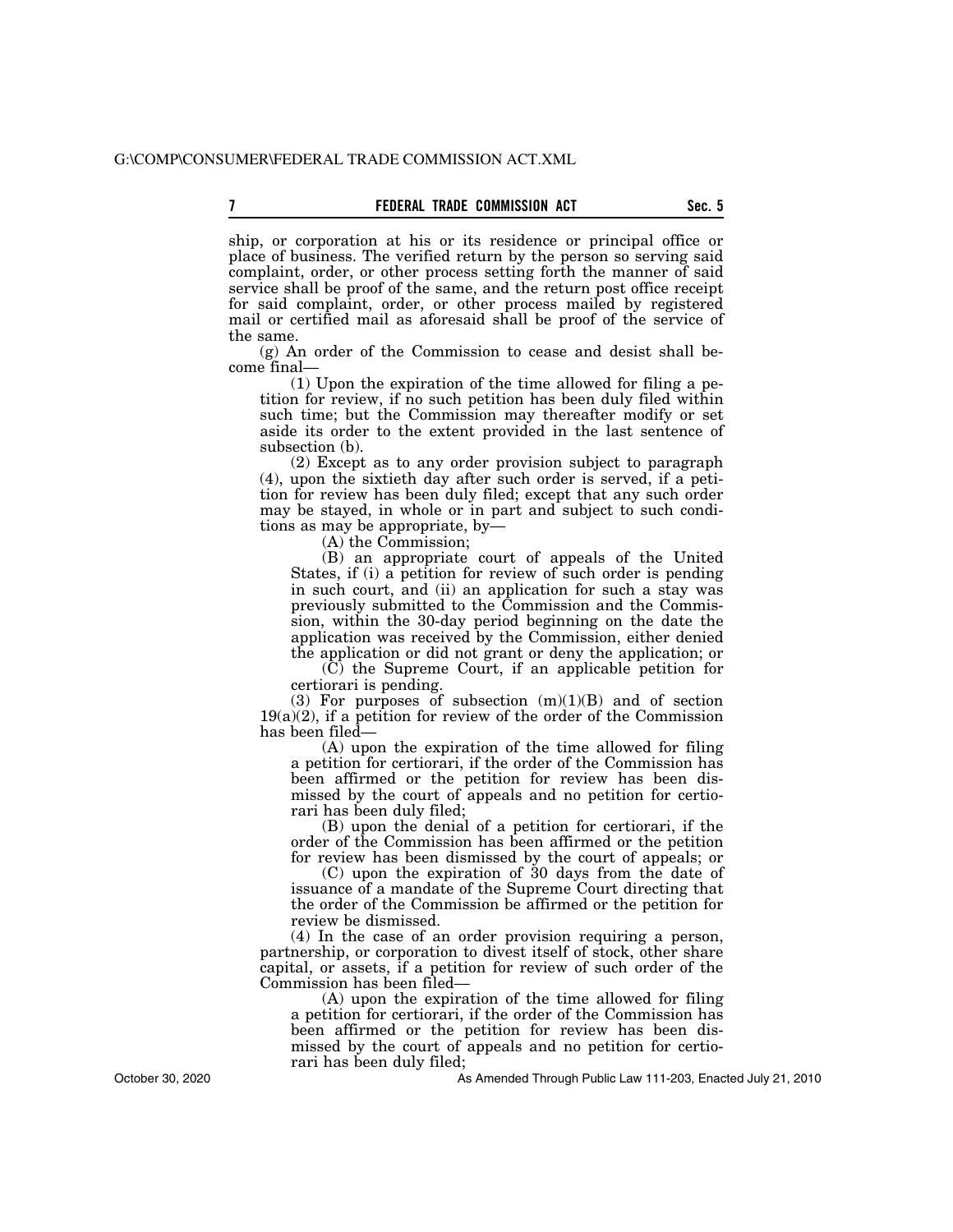(B) upon the denial of a petition for certiorari, if the order of the Commission has been affirmed or the petition for review has been dismissed by the court of appeals; or

(C) upon the expiration of 30 days from the date of issuance of a mandate of the Supreme Court directing that the order of the Commission be affirmed or the petition for review be dismissed.

(h) If the Supreme Court directs that the order of the Commission be modified or set aside, the order of the Commission rendered in accordance with the mandate of the Supreme Court shall become final upon the expiration of thirty days from the time it was rendered, unless within such thirty days either party has instituted proceedings to have such order corrected to accord with the mandate, in which event the order of the Commission shall become final when so corrected.

(i) If the order of the Commission is modified or set aside by the circuit court of appeals, and if (1) the time allowed for filing a petition for certiorari has expired and no such petition has been duly filed, or (2) the petition for certiorari has been denied, or (3) the decision of the court has been affirmed by the Supreme Court, then the order of the Commission rendered in accordance with the mandate of the circuit court of appeals shall become final on the expiration of thirty days from the time such order of the Commission was rendered, unless within such thirty days either party has instituted proceedings to have such order corrected so that it will accord with the mandate, in which event the order of the Commission shall become final when so corrected.

(j) If the Supreme Court orders a rehearing; or if the case is remanded by the circuit court of appeals to the Commission for a rehearing, and if (1) the time allowed for filing a petition for certiorari has expired, and no such petition has been duly filed, or (2) the petition for certiorari has been denied, or (3) the decision of the court has been affirmed by the Supreme Court, then the order of the Commission rendered upon such rehearing shall become final in the same manner as though no prior order of the Commission had been rendered.

(k) As used in this section the term ''mandate'', in case a mandate has been recalled prior to the expiration of thirty days from the date of issuance thereof, means the final mandate.

(l) Any person, partnership, or corporation who violates an order of the Commission after it has become final, and while such order is in effect, shall forfeit and pay to the United States a civil penalty of not more than \$10,000 for each violation, which shall accrue to the United States and may be recovered in a civil action brought by the Attorney General of the United States. Each separate violation of such an order shall be a separate offense, except that in the case of a violation through continuing failure to obey or neglect to obey a final order of the Commission, each day of continuance of such failure or neglect shall be deemed a separate offense. In such actions, the United States district courts are empowered to grant mandatory injunctions and such other and further equitable relief as they deem appropriate in the enforcement of such final orders of the Commission.

October 30, 2020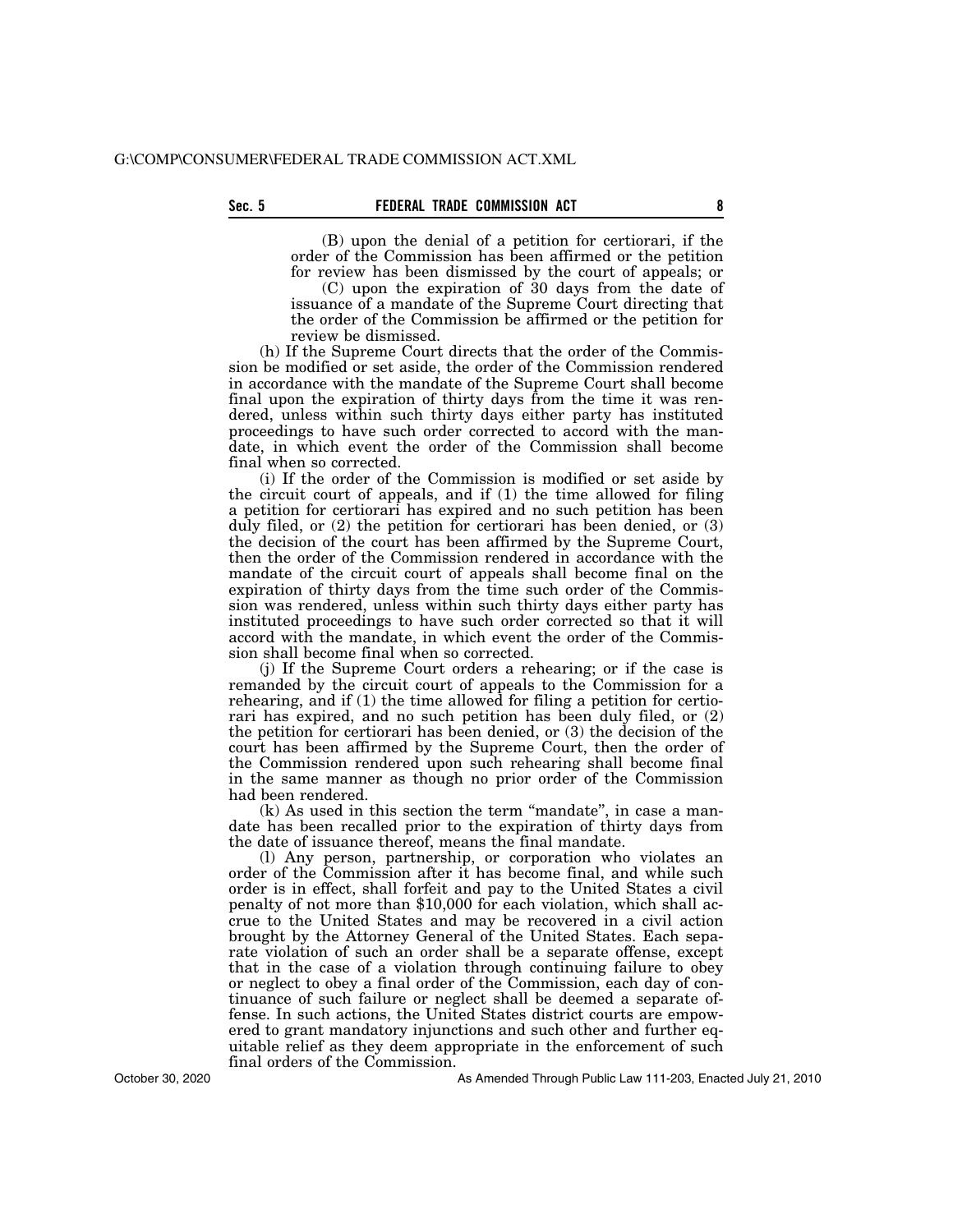$(m)(1)(A)$  The Commission may commence a civil action to recover a civil penalty in a district court of the United States against any person, partnership, or corporation which violates any rule under this Act respecting unfair or deceptive acts or practices (other than an interpretive rule or a rule violation of which the Commission has provided is not an unfair or deceptive act or practice in violation of subsection  $(a)(1)$  with actual knowledge or knowledge fairly implied on the basis of objective circumstances that such act is unfair or deceptive and is prohibited by such rule. In such action, such person, partnership, or corporation shall be liable for a civil penalty of not more than \$10,000 for each violation.

(B) If the Commission determines in a proceeding under subsection (b) that any act or practice is unfair or deceptive, and issues a final cease and desist order, other than a consent order, with respect to such act or practice, then the Commission may commence a civil action to obtain a civil penalty in a district court of the United States against any person, partnership, or corporation which engages in such act or practice—

(1) after such cease and desist order becomes final (whether or not such person, partnership, or corporation was subject to such cease and desist order), and

(2) with actual knowledge that such act or practice is unfair or deceptive and is unlawful under subsection  $(a)(1)$  of this section.

In such action, such person, partnership, or corporation shall be liable for a civil penalty of not more than \$10,000 for each violation.

 $(C)(1)$  In the case of a violation through continuing failure to comply with a rule or with section  $5(a)(1)$ , each day of continuance of such failure shall be treated as a separate violation, for purposes of subparagraphs (A) and (B). In determining the amount of such a civil penalty, the court shall take into account the degree of culpability, any history of prior such conduct, ability to pay, effect on ability to continue to do business, and such other matters as justice may require.

(2) If the cease and desist order establishing that the act or practice is unfair or deceptive was not issued against the defendant in a civil penalty action under paragraph  $(1)(B)$  the issues of fact in such action against such defendant shall be tried de novo. Upon request of any party to such an action against such defendant, the court shall also review the determination of law made by the Commission in the proceeding under subsection (b) that the act or practice which was the subject of such proceeding constituted an unfair or deceptive act or practice in violation of subsection (a).

(3) The Commission may compromise or settle any action for a civil penalty if such compromise or settlement is accompanied by a public statement of its reasons and is approved by the court.

(n) The Commission shall have no authority under this section or section 18 to declare unlawful an act or practice on the grounds that such act or practice is unfair unless the act or practice causes or is likely to cause substantial injury to consumers which is not reasonably avoidable by consumers themselves and not outweighed by countervailing benefits to consumers or to competition. In deter-

As Amended Through Public Law 111-203, Enacted July 21, 2010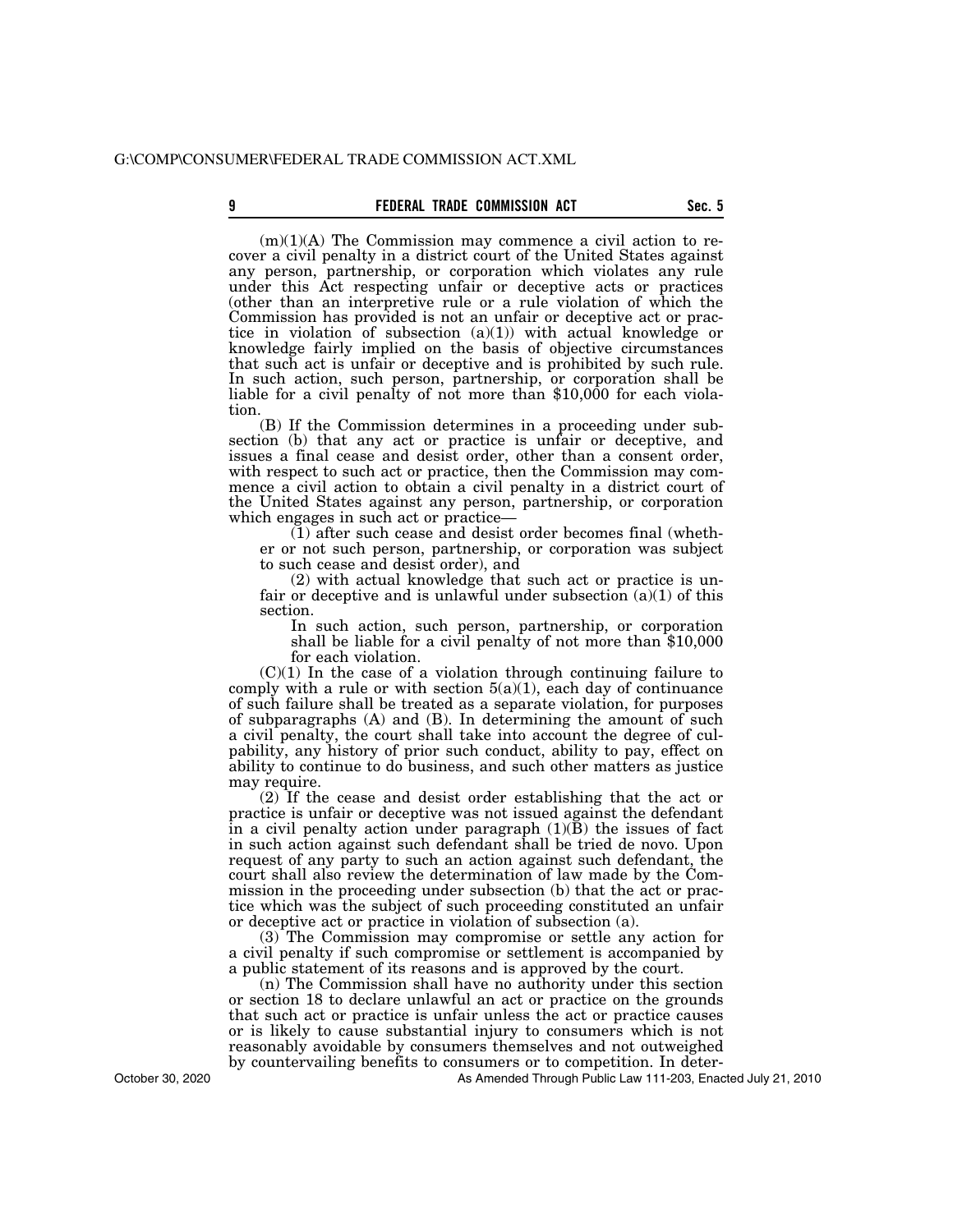mining whether an act or practice is unfair, the Commission may consider established public policies as evidence to be considered with all other evidence. Such public policy considerations may not serve as a primary basis for such determination.

SEC. 6. [15 U.S.C. 46] That the commission shall also have power—

(a) To gather and compile information concerning, and to investigate from time to time the organization, business, conduct, practices, and management of any person, partnership, or corporation engaged in or whose business affects commerce, excepting banks, savings and loan institutions described in section  $18(1)(3)$ , Federal credit unions described in section 18(f)(4), and common carriers subject to the Act to regulate commerce, and its relation to other persons, partnerships, and corporations.

(b) To require, by general or special orders, persons, partnerships, and corporations engaged in or whose business affects commerce, excepting banks, savings and loan institutions described in section 18 $(f)(3)$ , Federal credit unions described in section 18 $(f)(4)$ , and common carriers subject to the Act to regulate commerce, or any class of them, or any of them, respectively, to file with the commission in such form as the commission may prescribe annual or special, or both annual and special, reports or answers in writing to specific questions, furnishing to the commission such information as it may require as to the organization, business, conduct, practices, management, and relation to other corporations, partnerships, and individuals of the respective persons, partnerships, and corporations filing such reports or answers in writing. Such reports and answers shall be made under oath, or otherwise, as the commission may prescribe, and shall be filed with the commission within such reasonable period as the commission may prescribe, unless additional time be granted in any case by the commission.

(c) Whenever a final decree has been entered against any defendant corporation in any suit brought by the United States to prevent and restrain any violation of the antitrust Acts, to make investigation, upon its own initiative, of the manner in which the decree has been or is being carried out, and upon the application of the Attorney General it shall be its duty to make such investigation. It shall transmit to the Attorney General a report embodying its findings and recommendations as a result of any such investigation, and the report shall be made public in the discretion of the commission.

(d) Upon the direction of the President or either House of Congress to investigate and report the facts relating to any alleged violations of the antitrust Acts by any corporation.

(e) Upon the application of the Attorney General to investigate and make recommendations for the readjustment of the business of any corporation alleged to be violating the antitrust Acts in order that the corporation may thereafter maintain its organization, management, and conduct of business in accordance with law.

 $(f)$ <sup>7</sup> To make public from time to time such portions of the information obtained by it hereunder as are in the public interest;

October 30, 2020

<sup>7</sup>Subsection (f) was amended by section 4(a) of Public Law 109–455 (120 Stat. 3372) as follows: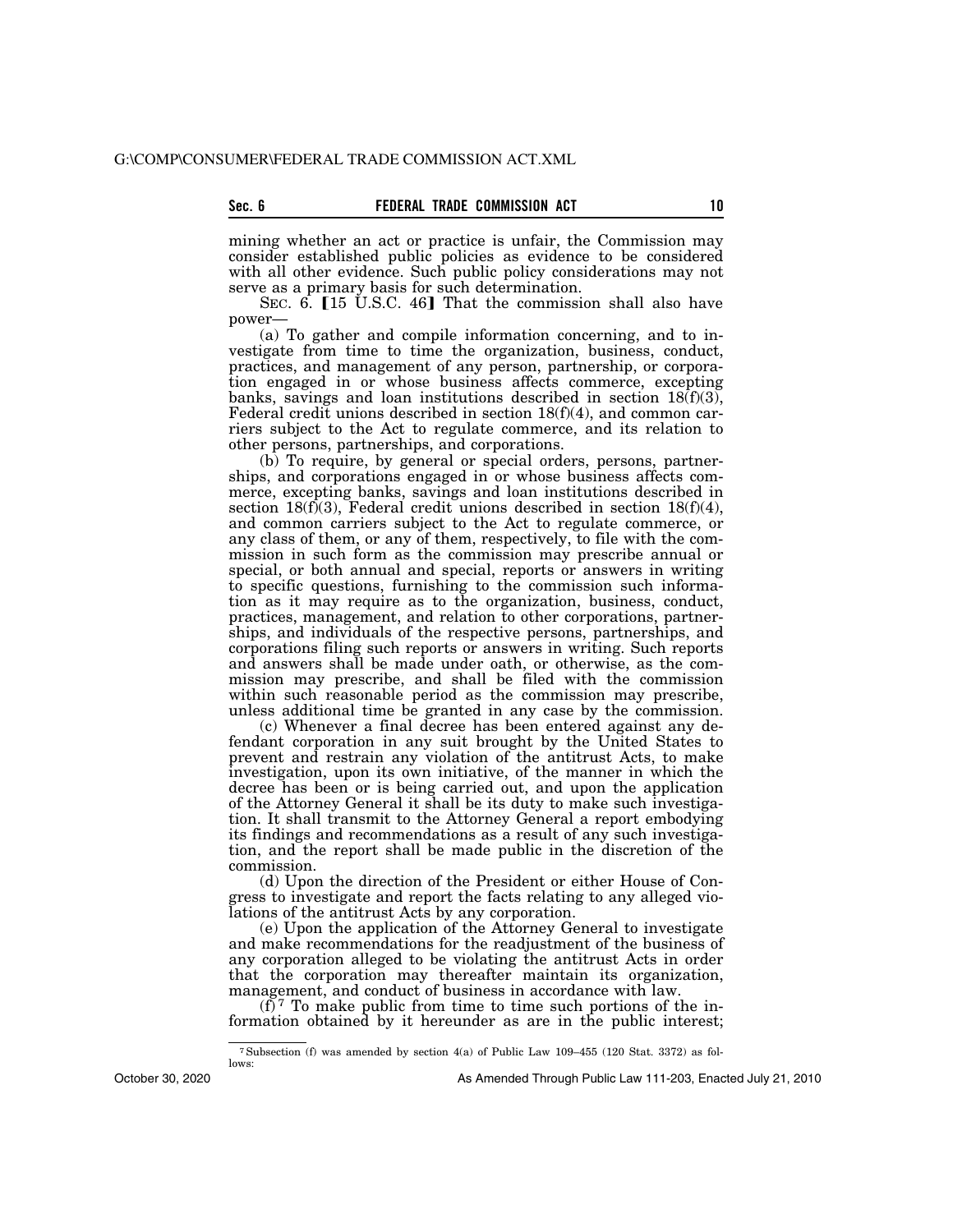# **11 EDERAL TRADE COMMISSION ACT** Sec. 6

and to make annual and special reports to the Congress and to submit therewith recommendations for additional legislation; and to provide for the publication of its reports and decisions in such form and manner as may be best adapted for public information and use: *Provided,* That the Commission shall not have any authority to make public any trade secret or any commercial or financial information which is obtained from any person and which is privileged or confidential, except that the Commission may disclose such information (1) to officers and employees of appropriate Federal law enforcement agencies or to any officer or employee of any State law enforcement agency upon the prior certification of an officer of any such Federal or State law enforcement agency that such information will be maintained in confidence and will be used only for official law enforcement purposes, and (2) to any officer or employee of any foreign law enforcement agency under the same circumstances that making material available to foreign law enforcement agencies is permitted under section 21(b).

(g) From time to time to classify corporations and (except as provided in section  $18(a)(2)$  of this Act) to make rules and regulations for the purpose of carrying out the provisions of this Act.

(h) To investigate, from time to time, trade conditions in and with foreign countries where associations, combinations, or practices of manufacturers, merchants, or traders, or other conditions, may affect the foreign trade of the United States, and to report to Congress thereon, with such recommendations as it deems advisable.

(i) With respect to the International Antitrust Enforcement Assistance Act of 1994, to conduct investigations of possible violations of foreign antitrust laws (as defined in section 12 of such Act).

 $(j)^{\widetilde{8}}$  INVESTIGATIVE ASSISTANCE FOR FOREIGN LAW ENFORCEMENT AGENCIES.—

 $(1)$  In GENERAL.—Upon a written request from a foreign law enforcement agency to provide assistance in accordance with this subsection, if the requesting agency states that it is investigating, or engaging in enforcement proceedings against, possible violations of laws prohibiting fraudulent or deceptive commercial practices, or other practices substantially similar to practices prohibited by any provision of the laws administered by the Commission, other than Federal antitrust laws (as defined in section 12(5) of the International Antitrust Enforcement Assistance Act of 1994 (15 U.S.C. 6211(5))), to provide the assistance described in paragraph (2) without requiring that the conduct identified in the request constitute a violation of the laws of the United States.

#### **SEC. 4. POWERS OF THE COMMISSION.**

(a) PUBLICATION OF INFORMATION; REPORTS.—Section 6(f) of the Federal Trade Commission

Act (15 U.S.C. 46(f)) is amended—<br>(1) by inserting "(1)" after "such information" the first place it appears; and<br>(2) by striking "purposes." and inserting "purposes, and (2) to any officer or employee of<br>any foreign law

For the effective date of a sunset provision, see section 13 of such Public Law (120 Stat. 3382)

set out in a footnote at the end of section 4 of this Act.<br>
<sup>8</sup> Subsections (j)-(1) were added by section 4(b) of Public Law 109–455 (120 Stat. 3373). For the effective date of a sunset provision, see section 13 of such Pu

October 30, 2020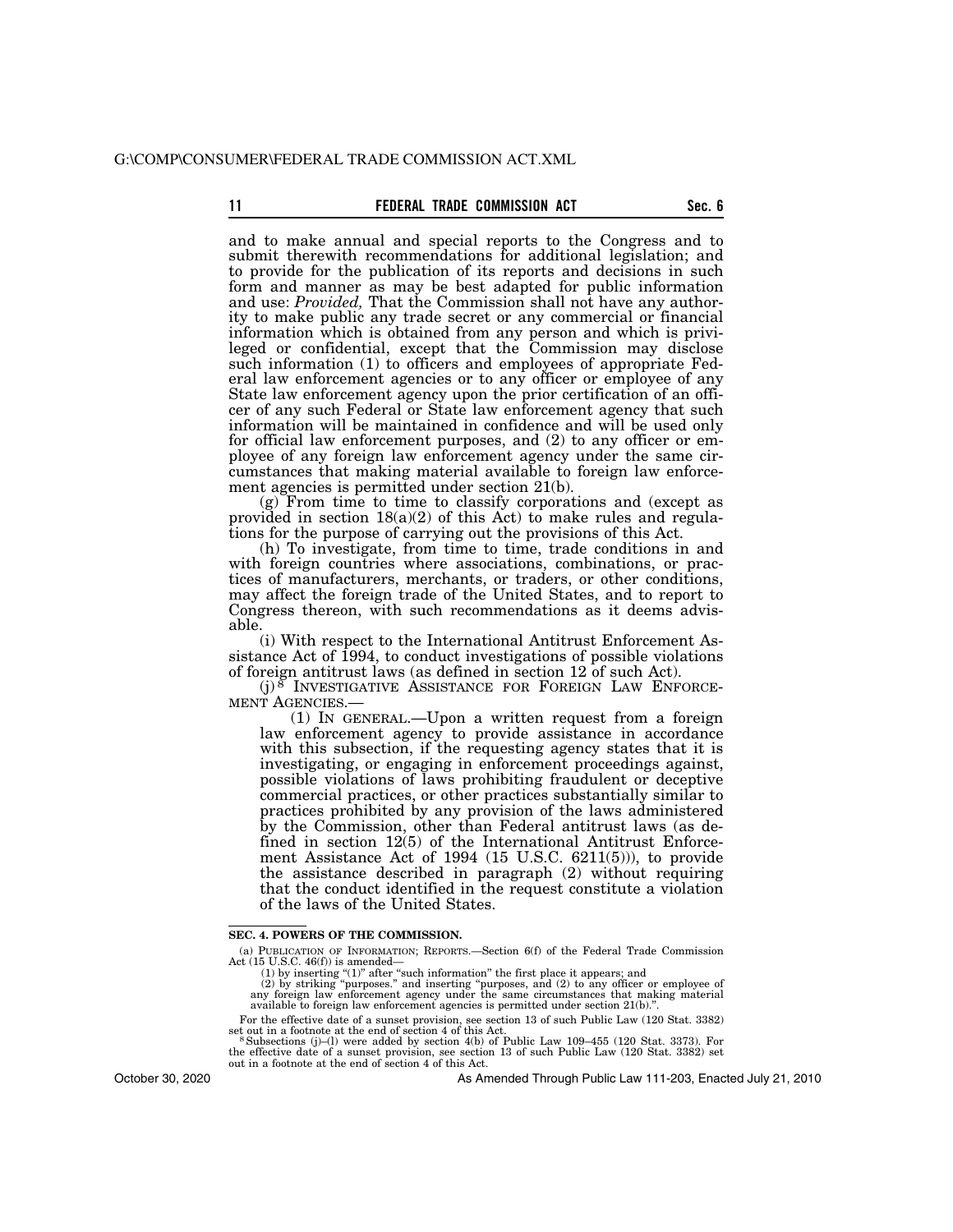(2) TYPE OF ASSISTANCE.—In providing assistance to a foreign law enforcement agency under this subsection, the Commission may—

(A) conduct such investigation as the Commission deems necessary to collect information and evidence pertinent to the request for assistance, using all investigative powers authorized by this Act; and

(B) when the request is from an agency acting to investigate or pursue the enforcement of civil laws, or when the Attorney General refers a request to the Commission from an agency acting to investigate or pursue the enforcement of criminal laws, seek and accept appointment by a United States district court of Commission attorneys to provide assistance to foreign and international tribunals and to litigants before such tribunals on behalf of a foreign law enforcement agency pursuant to section 1782 of title 28, United States Code.

(3) CRITERIA FOR DETERMINATION.—In deciding whether to provide such assistance, the Commission shall consider all relevant factors, including—

(A) whether the requesting agency has agreed to provide or will provide reciprocal assistance to the Commission;

(B) whether compliance with the request would prejudice the public interest of the United States; and

(C) whether the requesting agency's investigation or enforcement proceeding concerns acts or practices that cause or are likely to cause injury to a significant number of persons.

(4) INTERNATIONAL AGREEMENTS.—If a foreign law enforcement agency has set forth a legal basis for requiring execution of an international agreement as a condition for reciprocal assistance, or as a condition for provision of materials or information to the Commission, the Commission, with prior approval and ongoing oversight of the Secretary of State, and with final approval of the agreement by the Secretary of State, may negotiate and conclude an international agreement, in the name of either the United States or the Commission, for the purpose of obtaining such assistance, materials, or information. The Commission may undertake in such an international agreement to—

(A) provide assistance using the powers set forth in this subsection;

(B) disclose materials and information in accordance with subsection (f) and section 21(b); and

(C) engage in further cooperation, and protect materials and information received from disclosure, as authorized by this Act.

(5) ADDITIONAL AUTHORITY.—The authority provided by this subsection is in addition to, and not in lieu of, any other authority vested in the Commission or any other officer of the United States.

(6) LIMITATION.—The authority granted by this subsection shall not authorize the Commission to take any action or exer-

As Amended Through Public Law 111-203, Enacted July 21, 2010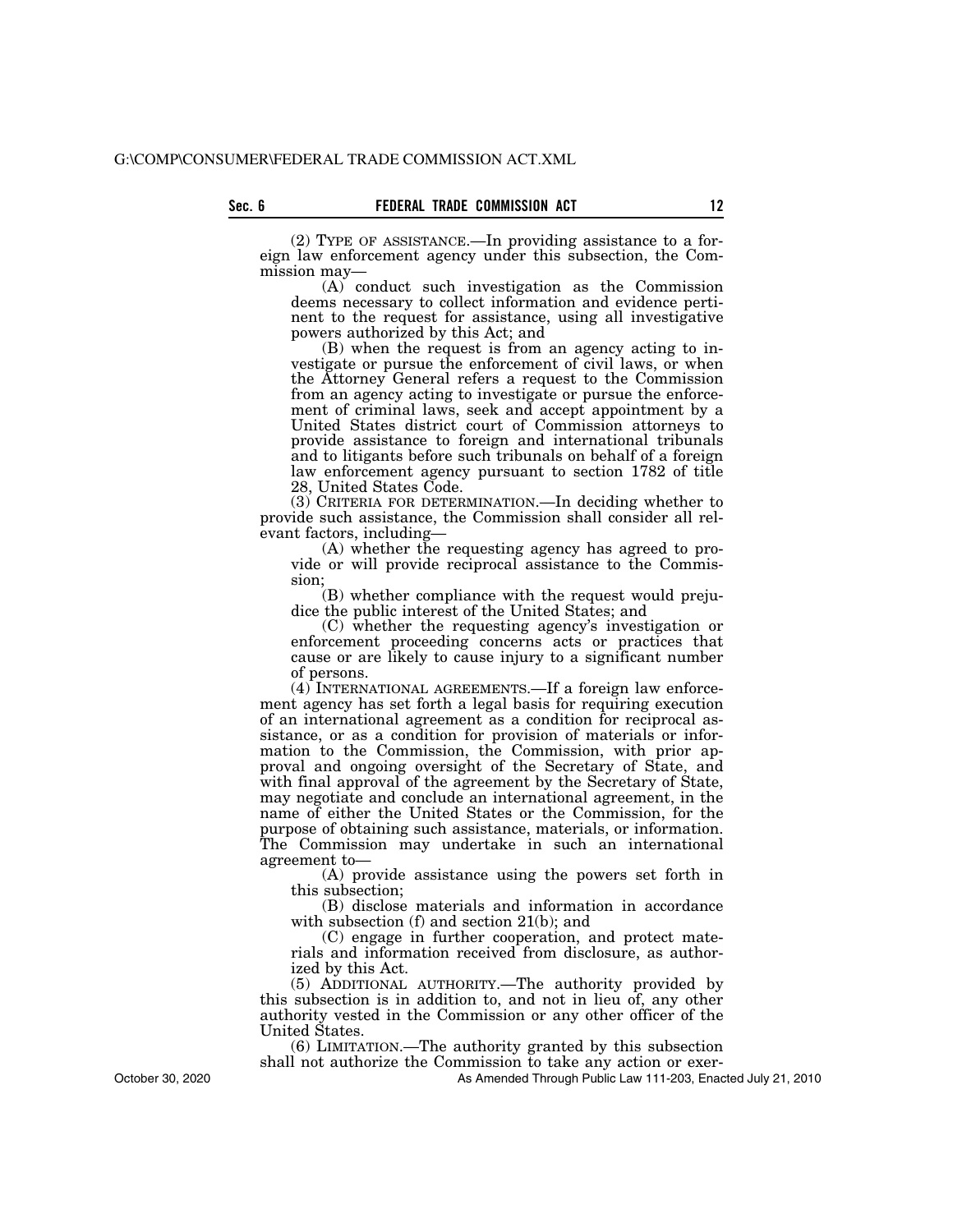cise any power with respect to a bank, a savings and loan institution described in section 18(f)(3) (15 U.S.C. 57a(f)(3)), a Federal credit union described in section 18(f)(4) (15 U.S.C.  $57a(f)(4)$ , or a common carrier subject to the Act to regulate commerce, except in accordance with the undesignated proviso following the last designated subsection of section 6 (15 U.S.C. 46).

(7) ASSISTANCE TO CERTAIN COUNTRIES.—The Commission may not provide investigative assistance under this subsection to a foreign law enforcement agency from a foreign state that the Secretary of State has determined, in accordance with section 6(j) of the Export Administration Act of 1979 (50 U.S.C. App. 2405(j)), has repeatedly provided support for acts of international terrorism, unless and until such determination is rescinded pursuant to section  $6(j)(4)$  of that Act (50 U.S.C. App. 2405(j)(4)).<br>(k) Referral of Evidence for Criminal Proceedings.—

(1) IN GENERAL.—Whenever the Commission obtains evidence that any person, partnership, or corporation, either domestic or foreign, has engaged in conduct that may constitute a violation of Federal criminal law, to transmit such evidence to the Attorney General, who may institute criminal proceedings under appropriate statutes. Nothing in this paragraph affects any other authority of the Commission to disclose information.

(2) INTERNATIONAL INFORMATION.—The Commission shall endeavor to ensure, with respect to memoranda of understanding and international agreements it may conclude, that material it has obtained from foreign law enforcement agencies acting to investigate or pursue the enforcement of foreign criminal laws may be used for the purpose of investigation, prosecution, or prevention of violations of United States criminal laws.

(l) EXPENDITURES FOR COOPERATIVE ARRANGEMENTS.—To expend appropriated funds for—

(1) operating expenses and other costs of bilateral and multilateral cooperative law enforcement groups conducting activities of interest to the Commission and in which the Commission participates; and

(2) expenses for consultations and meetings hosted by the Commission with foreign government agency officials, members of their delegations, appropriate representatives and staff to exchange views concerning developments relating to the Commission's mission, development and implementation of cooperation agreements, and provision of technical assistance for the development of foreign consumer protection or competition regimes, such expenses to include necessary administrative and logistic expenses and the expenses of Commission staff and foreign invitees in attendance at such consultations and meetings including—

(A) such incidental expenses as meals taken in the course of such attendance;

(B) any travel and transportation to or from such meetings; and

As Amended Through Public Law 111-203, Enacted July 21, 2010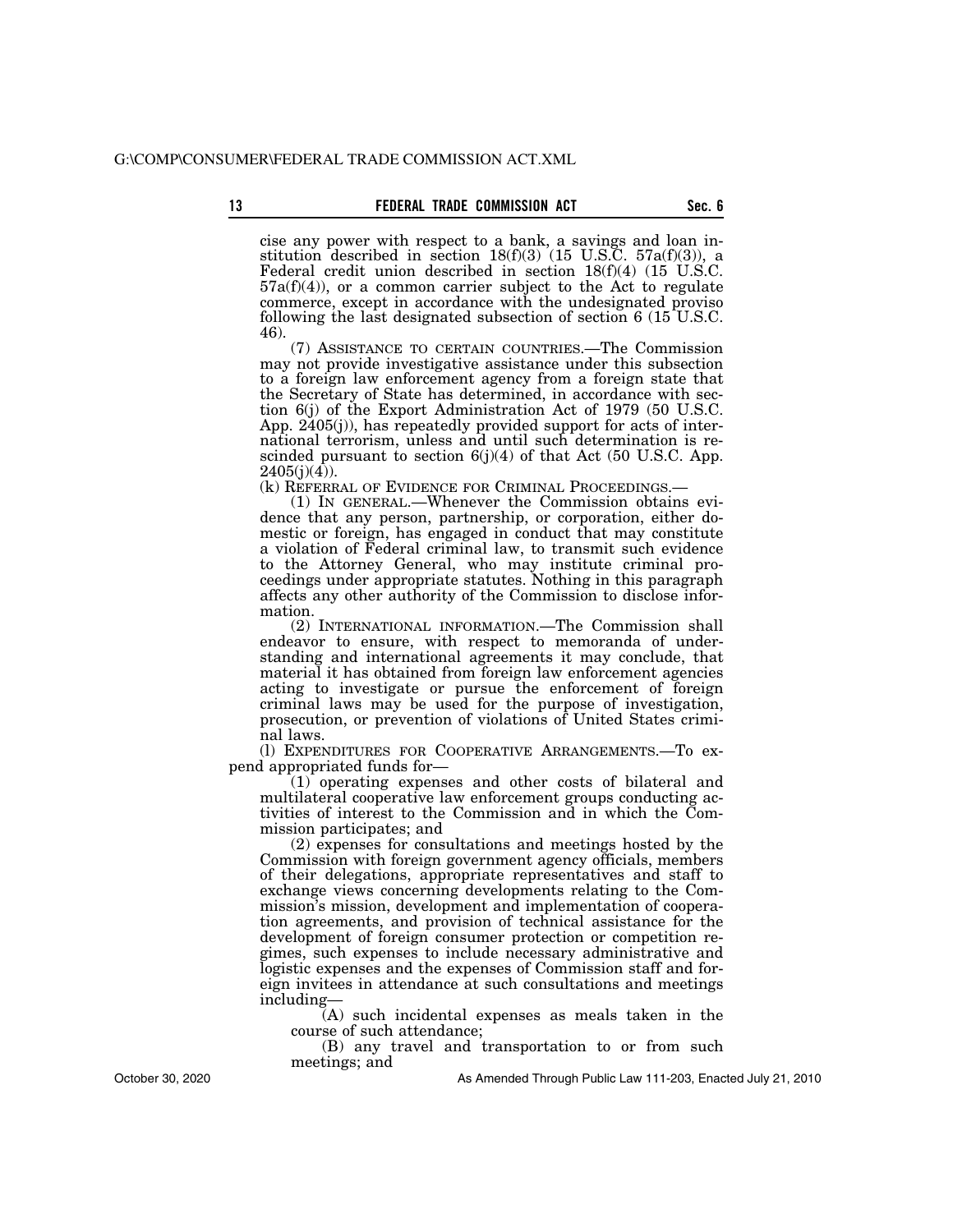# Sec. 6 **FEDERAL TRADE COMMISSION ACT** 14

(C) any other related lodging or subsistence. *Provided,* That the exception of ''banks, savings and loan institutions described in section 18(f)(3), Federal credit unions described in section 18(f)(4), and common carriers subject to the Act to regulate commerce'' from the Commission's powers defined in subsections (a), (b), and (j)<sup>9</sup> of this section, shall not be construed to limit the Commission's authority to gather and compile information to investigate, or to require reports or answers from, any person, partnership, or corporation to the extent that such action is necessary to the investigation of any person, partnership, or corporation, group of persons, partnerships, or corporations, or industry which is not engaged, or is engaged only incidentally in banking, in business as a savings and loan institution, in business as a Federal credit union, or in business as a common carrier subject to the Act to regulate commerce.

The Commission shall establish a plan designed to substantially reduce burdens imposed upon small businesses as a result of requirements established by the Commission under clause (b) relating to the filing of quarterly financial reports. Such plan shall (1) be established after consultation with small businesses and persons who use the information contained in such quarterly financial reports; (2) provide for a reduction of the number of small businesses required to file such quarterly financial reports; and (3) make revisions in the forms used for such quarterly financial reports for the purpose of reducing the complexity of such forms. The Commission, not later than December 31, 1980, shall submit such plan to the Committee on Commerce, Science, and Transportation of the Senate and to the Committee on Energy and Commerce of the House of Representatives. Such plan shall take effect not later than October 31, 1981.

No officer or employee of the Commission or any Commissioner may publish or disclose information to the public, or to any Federal agency, whereby any line-of-business data furnished by a particular establishment or individual can be identified. No one other than designated sworn officers and employees of the Commission may examine the line-of-business reports from individual firms, and information provided in the line-of-business program administered by the Commission shall be used only for statistical purposes. Information for carrying out specific law enforcement responsibilities of the Commission shall be obtained under practices and procedures in effect on the date of the enactment of the Federal Trade Commission Improvements Act of 1980, or as changed by law.

Nothing in this section (other than the provisions of clause (c) and clause  $(d)$ ) shall apply to the business of insurance, except that the Commission shall have authority to conduct studies and prepare reports relating to the business of insurance. The Commission may exercise such authority only upon receiving a request which

October 30, 2020

<sup>9</sup>The proviso following subsection (l) was amended by section 4(d) of Public Law 109–455 (120 Stat. 3373) by striking "clauses (a) and (b)" in the proviso following subsection (l) (as added by<br>subsection (b) of this section) and inserting "subsections (a), (b), and (j)". For the effective date<br>of a sunset provision at the end of section 4 of this Act.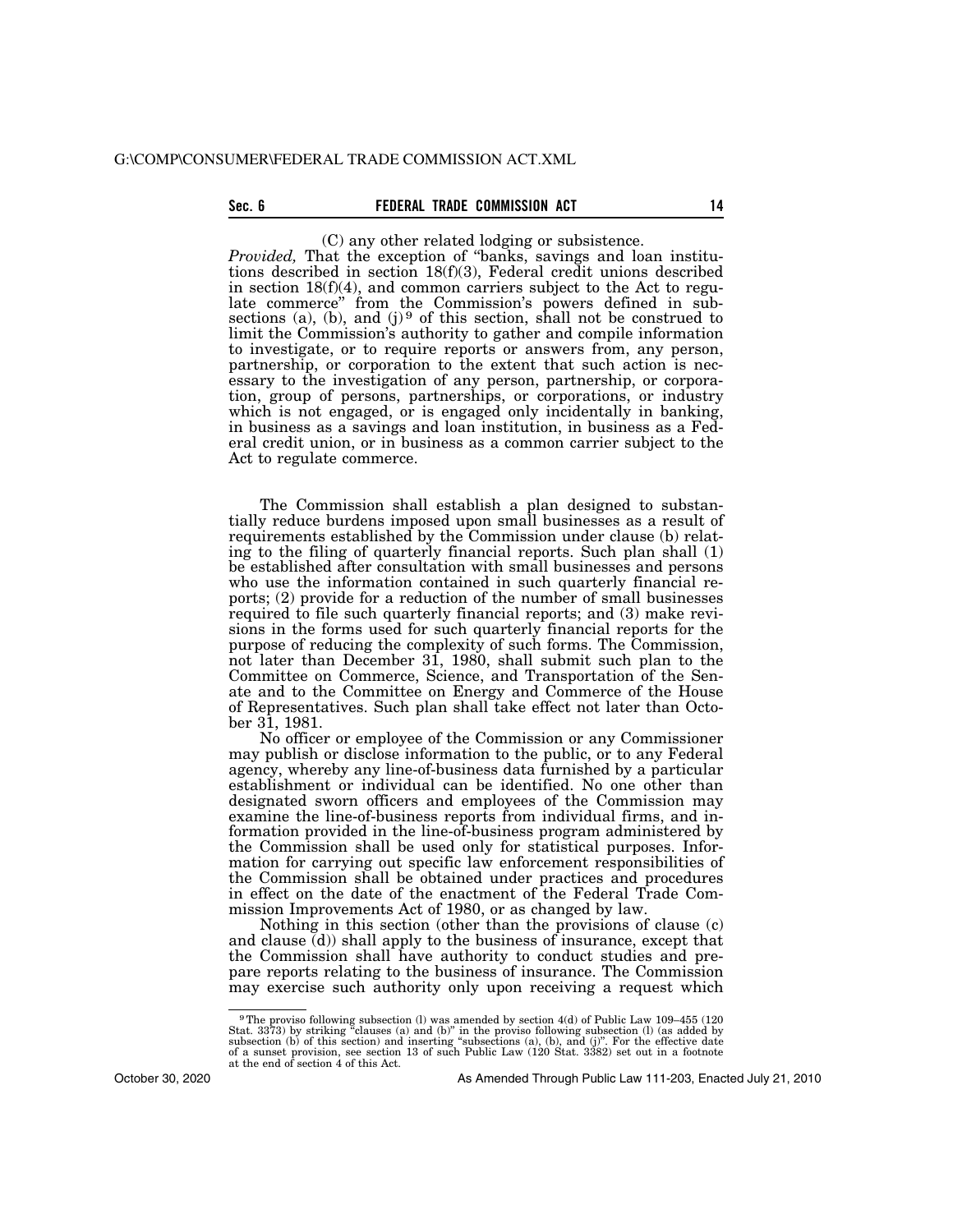is agreed to by a majority of the members of the Committee on Commerce, Science, and Transportation of the Senate or the Committee on Energy and Commerce of the House of Representatives. The authority to conduct any such study shall expire at the end of the Congress during which the request for such study was made.<br>SEC. 7. [15 U.S.C. 47] That in any suit in equity brought by

or under the direction of the Attorney General as provided in the antitrust Acts, the court may, upon the conclusion of the testimony therein, if it shall be then of opinion that the complainant is entitled to relief, refer said suit to the commission, as a master in chancery, to ascertain and report an appropriate form of decree therein. The commission shall proceed upon such notice to the parties and under such rules of procedure as the court may prescribe, and upon the coming in of such report such exceptions may be filed and such proceedings had in relation thereto as upon the report of a master in other equity causes, but the court may adopt or reject such report, in whole or in part, and enter such decree as the nature of the case may in its judgment require.

SEC. 8.  $[15 \text{ U.S.C. } 48]$  That the several departments and bureaus of the Government when directed by the President shall furnish the commission, upon its request, all records, papers, and information in their possession relating to any corporation subject to any of the provisions of this Act, and shall detail from time to time such officials and employees to the commission as he may direct.

SEC. 9. [15 U.S.C. 49] That for the purposes of this Act the commission, or its duly authorized agent or agents, shall at all reasonable times have access to, for the purpose of examination, and the right to copy any documentary evidence of any corporation being investigated or proceeded against; and the commission shall have power to require by subpoena the attendance and testimony of witnesses and the production of all such documentary evidence relating to any matter under investigation. Any member of the commission may sign subpoenas, and members and examiners of the commission may administer oaths and affirmations, examine witnesses, and receive evidence.

Such attendance of witnesses, and the production of such documentary evidence, may be required from any place in the United States, at any designated place of hearing. And in case of disobedience to a subpoena the commission may invoke the aid of any court of the United States in requiring the attendance and testimony of witnesses and the production of documentary evidence.

Any of the district courts of the United States within the jurisdiction of which such inquiry is carried on may, in case of contumacy or refusal to obey a subpoena issued to any corporation or other person, issue an order requiring such corporation or other person to appear before the commission, or to produce documentary evidence if so ordered, or to give evidence touching the matter in question; and any failure to obey such order of the court may be punished by such court as a contempt thereof.

Upon the application of the Attorney General of the United States, at the request of the commission, the district courts of the United States shall have jurisdiction to issue writs of mandamus commanding any person or corporation to comply with the provi-

As Amended Through Public Law 111-203, Enacted July 21, 2010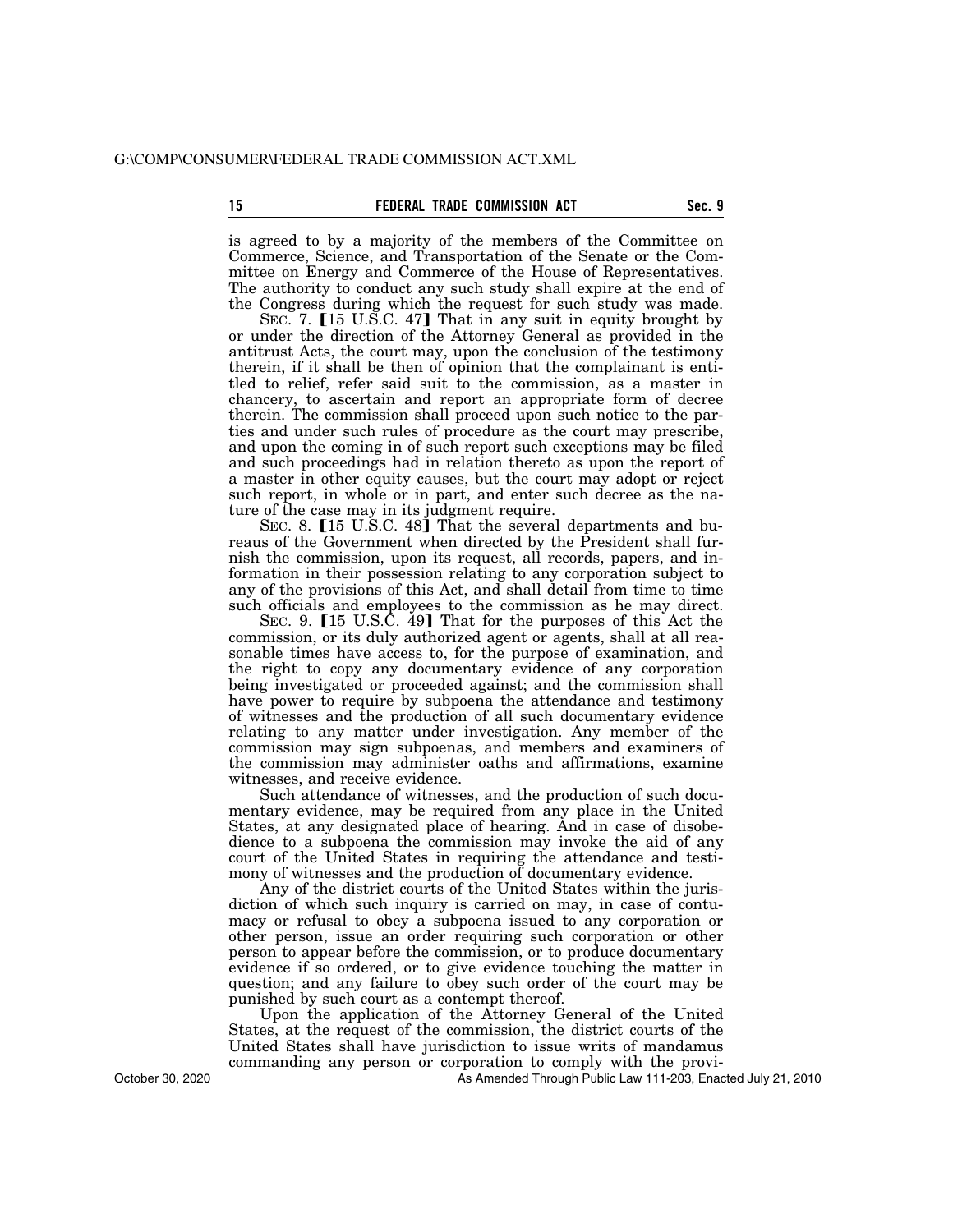sions of this Act or any order of the commission made in pursuance thereof.

The commission may order testimony to be taken by deposition in any proceeding or investigation pending under this Act at any stage of such proceeding or investigation. Such depositions may be taken before any person designated by the commission and having power to administer oaths. Such testimony shall be reduced to writing by the person taking the deposition, or under his direction, and shall then be subscribed by the deponent. Any person may be compelled to appear and depose and to produce documentary evidence in the same manner as witnesses may be compelled to appear and testify and produce documentary evidence before the commission as hereinbefore provided.

Witnesses summoned before the commission shall be paid the same fees and mileage that are paid witnesses in the courts of the United States, and witnesses whose depositions are taken and the persons taking the same shall severally be entitled to the same fees as are paid for like services in the courts of the United States.

SEC. 10. [15 U.S.C. 50] That any person who shall neglect or refuse to attend and testify, or to answer any lawful inquiry, or to produce any documentary evidence, if in his power to do so, in obedience to an order of a district court of the United States directing compliance with the subpoena or lawful requirement of the commission, shall be guilty of an offense and upon conviction thereof by a court of competent jurisdiction shall be punished by a fine of not less than \$1,000 nor more than \$5,000, or by imprisonment for not more than one year, or by both such fine and imprisonment.

Any person who shall willfully make, or cause to be made, any false entry or statement of fact in any report required to be made under this Act, or who shall willfully make, or cause to be made, any false entry in any account, record, or memorandum kept by any persons, partnership, or corporation subject to this Act, or who shall willfully neglect or fail to make, or to cause to be made, full, true, and correct entries in such accounts, records, or memoranda of all facts and transactions appertaining to the business of such corporation, or who shall willfully remove out of the jurisdiction of the United States, or willfully mutilate, alter, or by any other means falsify any documentary evidence of such persons, partnership, or corporation, or who shall willfully refuse to submit to the commission or to any of its authorized agents, for the purpose of inspection and taking copies, any documentary evidence of such persons, partnership, or corporation in his possession or within his control, shall be deemed guilty of an offense against the United States, and shall be subject, upon conviction in any court of the United States of competent jurisdiction, to a fine of not less than \$1,000 nor more than \$5,000, or to imprisonment for a term of not more than three years, or to both such fine and imprisonment.

If any persons, partnership, or corporation required by this Act to file any annual or special report shall fail so to do within the time fixed by the commission for filing the same, and such failure shall continue for thirty days after notice of such default, the corporation shall forfeit to the United States the sum of \$100 for each and every day of the continuance of such failure, which forfeiture shall be payable into the Treasury of the United States, and shall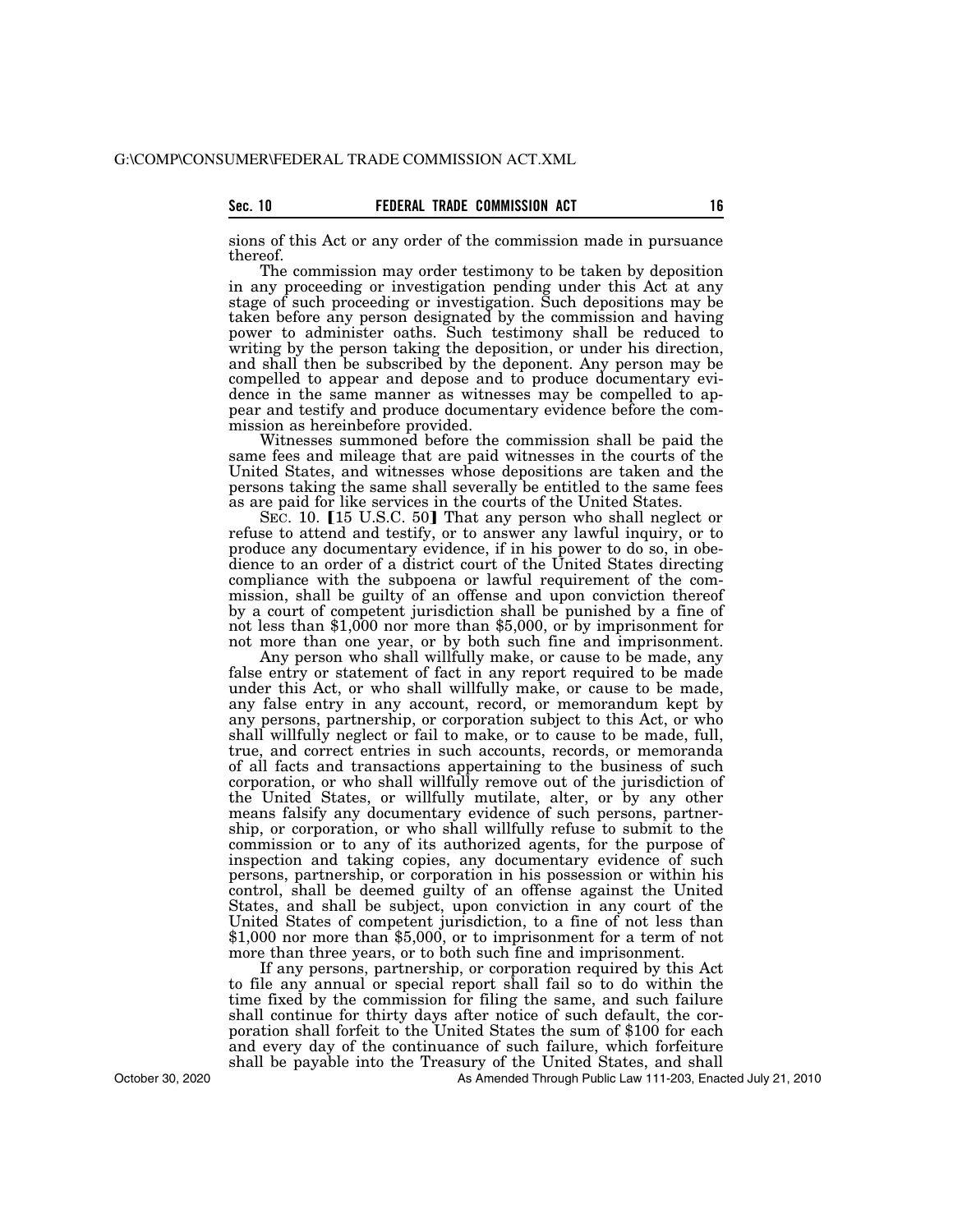be recoverable in a civil suit in the name of the United States brought in the case of a corporation or partnership in the district where the corporation or partnership has its principal office or in any district in which it shall do business, and in the case of any person in the district where such person resides or has his principal place of business. It shall be the duty of the various district attorneys, under the direction of the Attorney General of the United States, to prosecute for the recovery of forfeitures. The costs and expenses of such prosecution shall be paid out of the appropriation for the expenses of the courts of the United States.

Any officer or employee of the commission who shall make public any information obtained by the commission without its authority, unless directed by a court, shall be deemed guilty of a misdemeanor, and, upon conviction thereof, shall be punished by a fine not exceeding \$5,000, or by imprisonment not exceeding one year, or by fine and imprisonment, in the discretion of the court.

SEC. 11. [15 U.S.C. 51] Nothing contained in this Act shall be construed to prevent or interfere with the enforcement of the provisions of the antitrust Acts or the Acts to regulate commerce, nor shall anything contained in the Act be construed to alter, modify, or repeal the said antitrust Acts or the Acts to regulate commerce or any part or parts thereof.

 $\overline{\text{Sec}}$ . 12. [15 U.S.C. 52] (a) It shall be unlawful for any person, partnership, or corporation to disseminate, or cause to be disseminated, any false advertisement—

(1) By United States mails, or in or having an effect upon commerce, by any means, for the purpose of inducing, or which is likely to induce, directly or indirectly the purchase of food, drugs, devices, services, or cosmetics; or

(2) By any means, for the purpose of inducing, or which is likely to induce, directly or indirectly, the purchase in or having an effect upon commerce, of food, drugs, devices, services, or cosmetics.

(b) The dissemination or the causing to be disseminated of any false advertisement with the provisions of subsection (a) of this section shall be an unfair or deceptive act or practice in or affecting commerce within the meaning of section 5.

SEC. 13.  $[15 \text{ U.S.C. } 53]$  (a) Whenever the Commission has reason to believe—

(1) that any person, partnership, or corporation is engaged in, or is about to engage in, the dissemination or the causing of the dissemination of any advertisement in violation of section 12, and

(2) that the enjoining thereof pending the issuance of a complaint by the Commission under section 5, and until such complaint is dismissed by the Commission or set aside by the court on review, or the order of the Commission to cease and desist made thereon has become final within the meaning of section 5, would be to the interest of the public,

the Commission by any of its attorneys designated by it for such purpose may bring suit in a district court of the United States or in the United States court of any Territory, to enjoin the dissemination or the causing of the dissemination of such advertisement.

Upon proper showing a temporary injunction or restraining order

As Amended Through Public Law 111-203, Enacted July 21, 2010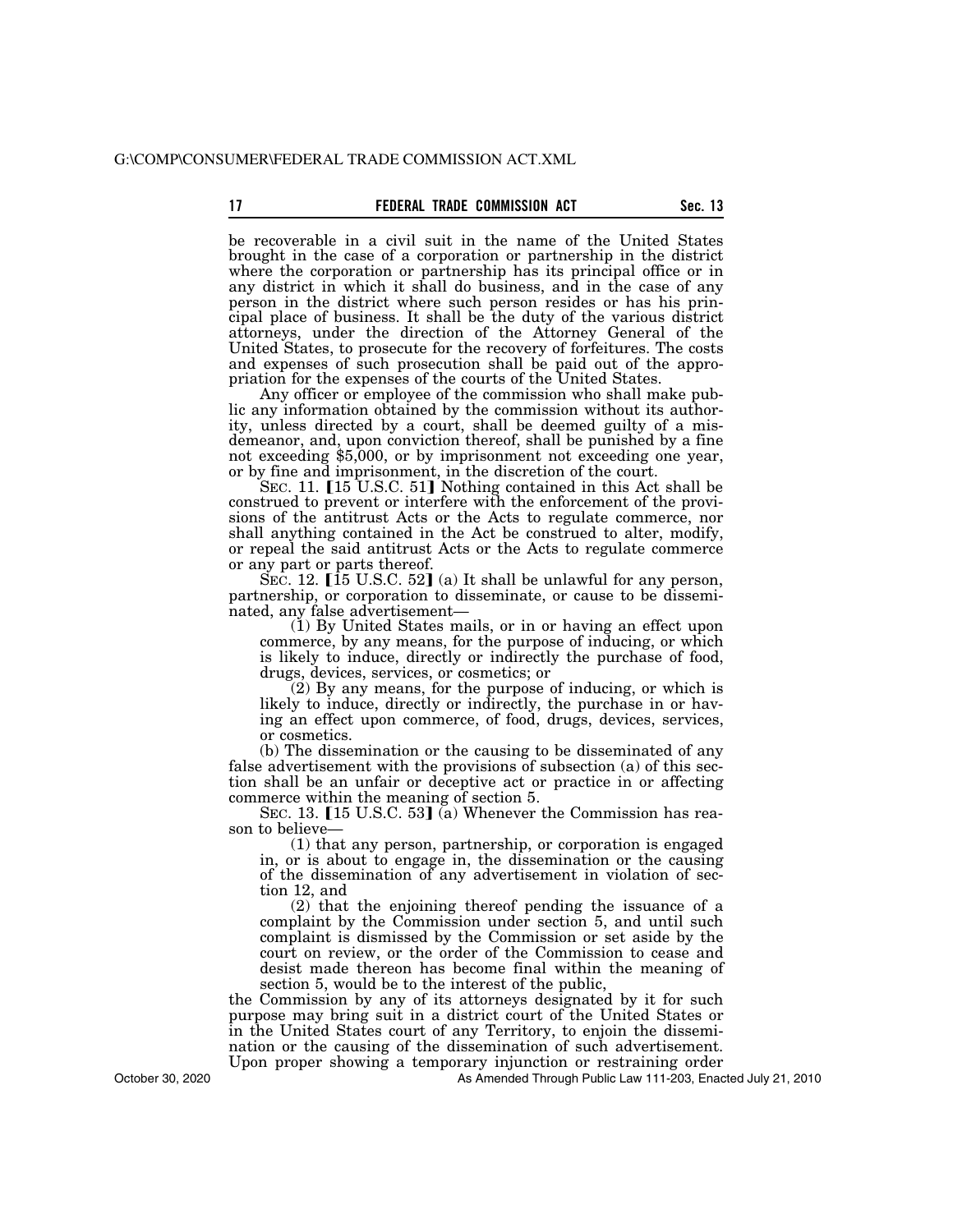# Sec. 13 **FEDERAL TRADE COMMISSION ACT** 18

shall be granted without bond. Any suit may be brought where such person, partnership, or corporation resides or transacts business, or wherever venue is proper under section 1391 of title 28, United States Code. In addition, the court may, if the court determines that the interests of justice require that any other person, partnership, or corporation should be a party in such suit, cause such other person, partnership, or corporation to be added as a party without regard to whether venue is otherwise proper in the district in which the suit is brought. In any suit under this section, process may be served on any person, partnership, or corporation wherever it may be found.

(b) Whenever the Commission has reason to believe—

(1) that any person, partnership, or corporation is violating, or is about to violate, any provision of law enforced by the Federal Trade Commission, and

(2) that the enjoining thereof pending the issuance of a complaint by the Commission and until such complaint is dismissed by the Commission or set aside by the court on review, or until the order of the Commission made thereon has become final, would be in the interest of the public—

the Commission by any of its attorneys designated by it for such purpose may bring suit in a district court of the United States to enjoin any such act or practice. Upon a proper showing that, weighing the equities and considering the Commission's likelihood of ultimate success, such action would be in the public interest, and after notice to the defendant, a temporary restraining order or a preliminary injunction may be granted without bond: *Provided, however,*  That if a complaint is not filed within such period (not exceeding 20 days) as may be specified by the court after issuance of the temporary restraining order or preliminary injunction, the order or injunction shall be dissolved by the court and be of no further force and effect: *Provided further,* That in proper cases the Commission may seek, and after proper proof, the court may issue, a permanent injunction. Any suit may be brought where such person, partnership, or corporation resides or transacts business, or wherever venue is proper under section 1391 of title 28, United States Code. In addition, the court may, if the court determines that the interests of justice require that any other person, partnership, or corporation should be a party in such suit, cause such other person, partnership, or corporation to be added as a party without regard to whether venue is otherwise proper in the district in which the suit is brought. In any suit under this section, process may be served on any person, partnership, or corporation wherever it may be found.

(c) Any process of the Commission under this section may be served by any person duly authorized by the Commission—

(1) by delivering a copy of such process to the person to be served, to a member of the partnership to be served, or to the president, secretary, or other executive officer or a director of the corporation to be served;

(2) by leaving a copy of such process at the residence or the principal office or place of business of such person, partnership, or corporation; or

As Amended Through Public Law 111-203, Enacted July 21, 2010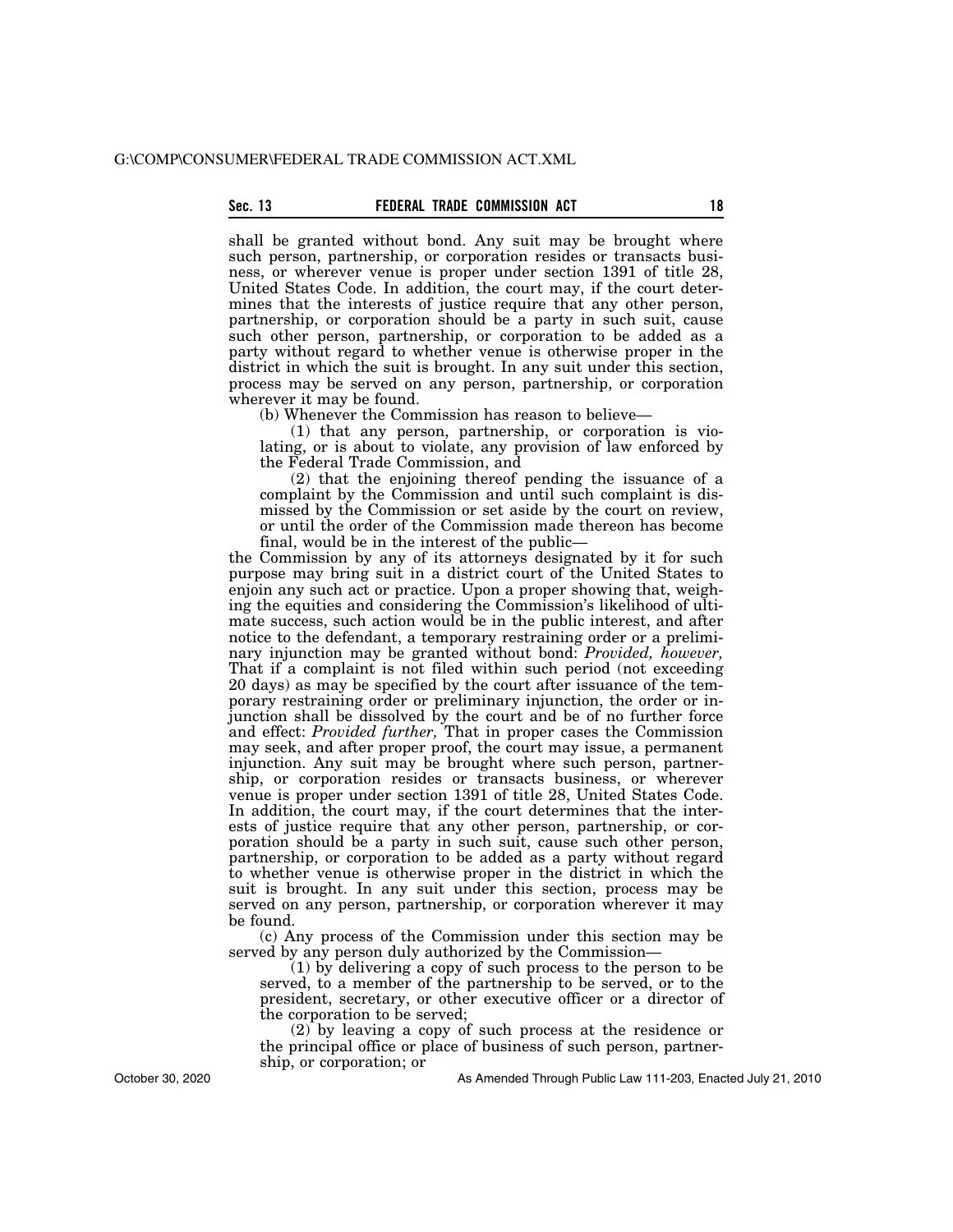(3) by mailing a copy of such process by registered mail or certified mail addressed to such person, partnership, or corporation at his, or her, or its residence, principal office, or principal place or business.

The verified return by the person serving such process setting forth the manner of such service shall be proof of the same.

(d) Whenever it appears to the satisfaction of the court in the case of a newspaper, magazine, periodical, or other publication, published at regular intervals—

(1) that restraining the dissemination of a false advertisement in any particular issue of such publication would delay the delivery of such issue after the regular time therefor, and

(2) that such delay would be due to the method by which the manufacture and distribution of such publication is customarily conducted by the publisher in accordance with sound business practice, and not to any method or device adopted for the evasion of this section or to prevent or delay the issuance of an injunction or restraining order with respect to such false advertisement or any other advertisement,

the court shall exclude such issue from the operation of the restraining order or injunction.

SEC. 14.  $[15 \text{ U.S.C. } 54]$  (a) Any person, partnership, or corporation who violates any provision of section  $12(a)$  shall, if the use of the commodity advertised may be injurious to health because of results from such use under the conditions prescribed in the advertisement thereof, or under such conditions as are customary or usual, or if such violation is with intent to defraud or mislead, be guilty of a misdemeanor, and upon conviction shall be punished by a fine of not more than \$5,000 or by imprisonment for not more than six months, or by both such fine and imprisonment; except that if the conviction is for a violation committed after a first conviction of such person, partnership, or corporation, for any violation of such section, punishment shall be by a fine of not more than \$10,000 or by imprisonment for not more than one year, or by both such fine and imprisonment: *Provided,* That for the purposes of this section meats and meat food products duly inspected, marked, and labeled in accordance with rules and regulations issued under the Meat Inspection Act approved March 4, 1907, as amended, shall be conclusively presumed not injurious to health at the time the same leave official ''establishments.''

(b) No publisher, radio-broadcast licensee, or agency or medium for the dissemination of advertising, except the manufacturer, packer, distributor, or seller of the commodity to which the false advertisement relates, shall be liable under this section by reason of the dissemination by him of any false advertisement, unless he has refused, on the request of the Commission, to furnish the Commission the name and post-office address of the manufacturer, packer, distributor, seller, or advertising agency, residing in the United States, who caused him to disseminate such advertisement. No advertising agency shall be liable under this section by reason of the causing by it of the dissemination of any false advertisement, unless it has refused, on the request of the Commission, to furnish the Commission the name and post-office address of the manufac-

As Amended Through Public Law 111-203, Enacted July 21, 2010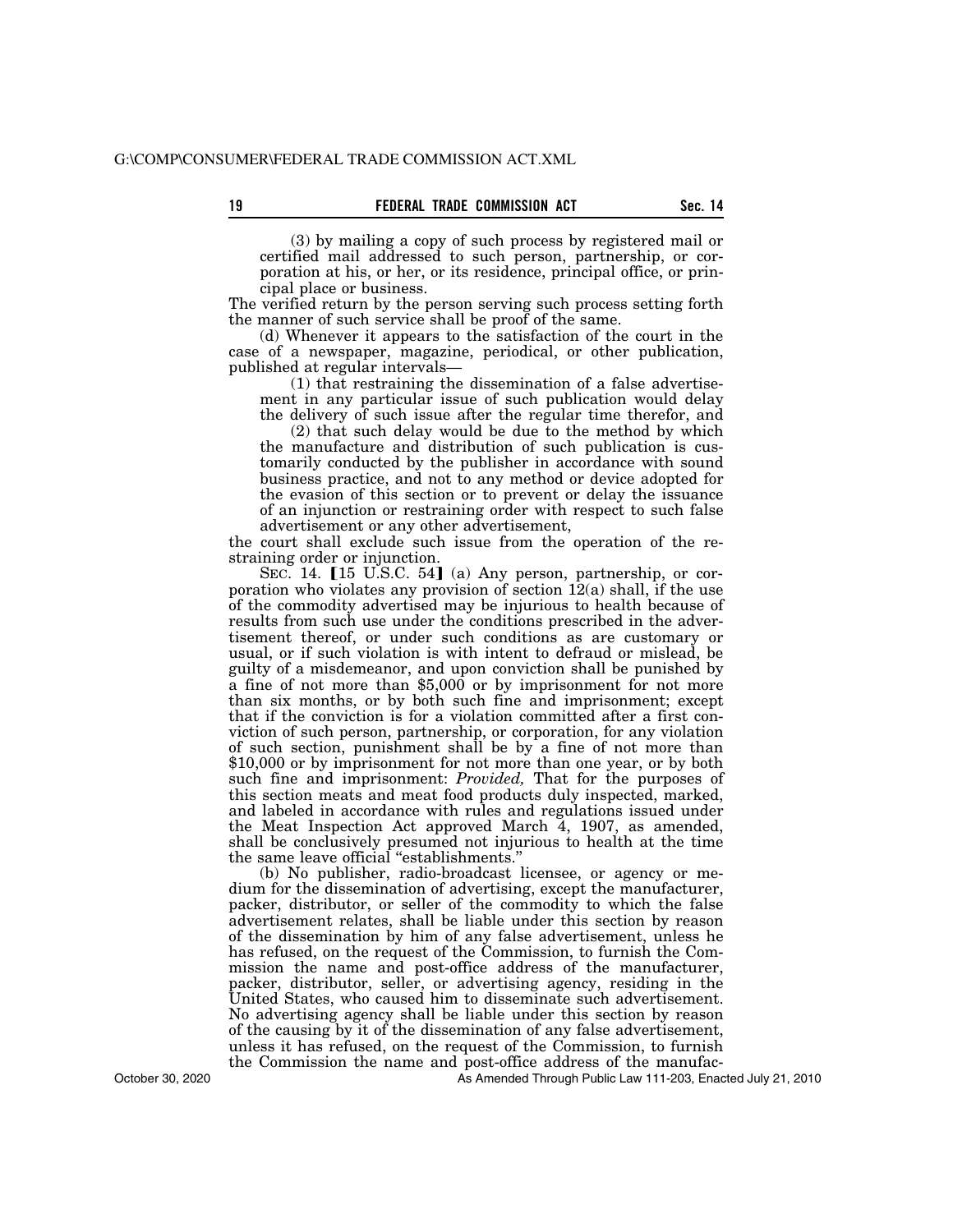turer, packer, distributor, or seller, residing in the United States, who caused it to cause the dissemination of such advertisement.

SEC. 15.  $[15 \text{ U.S.C. } 55]$  For the purposes of sections 12, 13, and 14—

 $(a)(1)$  The term "false advertisement" means an advertisement, other than labeling, which is misleading in a material respect; and in determining whether any advertisement is misleading, there shall be taken into account (among other things) not only representations made or suggested by statement, word, design, device, sound, or any combination thereof, but also the extent to which the advertisement fails to reveal facts material in the light of such representations or material with respect to consequences which may result from the use of the commodity to which the advertisement relates under the conditions prescribed in said advertisement, or under such conditions as are customary or usual. No advertisement of a drug shall be deemed to be false if it is disseminated only to members of the medical profession, contains no false representation of a material fact, and includes, or is accompanied in each instance by truthful disclosure of, the formula showing quantitatively each ingredient of such drug.

(2) In the case of oleomargarine or margarine an advertisement shall be deemed misleading in a material respect if in such advertisement representations are made or suggested by statement, word, grade designation, design, device, symbol, sound, or any combination thereof, that such oleomargarine or margarine is a dairy product, except that nothing contained herein shall prevent a truthful, accurate, and full statement in any such advertisement of all the ingredients contained in such oleomargarine or margarine.

(b) The term "food" means (1) articles used for food or drink for man or other animals, (2) chewing gum, and (3) articles used for components of any such article.

(c) The term ''drug'' means (1) articles recognized in the official United States Pharmacopoeia, official Homoeopathic Pharmacopoeia of the United States, or official National Formulary, or any supplement to any of them; and (2) articles intended for use in the diagnosis, cure, mitigation, treatment, or prevention of disease in man or other animals; and (3) articles (other than food) intended to affect the structure or any function of the body of man or other animals; and (4) articles intended for use as a component of any article specified in clause (1), (2), or (3); but does not include devices or their components, parts, or accessories.

(d) The term ''device'' (except when used in subsection (a) of this section) means an instrument, apparatus, implement, machine, contrivance, implant, in vitro reagent, or other similar or related article, including any component, part, or accessory, which is—

(1) recognized in the official National Formulary, or the United States Pharmacopeia, or any supplement to them,

(2) intended for use in the diagnosis of disease or other conditions, or in the cure, mitigation, treatment, or prevention of disease, in man or other animals, or

(3) intended to affect the structure or any function of the body of man or other animals, and

which does not achieve any of its principal intended purposes through chemical action within or on the body of man or other ani-

As Amended Through Public Law 111-203, Enacted July 21, 2010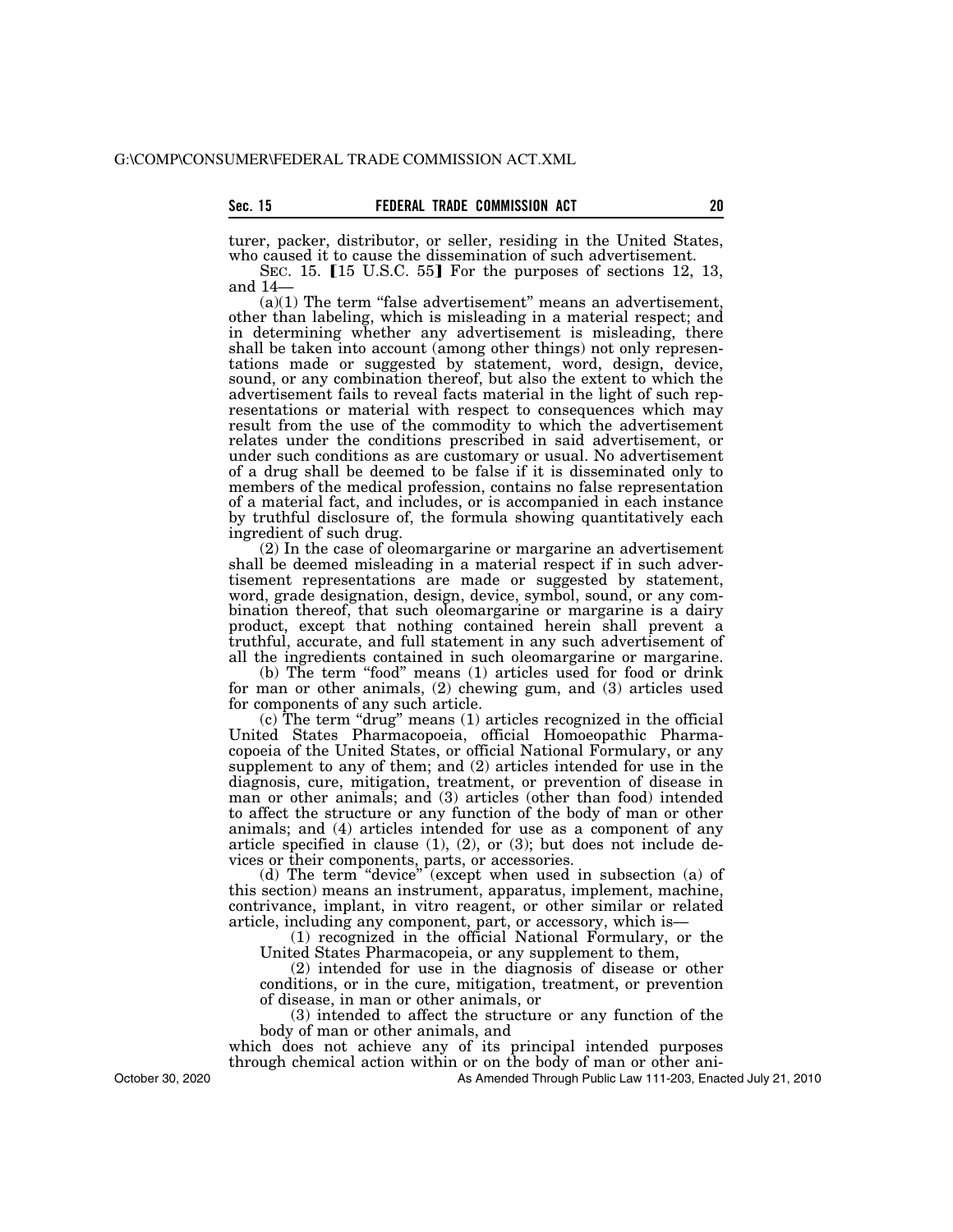mals and which is not dependent upon being metabolized for the achievement of any of its principal intended purposes.

(e) The term ''cosmetic'' means (1) articles to be rubbed, poured, sprinkled, or sprayed on, introduced into, or otherwise applied to the human body or any part thereof intended for cleansing, beautifying, promoting attractiveness, or altering the appearance, and (2) articles intended for use as a component of any such article; except that such term shall not include soap.

(f) For the purposes of this section and section 407 of the Federal Food, Drug, and Cosmetic Act, as amended, the term ''oleomargarine" or "margarine" includes-

(1) all substances, mixtures, and compounds known as oleomargarine or margarine;

 $(2)$  all substances, mixtures, and compounds which have a consistence similar to that of butter and which contain any edible oils or fats other than milk fat if made in imitation or semblance of butter.

SEC. 16.  $[15 \text{ U.S.C. } 56]$  (a)(1) Except as otherwise provided in paragraph  $(2)$  or  $(3)$ , if-

(A) before commencing, defending, or intervening in, any civil action involving this Act (including an action to collect a civil penalty) which the Commission, or the Attorney General on behalf of the Commission, is authorized to commence, defend, or intervene in, the Commission gives written notification and undertakes to consult with the Attorney General with respect to such action; and

(B) the Attorney General fails within 45 days after receipt of such notification to commence, defend, or intervene in, such action;

the Commission may commence, defend, or intervene in, and supervise the litigation of, such action and any appeal of such action in its own name by any of its attorneys designated by it for such purpose.

(2) Except as otherwise provided in paragraph (3), in any civil action—

(A) under section 13 of this Act (relating to injunctive relief);

(B) under section 19 of this Act (relating to consumer redress);

 $(C)$  to obtain judicial review of a rule prescribed by the Commission, or a cease and desist order issued under section 5 of this Act;

(D) under the second paragraph of section 9 of this Act (relating to enforcement of a subpena) and under the fourth paragraph of such section (relating to compliance with section 6 of this Act); or

 $(E)$ <sup>10</sup> under section 21A of this Act;

the Commission shall have exclusive authority to commence or defend, and supervise the litigation of, such action and any appeal of such action in its own name by any of its attorneys designated by it for such purpose, unless the Commission authorizes the Attorney

As Amended Through Public Law 111-203, Enacted July 21, 2010

<sup>&</sup>lt;sup>10</sup> Margin so in law. In addition, Subparagraphs  $(C)-(D)$  were amended by section 7(b) of Public Law 109–455 (120 Stat. 3379). For the effective date of a sunset provision, see section 13 of such Public Law (120 Stat. 3382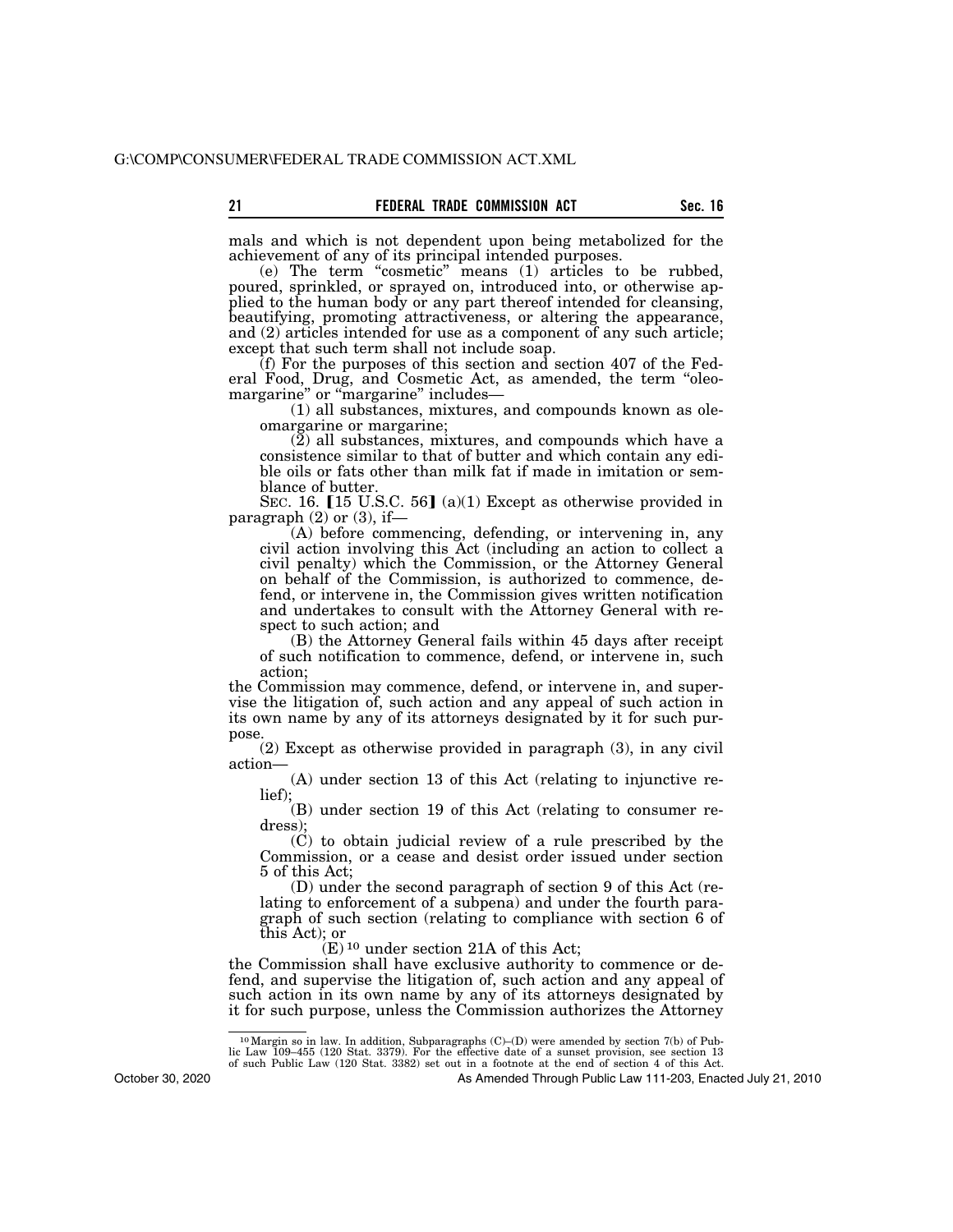#### **Sec. 16 FEDERAL TRADE COMMISSION ACT 22**

General to do so. The Commission shall inform the Attorney General of the exercise of such authority and such exercise shall not preclude the Attorney General from intervening on behalf of the United States in such action and any appeal of such action as may be otherwise provided by law.

(3)(A) If the Commission makes a written request to the Attorney General, within the 10-day period which begins on the date of the entry of the judgment in any civil action in which the Commission represented itself pursuant to paragraph (1) or (2), to represent itself through any of its attorneys designated by it for such purpose before the Supreme Court in such action, it may do so, if—

(i) the Attorney General concurs with such request; or

(ii) the Attorney General, within the 60-day period which begins on the date of the entry of such judgment—

(a) refuses to appeal or file a petition for writ of certiorari with respect to such civil action, in which case he shall give written notification to the Commission of the reasons for such refusal within such 60-day period; or

(b) the Attorney General fails to take any action with respect to the Commission's request.

(B) In any case where the Attorney General represents the Commission before the Supreme Court in any civil action in which the Commission represented itself pursuant to paragraph (1) or (2), the Attorney General may not agree to any settlement, compromise, or dismissal of such action, or confess error in the Supreme Court with respect to such action, unless the Commission concurs.

(C) For purposes of this paragraph (with respect to representation before the Supreme Court), the term ''Attorney General'' includes the Solicitor General.

(4) If, prior to the expiration of the 45-day period specified in paragraph (1) of this section or a 60-day period specified in paragraph (3), any right of the Commission to commence, defend, or intervene in, any such action or appeal may be extinguished due to any procedural requirement of any court with respect to the time in which any pleadings, notice of appeal, or other acts pertaining to such action or appeal may be taken, the Attorney General shall have one-half of the time required to comply with any such procedural requirement of the court (including any extension of such time granted by the court) for the purpose of commencing, defending, or intervening in the civil action pursuant to paragraph (1) or for the purpose of refusing to appeal or file a petition for writ of certiorari and the written notification or failing to take any action pursuant to paragraph 3(A)(ii).

(5) The provisions of this subsection shall apply notwithstanding chapter 31 of title 28, United States Code, or any other provision of law.

(b) Whenever the Commission has reason to believe that any person, partnership, or corporation is liable for a criminal penalty under this Act, the Commission shall certify the facts to the Attorney General, whose duty it shall be to cause appropriate criminal proceedings to be brought.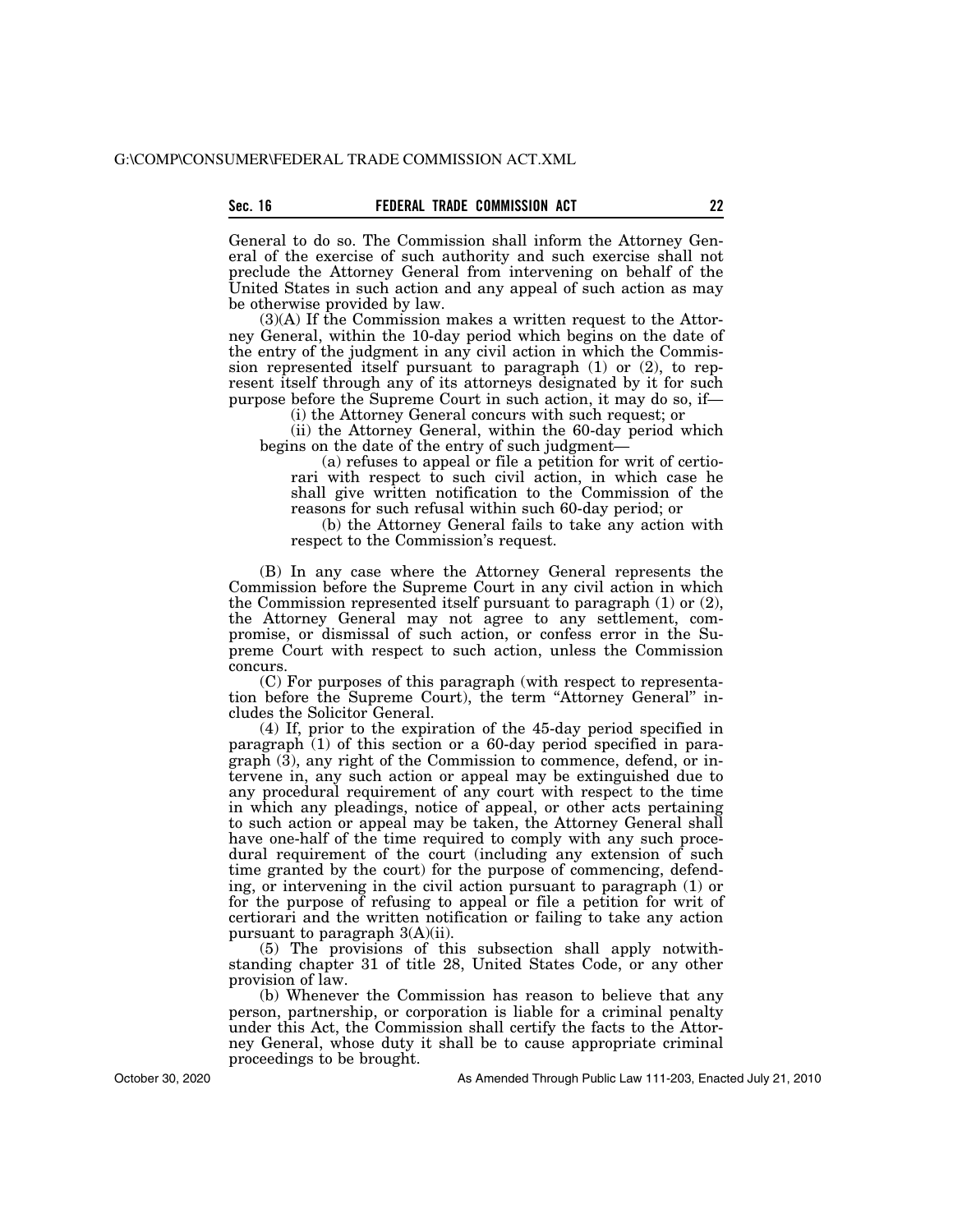(c) <sup>11</sup> FOREIGN LITIGATION.—<br>(1) COMMISSION ATTORNEYS.—With the concurrence of the Attorney General, the Commission may designate Commission attorneys to assist the Attorney General in connection with litigation in foreign courts on particular matters in which the Commission has an interest.

(2) REIMBURSEMENT FOR FOREIGN COUNSEL.—The Commission is authorized to expend appropriated funds, upon agreement with the Attorney General, to reimburse the Attorney General for the retention of foreign counsel for litigation in foreign courts and for expenses related to litigation in foreign courts in which the Commission has an interest.

(3) LIMITATION ON USE OF FUNDS.—Nothing in this subsection authorizes the payment of claims or judgments from any source other than the permanent and indefinite appropriation authorized by section 1304 of title 31, United States Code.

(4) OTHER AUTHORITY.—The authority provided by this subsection is in addition to any other authority of the Commission or the Attorney General.<br>SEC. 17. [15 U.S.C. 57] If any provision of this Act, or the ap-

plication thereof to any person, partnership, corporation, or circumstance, is held invalid, the remainder of the Act and the application of such provision to any other person, partnership, corporation, or circumstance, shall not be affected thereby.

SEC. 18.  $[15 \text{ U.S.C. } 57a]$  (a)(1) Except as provided in subsection (h), the Commission may prescribe—

(A) interpretive rules and general statements of policy with respect to unfair or deceptive acts or practices in or affecting commerce (within the meaning of section  $5(a)(1)$  of this Act), and

(B) rules which define with specificity acts or practices which are unfair or deceptive acts or practices in or affecting commerce (within the meaning of such section  $5(a)(1)$ ), except that the Commission shall not develop or promulgate any trade rule or regulation with regard to the regulation of the development and utilization of the standards and certification activities pursuant to this section. Rules under this subparagraph may include requirements prescribed for the purpose of preventing such acts or practices.

(2) The Commission shall have no authority under this Act, other than its authority under this section, to prescribe any rule with respect to unfair or deceptive acts or practices in or affecting commerce (within the meaning of section  $5(a)(1)$ ). The preceding sentence shall not affect any authority of the Commission to prescribe rules (including interpretive rules), and general statements of policy, with respect to unfair methods of competition in or affecting commerce.

 $(b)(1)$  When prescribing a rule under subsection  $(a)(1)(B)$  of this section, the Commission shall proceed in accordance with section 553 of title 5, United States Code (without regard to any reference in such section to sections 556 and 557 of such title), and shall also

a footnote at the end of section 4 of this Act.

October 30, 2020

<sup>11</sup>Subsection (c) was added by section 5 of Public Law 109–455 (120 Stat. 3375). For the effec-tive date of a sunset provision, see section 13 of such Public Law (120 Stat. 3382) set out in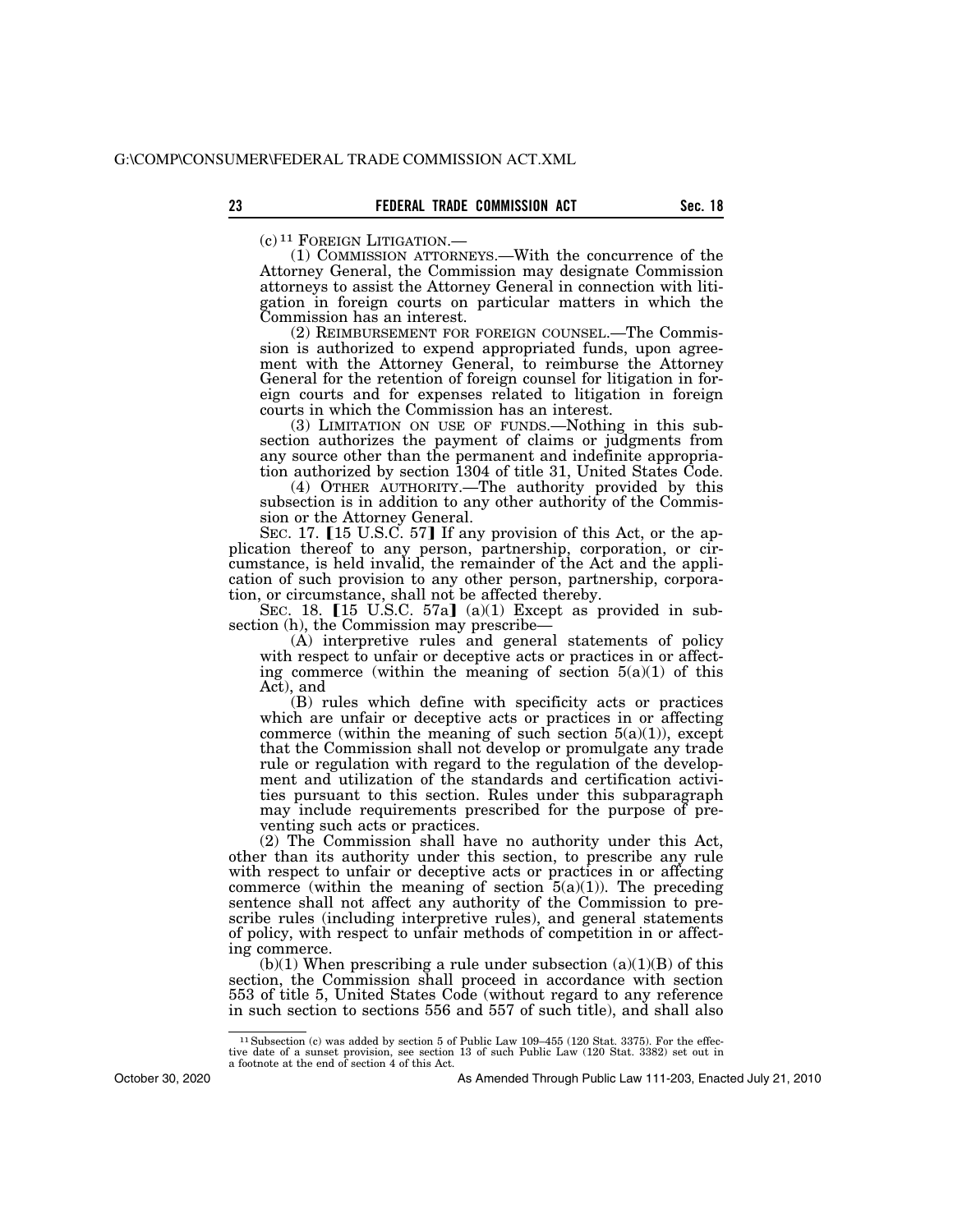(A) publish a notice of proposed rulemaking stating with particularity the text of the rule, including any alternatives, which the Commission proposes to promulgate, and the reason for the proposed rule; (B) allow interested persons to submit written data, views, and arguments, and make all such submissions publicly available; (C) provide an opportunity for an informal hearing in accordance with subsection  $(c)$ ; and  $(D)$  promulgate, if appropriate, a final rule based on the matter in the rule-making record (as defined in subsection  $(e)(1)(B)$ , together with a statement of basis and purpose.

 $(2)(\overline{A})$  Prior to the publication of any notice of proposed rulemaking pursuant to paragraph (1)(A), the Commission shall publish an advance notice of proposed rulemaking in the Federal Register. Such advance notice shall—

(i) contain a brief description of the area of inquiry under consideration, the objectives which the Commission seeks to achieve, and possible regulatory alternatives under consideration by the Commission; and

(ii) invite the response of interested parties with respect to such proposed rulemaking, including any suggestions or alternative methods for achieving such objectives.

(B) The Commission shall submit such advance notice of proposed rulemaking to the Committee on Commerce, Science, and Transportation of the Senate and to the Committee on Energy and Commerce of the House of Representatives. The Commission may use such additional mechanisms as the Commission considers useful to obtain suggestions regarding the content of the area of inquiry before the publication of a general notice of proposed rulemaking under paragraph  $(1)(A)$ .

(C) The Commission shall, 30 days before the publication of a notice of proposed rulemaking pursuant to paragraph (1)(A), submit such notice to the Committee on Commerce, Science, and Transportation of the Senate and to the Committee on Energy and Commerce of the House of Representatives.

(3) The Commission shall issue a notice of proposed rulemaking pursuant to paragraph  $(1)(A)$  only where it has reason to believe that the unfair or deceptive acts or practices which are the subject of the proposed rulemaking are prevalent. The Commission shall make a determination that unfair or deceptive acts or practices are prevalent under this paragraph only if—

(A) it has issued cease and desist orders regarding such acts or practices, or

(B) any other information available to the Commission indicates a widespread pattern of unfair or deceptive acts or practices.

 $\overline{c}$  (c) The Commission shall conduct any informal hearings required by subsection  $(b)(1)(c)$  of this section in accordance with the following procedure:

 $(1)(\overline{A})$  The Commission shall provide for the conduct of proceedings under this subsection by hearing officers who shall perform their functions in accordance with the requirements of this subsection.

(B) The officer who presides over the rulemaking proceedings shall be responsible to a chief presiding officer who shall not be re-

As Amended Through Public Law 111-203, Enacted July 21, 2010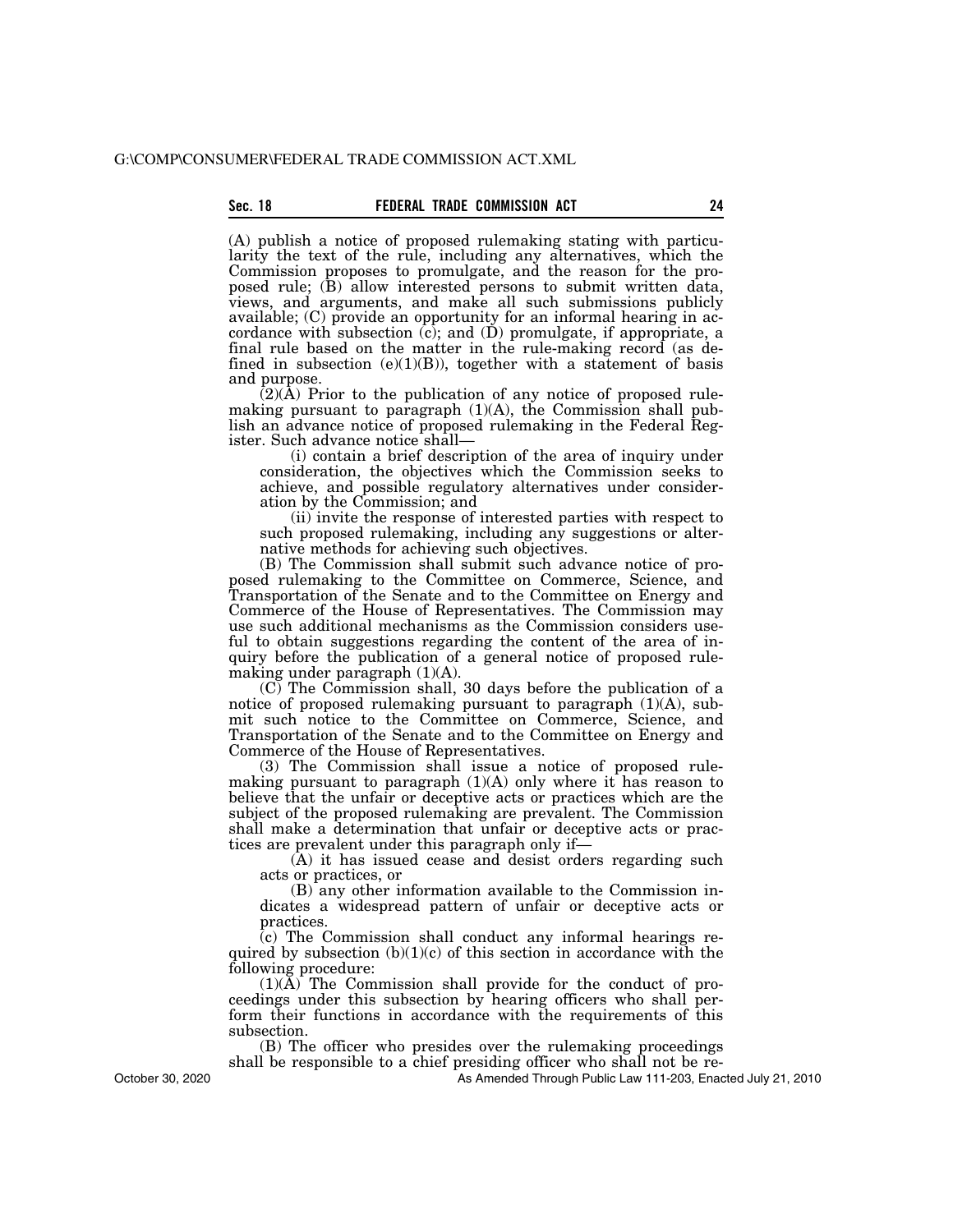sponsible to any other officer or employee of the Commission. The officer who presides over the rulemaking proceeding shall make a recommended decision based upon the findings and conclusions of such officer as to all relevant and material evidence, except that such recommended decision may be made by another officer if the officer who presided over the proceeding is no longer available to the Commission.

(C) Except as required for the disposition of ex parte matters as authorized by law, no presiding officer shall consult any person or party with respect to any fact in issue unless such officer gives notice and opportunity for all parties to participate.

(2) Subject to paragraph (3) of this subsection, an interested person is entitled—

(A) to present his position orally or by documentary submissions (or both), and

(B) if the Commission determines that there are disputed issues of material fact it is necessary to resolve, to present such rebuttal submissions and to conduct (or have conducted under paragraph  $(3)(B)$  such cross-examination of persons as the Commission determines (i) to be appropriate, and (ii) to be required for a full and true disclosure with respect to such issues.

(3) The Commission may prescribe such rules and make such rulings concerning proceedings in such hearings as may tend to avoid unnecessary costs or delay. Such rules or rulings may include (A) imposition of reasonable time limits on each interested person's oral presentations, and (B) requirements that any cross-examination to which a person may be entitled under paragraph (2) be conducted by the Commission on behalf of that person in such manner as the Commission determines (i) to be appropriate, and (ii) to be required for a full and true disclosure with respect to disputed issues of material fact.

(4)(A) Except as provided in subparagraph (B), if a group of persons each of whom under paragraphs  $(2)$  and  $(3)$  would be entitled to conduct (or have conducted) cross-examination and who are determined by the Commission to have the same or similar interests in the proceeding cannot agree upon a single representative of such interests for purposes of cross-examination, the Commission may make rules and rulings (i) limiting the representation of such interest, for such purposes, and (ii) governing the manner in which such cross-examination shall be limited.

(B) When any person who is a member of a group with respect to which the Commission has made a determination under subparagraph (A) is unable to agree upon group representation with the other members of the group, then such person shall not be denied under the authority of subparagraph (A) the opportunity to conduct (or have conducted) cross-examination as to issues affecting his particular interests if (i) he satisfies the Commission that he has made a reasonable and good faith effort to reach agreement upon group representation with the other members of the group and (ii) the Commission determines that there are substantial and relevant issues which are not adequately presented by the group representative.

October 30, 2020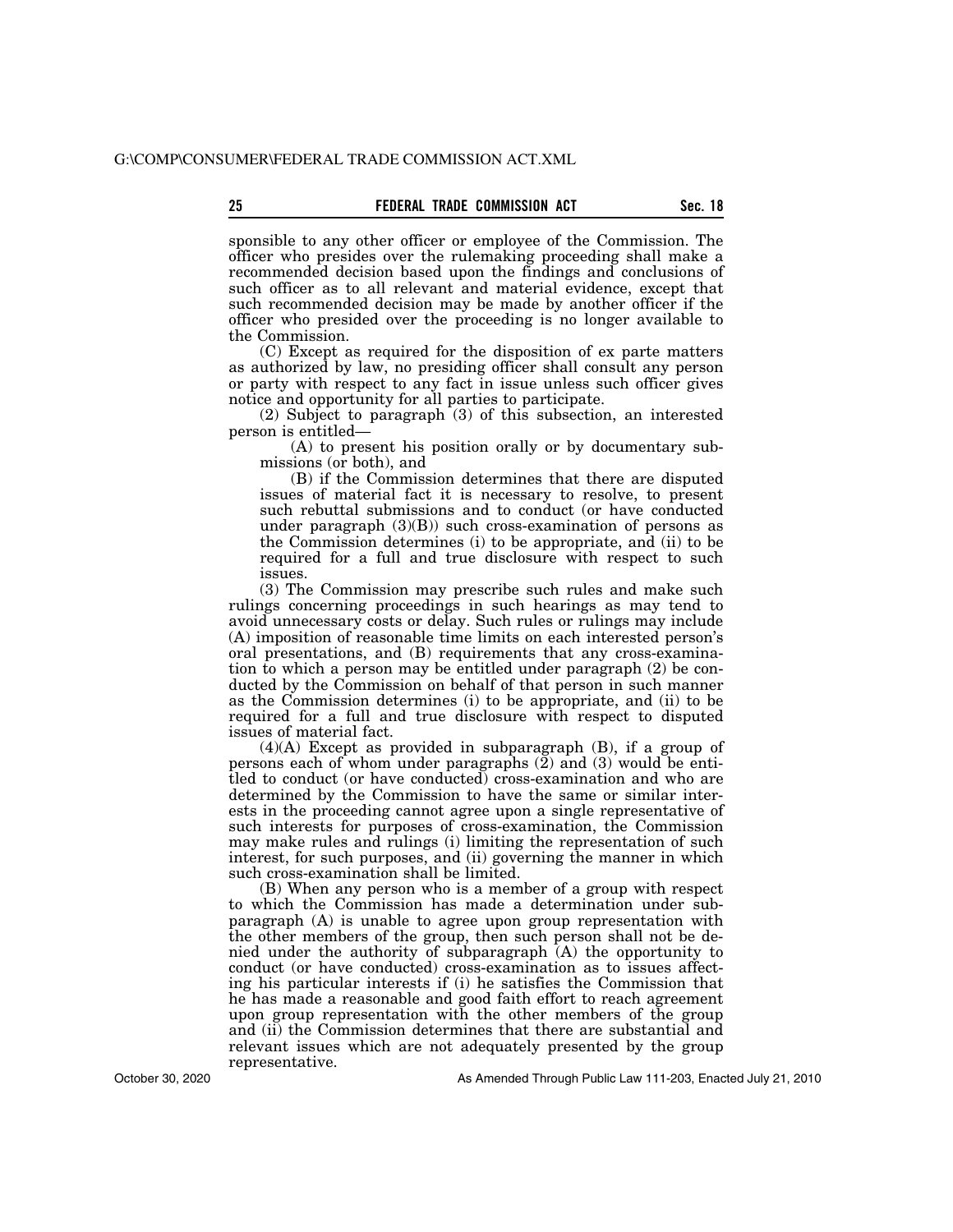(5) A verbatim transcript shall be taken of any oral presentation, and cross-examination, in an informal hearing to which this subsection applies. Such transcript shall be available to the public.

 $(d)(1)$  The Commission's statement of basis and purpose to accompany a rule promulgated under subsection  $(a)(1)(B)$  shall include (A) a statement as to the prevalence of the acts or practices treated by the rule; (B) a statement as to the manner and context in which such acts or practices are unfair or deceptive; and (C) a statement as to the economic effect of the rule, taking into account the effect on small business and consumers.

 $(2)(A)$  The term "Commission" as used in this subsection and subsections (b) and (c) includes any person authorized to act in behalf of the Commission in any part of the rulemaking proceeding.

(B) A substantive amendment to, or repeal of, a rule promulgated under subsection  $(a)(1)(B)$  shall be prescribed, and subject to judicial review, in the same manner as a rule prescribed under such subsection. An exemption under subsection (g) shall not be treated as an amendment or repeal of a rule.

(3) When any rule under subsection  $(a)(1)(B)$  takes effect a subsequent violation thereof shall constitute an unfair or deceptive act or practice in violation of section  $5(a)(1)$  of this Act, unless the Commission otherwise expressly provides in such rule.

 $(e)(1)(A)$  Not later than 60 days after a rule is promulgated under subsection  $(a)(1)(B)$  by the Commission, any interested person (including a consumer or consumer organization) may file a petition, in the United States Court of Appeals for the District of Columbia circuit or for the circuit in which such person resides or has his principal place of business, for judicial review of such rule. Copies of the petition shall be forthwith transmitted by the clerk of the court to the Commission or other officer designated by it for that purpose. The provisions of section 2112 of title 28, United States Code, shall apply to the filing of the rulemaking record of proceedings on which the Commission based its rule and to the transfer of proceedings in the courts of appeals.

(B) For purposes of this section, the term ''rulemaking record'' means the rule, its statement of basis and purpose, the transcript required by subsection (c)(5), any written submissions, and any other information which the Commission considers relevant to such rule.

(2) If the petitioner or the Commission applies to the court for leave to make additional oral submissions or written presentations and shows to the satisfaction of the court that such submissions and presentations would be material and that there were reasonable grounds for the submissions and failure to make such submissions and presentations in the proceeding before the Commission, the court may order the Commission to provide additional opportunity to make such submissions and presentations. The Commission may modify or set aside its rule or make a new rule by reason of the additional submissions and presentations and shall file such modified or new rule, and the rule's statement of basis of purpose, with the return of such submissions and presentations. The court shall thereafter review such new or modified rule.

(3) Upon the filing of the petition under paragraph (1) of this

subsection, the court shall have jurisdiction to review the rule in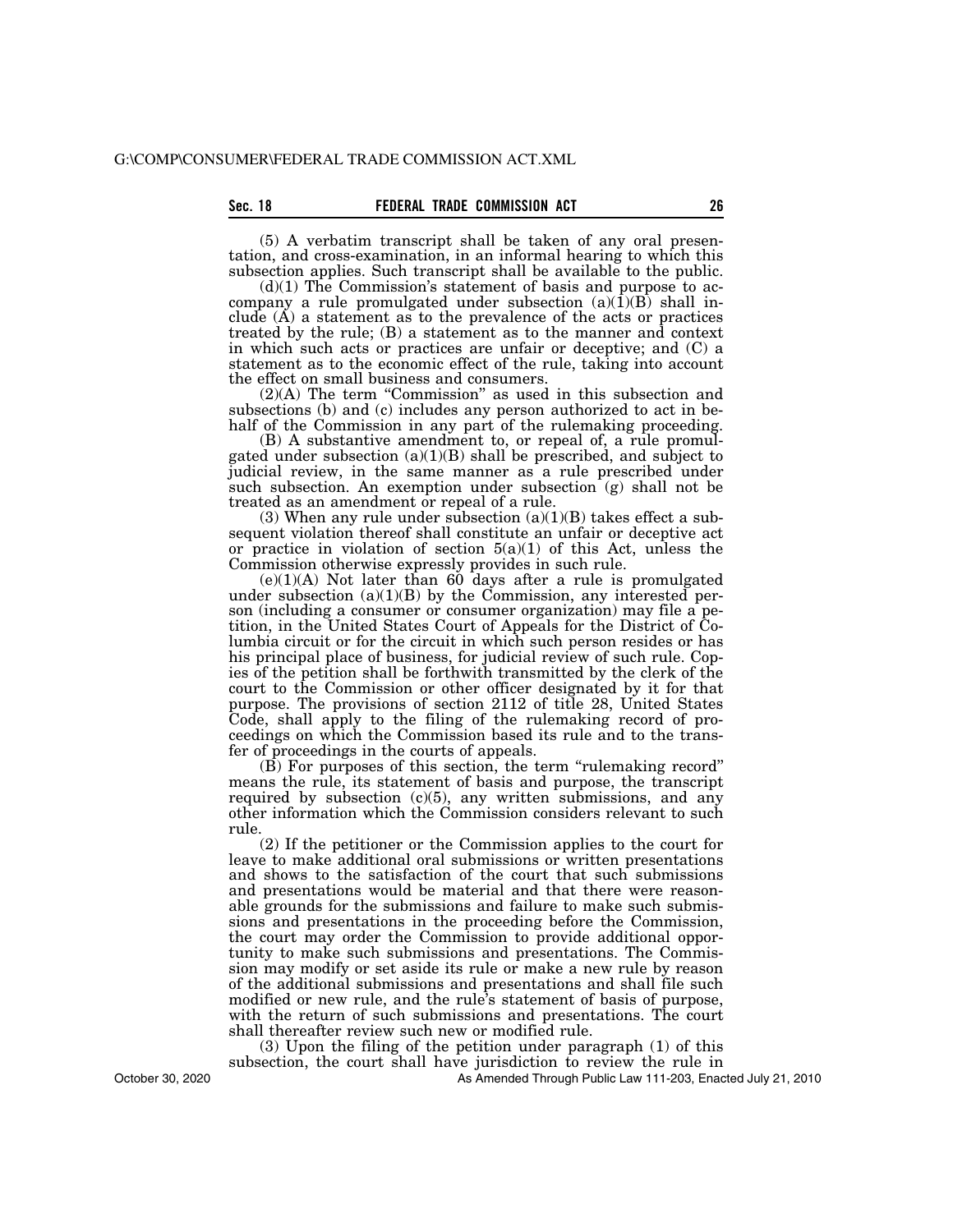accordance with chapter 7 of title 5, United States Code, and to grant appropriate relief, including interim relief, as provided in such chapter. The court shall hold unlawful and set aside the rule on any ground specified in subparagraphs (A), (B), (C), or (D) of section 706(2) of title 5, United States Code (taking due account of the rule of prejudicial error), or if—

(A) the court finds that the Commission's action is not supported by substantial evidence in the rulemaking record (as defined in paragraph  $(1)(B)$  of this subsection) taken as a whole, or

(B) the court finds that—

(i) a Commission determination under subsection (c) that the petitioner is not entitled to conduct cross-examination or make rebuttal submissions, or

(ii) a Commission rule or ruling under subsection (c) limiting the petitioner's cross-examination or rebuttal submissions,

has precluded disclosure of disputed material facts which was necessary for fair determination by the Commission of the rulemaking proceeding taken as a whole.

The term "evidence," as used in this paragraph, means any matter in the rulemaking record.

(4) The judgment of the court affirming or setting aside, in whole or in part, any such rule shall be final, subject to review by the Supreme Court of the United States upon certiorari or certification, as provided in section 1254 of title 28, United States Code.

(5)(A) Remedies under the preceding paragraphs of this subsection are in addition to and not in lieu of any other remedies provided by law.

(B) The United States Courts of Appeals shall have exclusive jurisdiction of any action to obtain judicial review (other than in an enforcement proceeding) of a rule prescribed under subsection  $(a)(1)(B)$ , if any district court of the United States would have had jurisdiction of such action but for this subparagraph. Any such action shall be brought in the United States Court of Appeals for the District of Columbia circuit, or for any circuit which includes a judicial district in which the action could have been brought but for this subparagraph.

(C) A determination, rule, or ruling of the Commission described in paragraph  $(3)(\overline{B})$  (i) or (ii) may be reviewed only in a proceeding under this subsection and only in accordance with paragraph  $(3)(B)$ . Section  $706(2)(E)$  of title 5, United States Code, shall not apply to any rule promulgated under subsection  $(a)(1)(B)$ . The contents and adequacy of any statement required by subsection  $(b)(1)(D)$  shall not be subject to judicial review in any respect.

(f) DEFINITIONS OF BANKS, SAVINGS AND LOAN INSTITUTIONS, AND FEDERAL CREDIT UNIONS.—

 $(1)$  [Repealed.]

(2) DEFINITION.—For purposes of this Act, the term ''bank'' means—

(A) national banks and Federal branches and Federal agencies of foreign banks;

(B) member banks of the Federal Reserve System (other than national banks), branches and agencies of for-

As Amended Through Public Law 111-203, Enacted July 21, 2010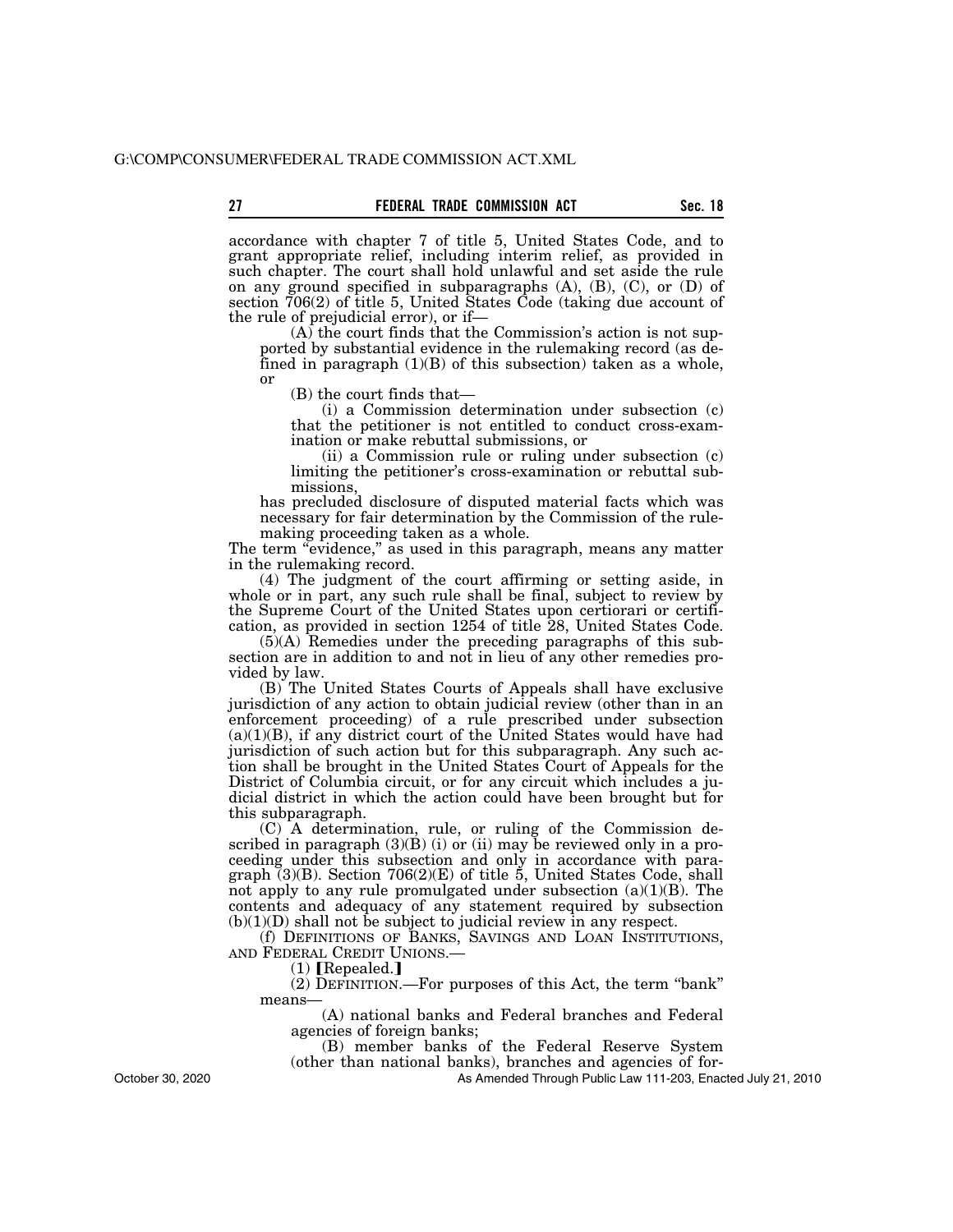eign banks (other than Federal branches, Federal agencies, and insured State branches of foreign banks), commercial lending companies owned or controlled by foreign banks, and organizations operating under section 25 or 25A of the Federal Reserve Act; and

(C) banks insured by the Federal Deposit Insurance Corporation (other than banks referred to in subparagraph (A) or (B)) and insured State branches of foreign banks.

(3) For purposes of this Act, the term ''savings and loan institution'' has the same meaning as in section 3 of the Federal Deposit Insurance Act.

(4) For purposes of this Act, the term ''Federal credit union'' has the same meaning as in sections 120 and 206 of the Federal Credit Union Act (12 U.S.C. 1766 and 1786).

The 12 terms used in this paragraph that are not defined in the Federal Trade Commission Act or otherwise defined in section 3(s) of the Federal Deposit Insurance Act (12 U.S.C. 1813(s)) shall have the meaning given to them in section 1(b) of the International Banking Act of 1978 (12 U.S.C. 3101).

 $(g)(1)$  Any person to whom a rule under subsection  $(a)(1)(B)$  of this section applies may petition the Commission for an exemption from such rule.

(2) If, on its own motion or on the basis of a petition under paragraph (1), the Commission finds that the application of a rule prescribed under subsection  $(a)(1)(B)$  to any person or class or  $^{13}$ persons is not necessary to prevent the unfair or deceptive act or practice to which the rule relates, the Commission may exempt such person or class from all or part of such rule. Section 553 of title 5, United States Code, shall apply to action under this paragraph.

(3) Neither the pendency of a proceeding under this subsection respecting an exemption from a rule, nor the pendency of judicial proceedings to review the Commission's action or failure to act under this subsection, shall stay the applicability of such rule under subsection  $(a)(1)(B)$ .

(h) The Commission shall not have any authority to promulgate any rule in the children's advertising proceeding pending on the date of the enactment of the Federal Trade Commission Improvements Act of 1980 or in any substantially similar proceeding on the basis of a determination by the Commission that such advertising constitutes an unfair act or practice in or affecting commerce.

 $(i)(1)$  For purposes of this subsection, the term "outside party" means any person other than (A) a Commissioner; (B) an officer or employee of the Commission; or (C) any person who has entered into a contract or any other agreement or arrangement with the Commission to provide any goods or services (including consulting services) to the Commission.

(2) Not later than 60 days after the date of the enactment of the Federal Trade Commission Improvements Act of 1980, the Commission shall publish a proposed rule, and not later than 180

October 30, 2020

 $12$  Indentation so in law.<br> $13$  So in law. Probably should be "of".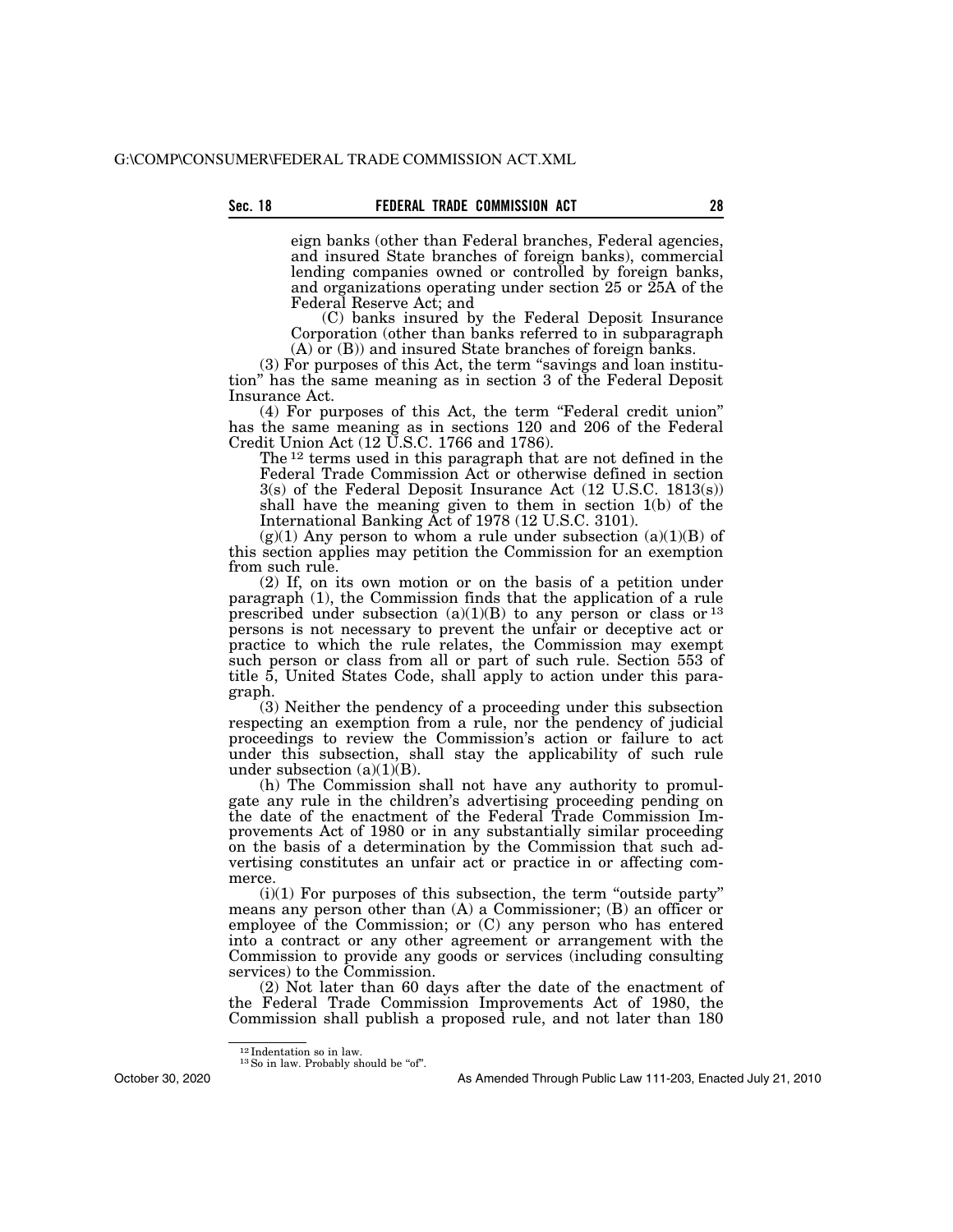days after such date of enactment the Commission shall promulgate a final rule, which shall authorize the Commission or any Commissioner to meet with any outside party concerning any rulemaking proceeding of the Commission. Such rule shall provide that—

(A) notice of any such meeting shall be included in any weekly calendar prepared by the Commission; and

(B) a verbatim record or a summary of any such meeting, or of any communication relating to any such meeting, shall be kept, made available to the public, and included in the rulemaking record.

(j) Not later than 60 days after the date of the enactment of the Federal Trade Commission Improvements Act of 1980, the Commission shall publish a proposed rule, and not later than 180 days after such date of enactment the Commission shall promulgate a final rule, which shall prohibit any officer, employee, or agent of the Commission with any investigative responsibility or other responsibility relating to any rulemaking proceeding within any operating bureau of the Commission, from communicating or causing to be communicated to any Commissioner or to the personal staff of any Commissioner any fact which is relevant to the merits of such proceeding and which is not on the rulemaking record of such proceeding, unless such communication is made available to the public and is included in the rulemaking record. The provisions of this subsection shall not apply to any communication to the extent such communication is required for the disposition of ex parte matters as authorized by law.

SEC. 19.  $[15 \text{ U.S.C. } 57b]$  (a)(1) If any person, partnership, or corporation violates any rule under this Act respecting unfair or deceptive acts or practices (other than an interpretive rule, or a rule violation of which the Commission has provided is not an unfair or deceptive act or practice in violation of section  $5(a)$ ), then the Commission may commence a civil action against such person, partnership, or corporation for relief under subsection (b) in a United States district court or in any court of competent jurisdiction of a State.

(2) If any person, partnership, or corporation engages in any unfair or deceptive act or practice (within the meaning of section  $5(a)(1)$ ) with respect to which the Commission has issued a final cease and desist order which is applicable to such person, partnership, or corporation, then the Commission may commence a civil action against such person, partnership, or corporation in a United States district court or in any court of competent jurisdiction of a State. If the Commission satisfies the court that the act or practice to which the cease and desist order relates is one which a reasonable man would have known under the circumstances was dishonest or fraudulent, the court may grant relief under subsection (b).

(b) The court in an action under subsection (a) shall have jurisdiction to grant such relief as the court finds necessary to redress injury to consumers or other persons, partnerships, and corporations resulting from the rule violation or the unfair or deceptive act or practice, as the case may be. Such relief may include, but shall not be limited to, rescission or reformation of contracts, the refund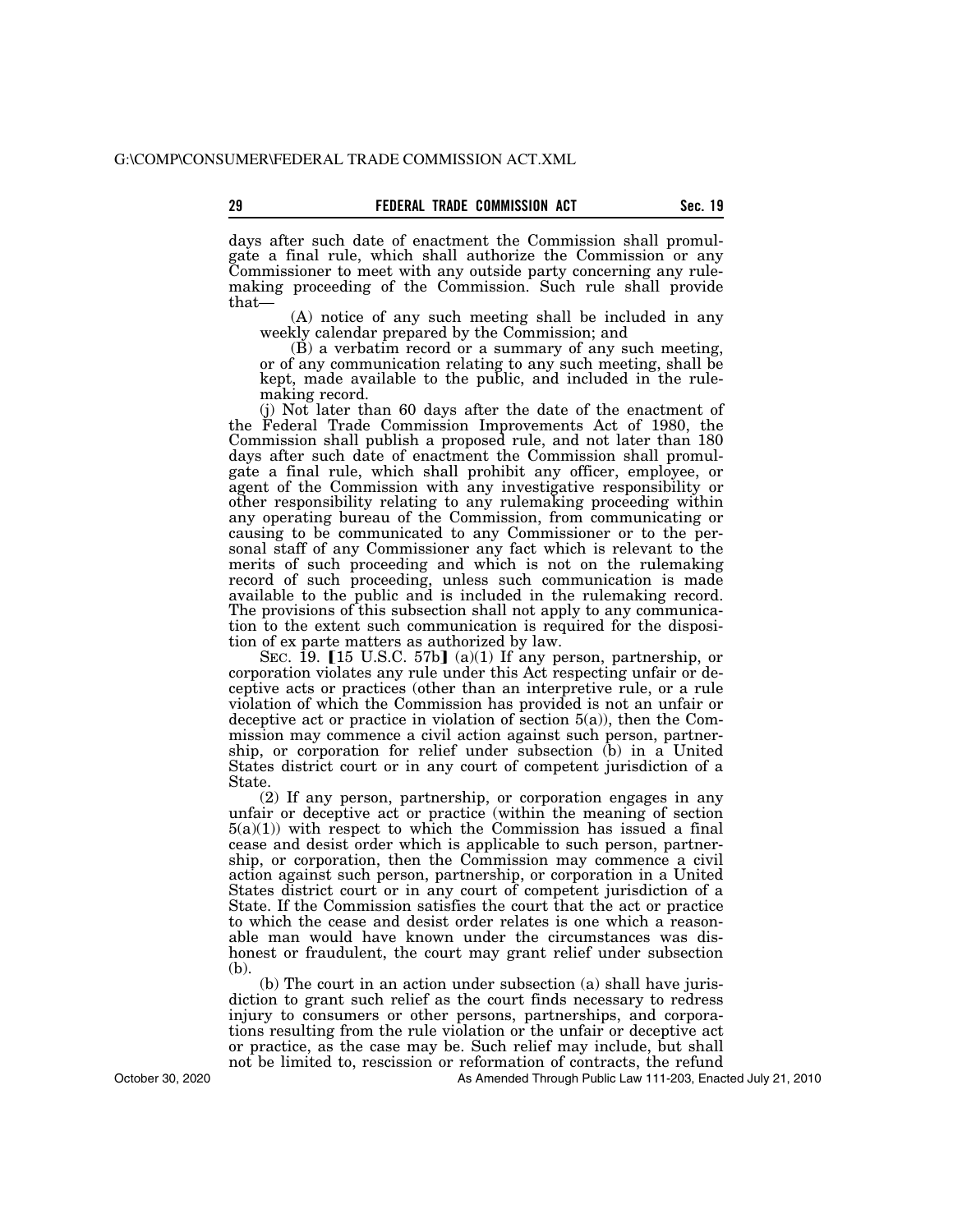# **Sec. 20 FEDERAL TRADE COMMISSION ACT 30**

of money or return of property, the payment of damages, and public notification respecting the rule violation or the unfair or deceptive act or practice, as the case may be; except that nothing in this subsection is intended to authorize the imposition of any exemplary or punitive damages.

 $(c)(1)$  If (A) a cease and desist order issued under section  $5(b)$ has become final under section  $5(g)$  with respect to any person's partnership's, or corporation's rule violation or unfair or deceptive act or practice, and (B) an action under this section is brought with respect to such person's, partnership's, or corporation's rule violation or act or practice, then the findings of the Commission as to the material facts in the proceeding under section 5(b) with respect to such person's, partnership's, or corporation's rule violation or act or practice, shall be conclusive unless (i) the terms of such cease and desist order expressly provide that the Commission's findings shall not be conclusive, or (ii) the order became final by reason of section  $5(g)(1)$ , in which case such finding shall be conclusive if supported by evidence.

(2) The court shall cause notice of an action under this section to be given in a manner which is reasonably calculated, under all of the circumstances, to apprise the persons, partnerships, and corporations allegedly injured by the defendant's rule violation or act or practice of the pendency of such action. Such notice may, in the discretion of the court, be given by publication.

(d) No action may be brought by the Commission under this section more than 3 years after the rule violation to which an action under subsection (a)(1) relates, or the unfair or deceptive act or practice to which an action under subsection (a)(2) relates: except that if a cease and desist order with respect to any person's, partnership's, or corporation's rule violation or unfair or deceptive act or practice has become final and such order was issued in a proceeding under section 5(b) which was commenced not later than 3 years after the rule violation or act or practice occurred, a civil action may be commenced under this section against such person, partnership, or corporation at any time before the expiration of one year after such order becomes final.

(e) Remedies provided in this section are in addition to, and not in lieu of, any other remedy or right of action provided by State or Federal law. Nothing in this section shall be construed to affect any authority of the Commission under any other provision of law.

SEC. 20.  $[15 \text{ U.S.C. } 57b-1]$  (a) For purposes of this section:

(1) The terms "civil investigative demand" and "demand" mean any demand issued by the Commission under subsection  $(c)(1)$ .

(2) The term "Commission investigation" means any inquiry conducted by a Commission investigator for the purpose of ascertaining whether any person is or has been engaged in any unfair or deceptive acts or practices in or affecting commerce (within the meaning of section  $5(a)(1)$ ) or in any antitrust violations.

(3) The term "Commission investigator" means any attorney or investigator employed by the Commission who is charged with the duty of enforcing or carrying into effect any provisions relating to unfair or deceptive acts or practices in or

As Amended Through Public Law 111-203, Enacted July 21, 2010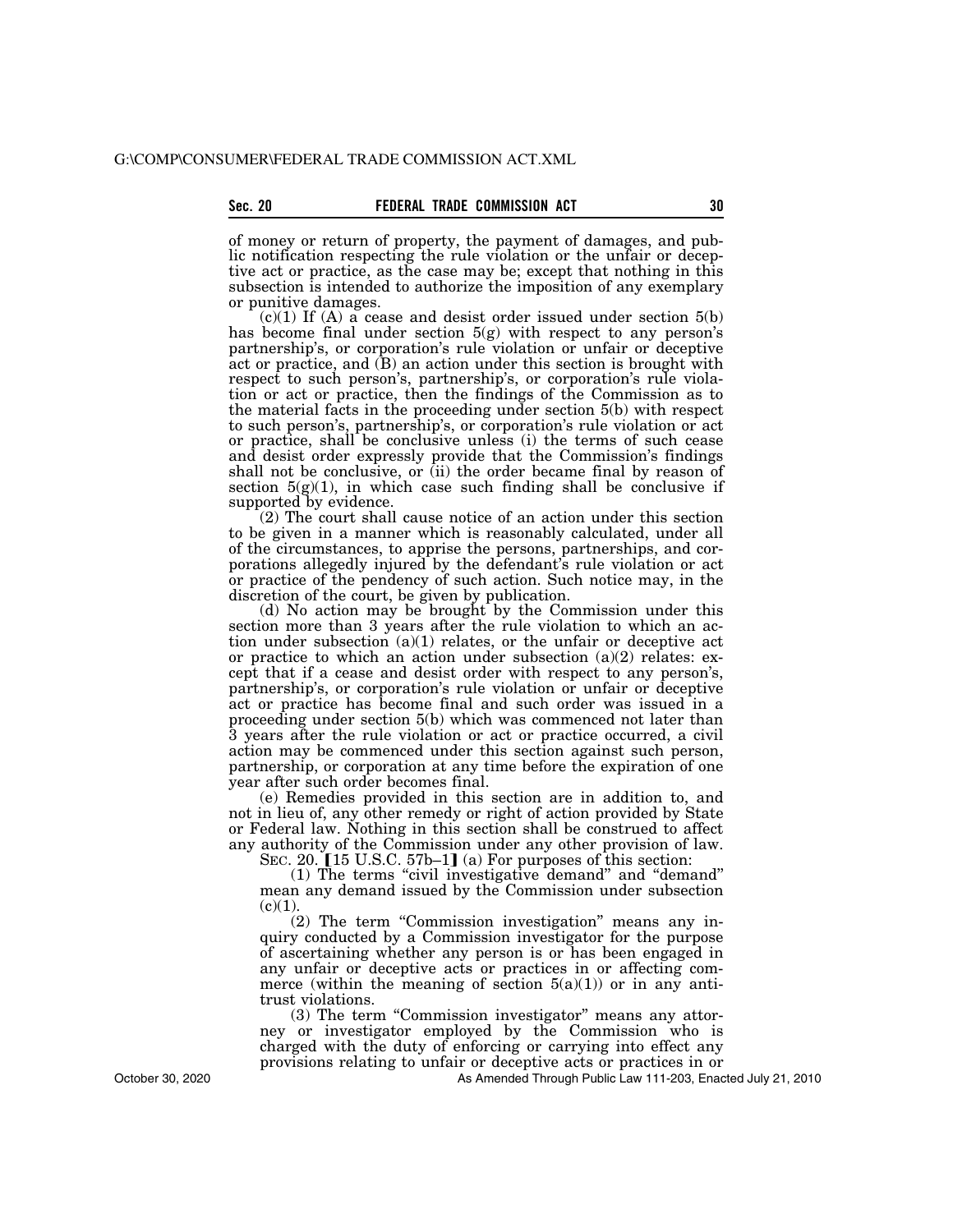affecting commerce (within the meaning of section  $5(a)(1)$ ) or any provisions relating to antitrust violations.

(4) The term ''custodian'' means the custodian or any deputy custodian designated under section 21(b)(2)(A).

(5) The term ''documentary material'' includes the original or any copy of any book, record, report, memorandum, paper, communication, tabulation, chart, or other document.

(6) The term ''person'' means any natural person, partnership, corporation, association, or other legal entity, including any person acting under color or authority of State law.

 $(7)$  The term "violation" means any act or omission constituting an unfair or deceptive act or practice in or affecting commerce (within the meaning of section  $5(a)(1)$ ) or any antitrust violation.

(8) The term ''antitrust violation'' means—

(A) any unfair method of competition (within the meaning of section  $5(a)(1)$ ;

(B) any violation of the Clayton Act or of any other Federal statute that prohibits, or makes available to the Commission a civil remedy with respect to, any restraint upon or monopolization of interstate or foreign trade or commerce;

(C) with respect to the International Antitrust Enforcement Assistance Act of 1994, any violation of any of the foreign antitrust laws (as defined in section 12 of such Act) with respect to which a request is made under section 3 of such Act; or

(D) any activity in preparation for a merger, acquisition, joint venture, or similar transaction, which if consummated, may result in any such unfair method of competition or in any such violation.

(b) For the purpose of investigations performed pursuant to this section with respect to unfair or deceptive acts or practices in or affecting commerce (within the meaning of section  $\bar{5}(a)(1)$ ), all actions of the Commission taken under section 6 and section 9 shall be conducted pursuant to subsection (c).

(c)(1) Whenever the Commission has reason to believe that any person may be in possession, custody, or control of any documentary material or tangible things, or may have any information, relevant to unfair or deceptive acts or practices in or affecting commerce (within the meaning of section  $5(a)(1)$ ), or to antitrust violations, the Commission may, before the institution of any proceedings under this Act, issue in writing, and cause to be served upon such person, a civil investigative demand requiring such person to produce such documentary material for inspection and copying or reproduction, to submit such tangible things, to file written reports or answers to questions, to give oral testimony concerning documentary material or other information, or to furnish any combination of such material, answers, or testimony.

(2) Each civil investigative demand shall state the nature of the conduct constituting the alleged violation which is under investigation and the provision of law applicable to such violation.

(3) Each civil investigative demand for the production of documentary material shall—

October 30, 2020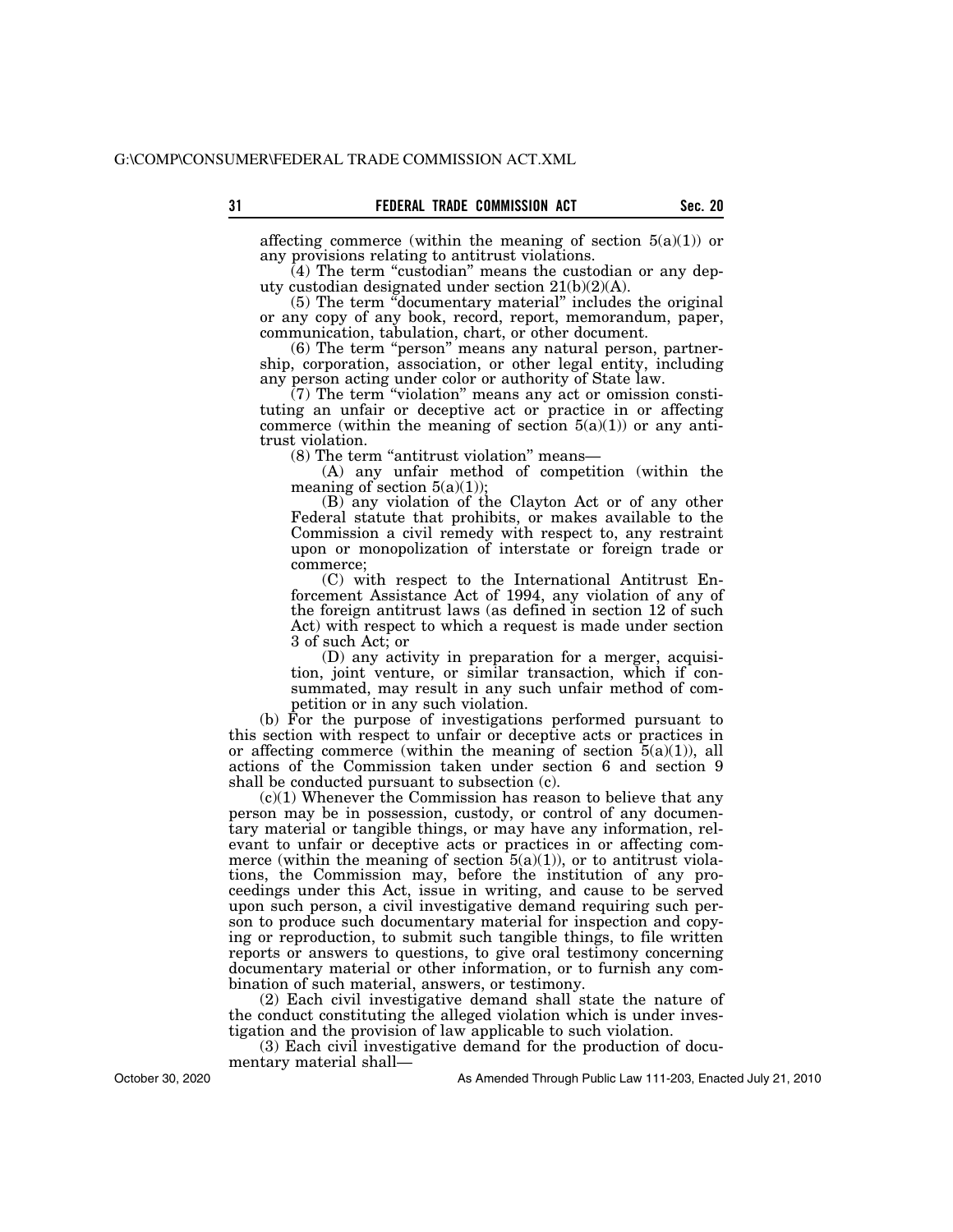(A) describe each class of documentary material to be produced under the demand with such definiteness and certainty as to permit such material to be fairly identified;

(B) prescribe a return date or dates which will provide a reasonable period of time within which the material so demanded may be assembled and made available for inspection and copying or reproduction; and

(C) identify the custodian to whom such material shall be made available.

(4) Each civil investigative demand for the submission of tangible things shall—

(A) describe each class of tangible things to be submitted under the demand with such definiteness and certainty as to permit such things to be fairly identified;

(B) prescribe a return date or dates which will provide a reasonable period of time within which the things so demanded may be assembled and submitted; and

(C) identify the custodian to whom such things shall be submitted.

(5) Each civil investigative demand for written reports or answers to questions shall—

(A) propound with definiteness and certainty the reports to be produced or the questions to be answered;

(B) prescribe a date or dates at which time written reports or answers to questions shall be submitted; and

(C) identify the custodian to whom such reports or answers shall be submitted.

(6) Each civil investigative demand for the giving of oral testimony shall—

(A) prescribe a date, time, and place at which oral testimony shall be commenced; and

(B) identify a Commission investigator who shall conduct the investigation and the custodian to whom the transcript of such investigation shall be submitted.

(7)(A) Any civil investigative demand may be served by any Commission investigator at any place within the territorial jurisdiction of any court of the United States.

(B) Any such demand or any enforcement petition filed under this section may be served upon any person who is not found within the territorial jurisdiction of any court of the United States, in such manner as the Federal Rules of Civil Procedure prescribe for service in a foreign nation.

(C) To the extent that the courts of the United States have authority to assert jurisdiction over such person consistent with due process, the United States District Court for the District of Columbia shall have the same jurisdiction to take any action respecting compliance with this section by such person that such district court would have if such person were personally within the jurisdiction of such district court.

(8) Service of any civil investigative demand or any enforcement petition filed under this section may be made upon a partnership, corporation, association, or other legal entity by—

(A) delivering a duly executed copy of such demand or peti-

tion to any partner, executive officer, managing agent, or gen-

As Amended Through Public Law 111-203, Enacted July 21, 2010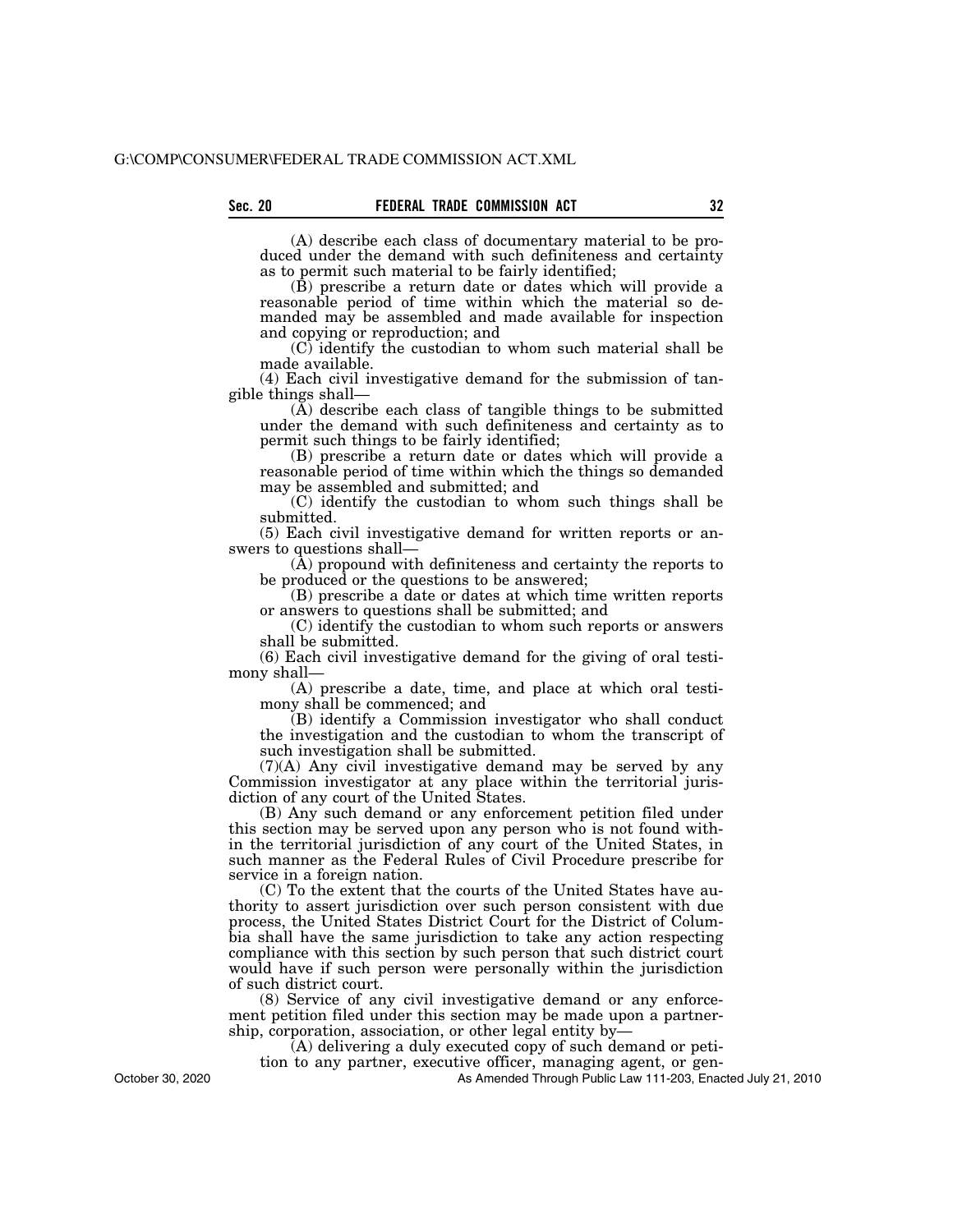eral agent of such partnership, corporation, association, or other legal entity, or to any agent of such partnership, corporation, association, or other legal entity authorized by appointment or by law to receive service of process on behalf of such partnership, corporation, association, or other legal entity;

(B) delivering a duly executed copy of such demand or petition to the principal office or place of business of the partnership, corporation, association, or other legal entity to be served; or

(C) depositing a duly executed copy in the United States mails, by registered or certified mail, return receipt requested, duly addressed to such partnership, corporation, association, or other legal entity at its principal office or place of business.

(9) Service of any civil investigative demand or of any enforcement petition filed under this section may be made upon any natural person by—

(A) delivering a duly executed copy of such demand or petition to the person to be served; or

(B) depositing a duly executed copy in the United States mails by registered or certified mail, return receipt requested, duly addressed to such person at his residence or principal office or place of business.

(10) A verified return by the individual serving any civil investigative demand or any enforcement petition filed under this section setting forth the manner of such service shall be proof of such service. In the case of service by registered or certified mail, such return shall be accompanied by the return post office receipt of delivery of such demand or enforcement petition.

(11) The production of documentary material in response to a civil investigative demand shall be made under a sworn certificate, in such form as the demand designates, by the person, if a natural person, to whom the demand is directed or, if not a natural person, by any person having knowledge of the facts and circumstances relating to such production, to the effect that all of the documentary material required by the demand and in the possession, custody, or control of the person to whom the demand is directed has been produced and made available to the custodian.

(12) The submission of tangible things in response to a civil investigative demand shall be made under a sworn certificate, in such form as the demand designates, by the person to whom the demand is directed or, if not a natural person, by any person having knowledge of the facts and circumstances relating to such production, to the effect that all of the tangible things required by the demand and in the possession, custody, or control of the person to whom the demand is directed have been submitted to the custodian.

(13) Each reporting requirement or question in a civil investigative demand shall be answered separately and fully in writing under oath, unless it is objected to, in which event the reasons for the objection shall be stated in lieu of an answer, and it shall be submitted under a sworn certificate, in such form as the demand designates, by the person, if a natural person, to whom the demand is directed or, if not a natural person, by any person responsible for answering each reporting requirement or question, to the effect

As Amended Through Public Law 111-203, Enacted July 21, 2010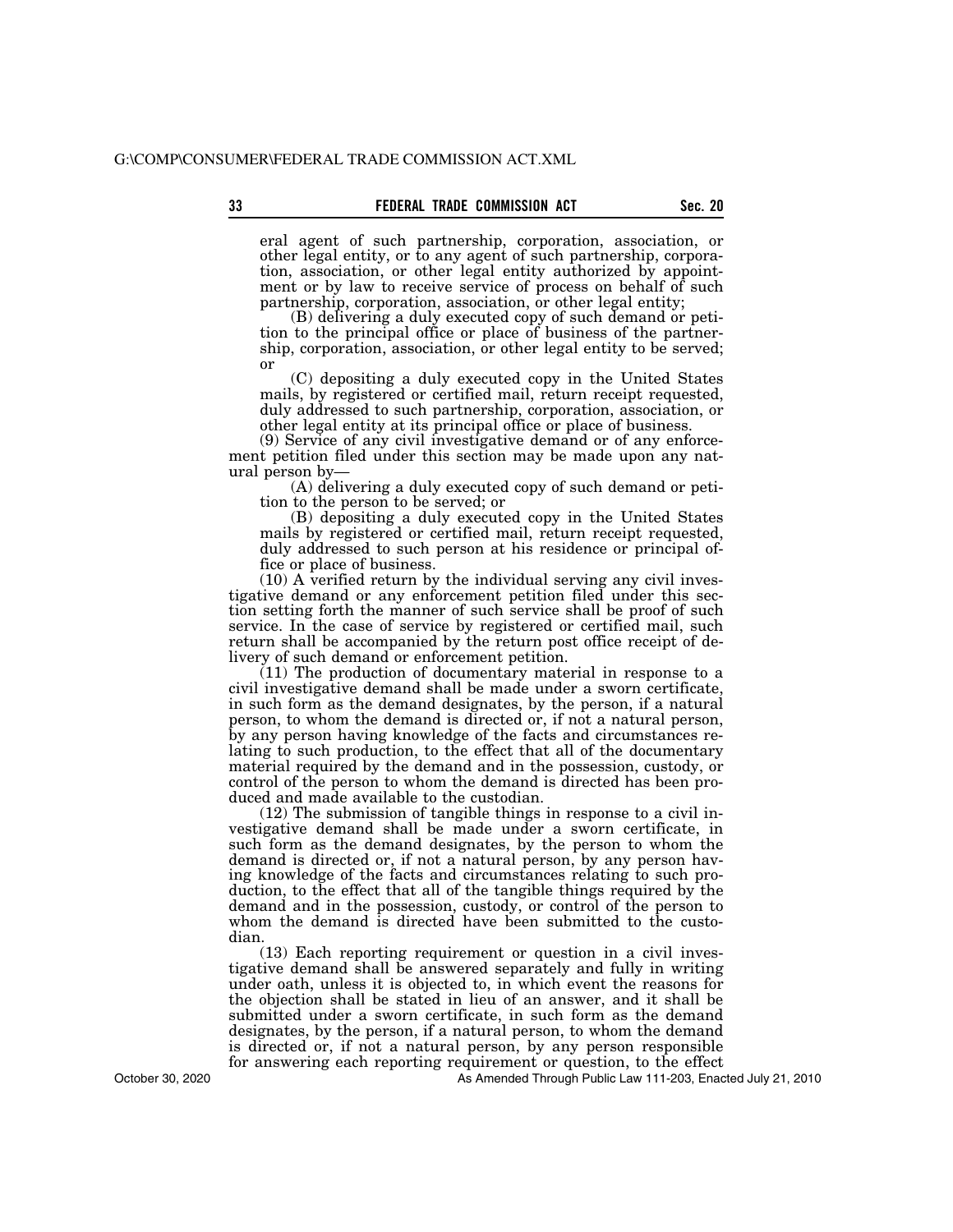that all information required by the demand and in the possession, custody, control, or knowledge of the person to whom the demand is directed has been submitted.

(14)(A) Any Commission investigator before whom oral testimony is to be taken shall put the witness on oath or affirmation and shall personally, or by any individual acting under his direction and in his presence, record the testimony of the witness. The testimony shall be taken stenographically and transcribed. After the testimony is fully transcribed, the Commission investigator before whom the testimony is taken shall promptly transmit a copy of the transcript of the testimony to the custodian.

(B) Any Commission investigator before whom oral testimony is to be taken shall exclude from the place where the testimony is to be taken all other persons except the person giving the testimony, his attorney, the officer before whom the testimony is to be taken, and any stenographer taking such testimony.

(C) The oral testimony of any person taken pursuant to a civil investigative demand shall be taken in the judicial district of the United States in which such person resides, is found, or transacts business, or in such other place as may be agreed upon by the Commission investigator before whom the oral testimony of such person is to be taken and such person.

(D)(i) Any person compelled to appear under a civil investigative demand for oral testimony pursuant to this section may be accompanied, represented, and advised by an attorney. The attorney may advise such person, in confidence, either upon the request of such person or upon the initiative of the attorney, with respect to any question asked of such person.

(ii) Such person or attorney may object on the record to any question, in whole or in part, and shall briefly state for the record the reason for the objection. An objection may properly be made, received, and entered upon the record when it is claimed that such person is entitled to refuse to answer the question on grounds of any constitutional or other legal right or privilege, including the privilege against self-incrimination. Such person shall not otherwise object to or refuse to answer any question, and shall not himself or through his attorney otherwise interrupt the oral examination. If such person refuses to answer any question, the Commission may petition the district court of the United States pursuant to this section for an order compelling such person to answer such question.

(iii) If such person refuses to answer any question on grounds of the privilege against self-incrimination, the testimony of such person may be compelled in accordance with the provisions of section 6004 of title 18, United States Code.

(E)(i) After the testimony of any witness is fully transcribed, the Commission investigator shall afford the witness (who may be accompanied by an attorney) a reasonable opportunity to examine the transcript. The transcript shall be read to or by the witness, unless such examination and reading are waived by the witness. Any changes in form or substance which the witness desires to make shall be entered and identified upon the transcript by the Commission investigator with a statement of the reasons given by the witness for making such changes. The transcript shall then be

As Amended Through Public Law 111-203, Enacted July 21, 2010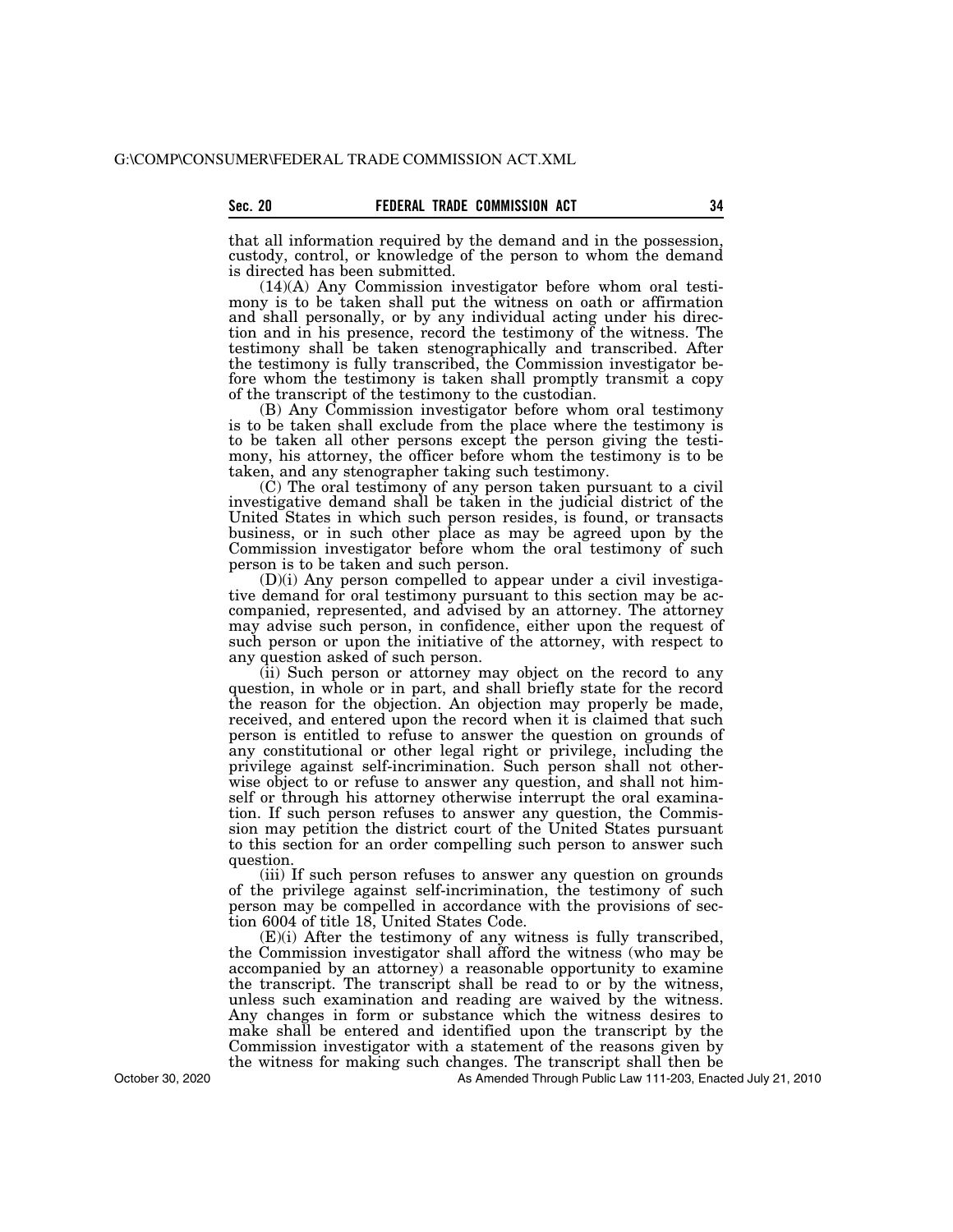signed by the witness, unless the witness in writing waives the signing, is ill, cannot be found, or refuses to sign.

(ii) If the transcript is not signed by the witness during the 30 day period following the date upon which the witness is first afforded a reasonable opportunity to examine it, the Commission investigator shall sign the transcript and state on the record the fact of the waiver, illness, absence of the witness, or the refusal to sign, together with any reasons given for the failure to sign.

(F) The Commission investigator shall certify on the transcript that the witness was duly sworn by him and that the transcript is a true record of the testimony given by the witness, and the Commission investigator shall promptly deliver the transcript or send it by registered or certified mail to the custodian.

(G) The Commission investigator shall furnish a copy of the transcript (upon payment of reasonable charges for the transcript) to the witness only, except that the Commission may for good cause limit such witness to inspection of the official transcript of his testimony.

(H) Any witness appearing for the taking of oral testimony pursuant to a civil investigative demand shall be entitled to the same fees and mileage which are paid to witnesses in the district courts of the United States.

(d) Materials received as a result of a civil investigative demand shall be subject to the procedures established in section 21.

(e) Whenever any person fails to comply with any civil investigative demand duly served upon him under this section, or whenever satisfactory copying or reproduction of material requested pursuant to the demand cannot be accomplished and such person refuses to surrender such material, the Commission, through such officers or attorneys as it may designate, may file, in the district court of the United States for any judicial district in which such person resides, is found, or transacts business, and serve upon such person, a petition for an order of such court for the enforcement of this section. All process of any court to which application may be made as provided in this subsection may be served in any judicial district.

 $(f)(1)$  Not later than 20 days after the service of any civil investigative demand upon any person under subsection (c), or at any time before the return date specified in the demand, whichever period is shorter, or within such period exceeding 20 days after service or in excess of such return date as may be prescribed in writing, subsequent to service, by any Commission investigator named in the demand, such person may file with the Commission a petition for an order by the Commission modifying or setting aside the demand.

(2) The time permitted for compliance with the demand in whole or in part, as deemed proper and ordered by the Commission, shall not run during the pendency of such petition at the Commission, except that such person shall comply with any portions of the demand not sought to be modified or set aside. Such petition shall specify each ground upon which the petitioner relies in seeking such relief, and may be based upon any failure of the demand to comply with the provisions of this section, or upon any constitutional or other legal right or privilege of such person.

October 30, 2020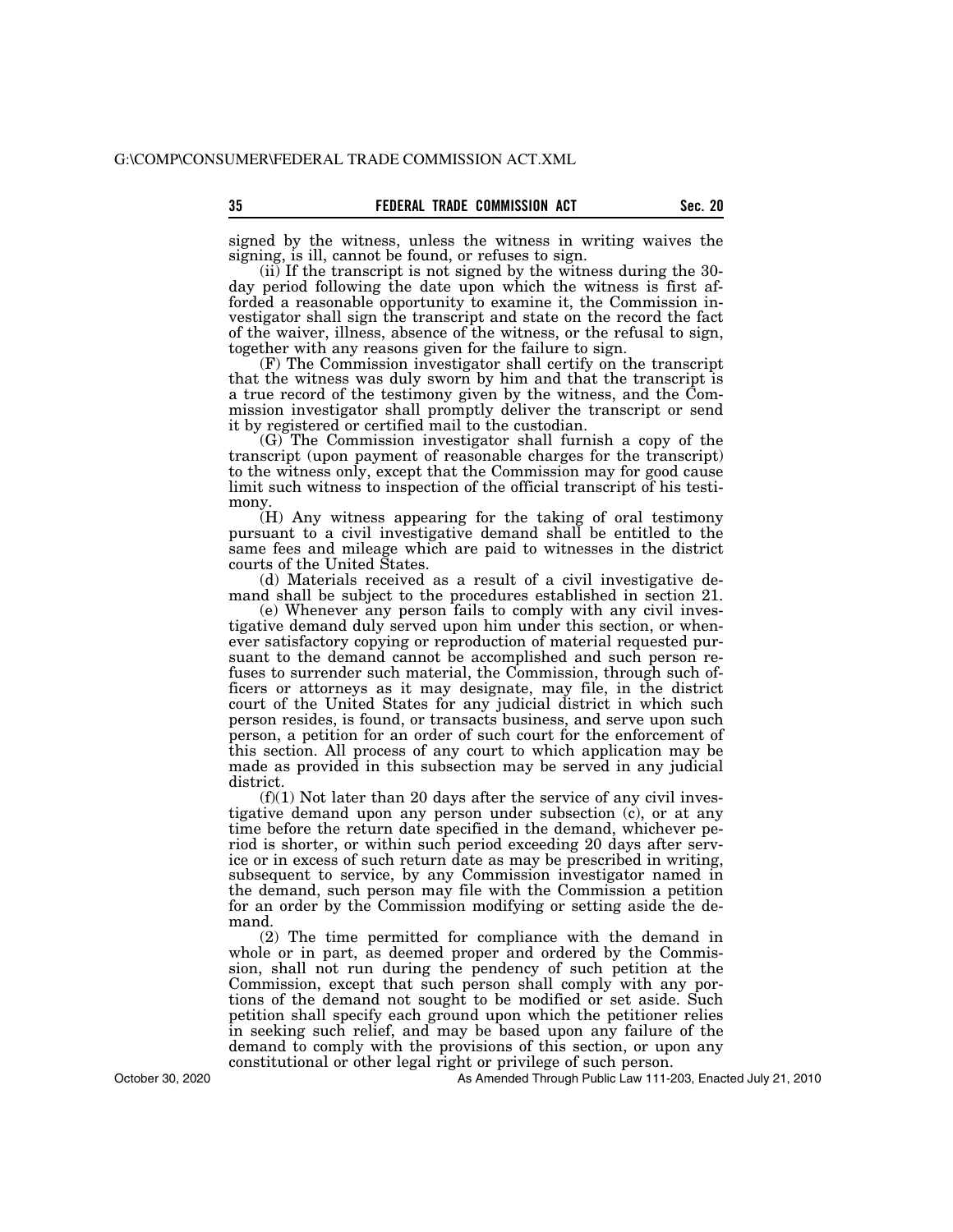(g) At any time during which any custodian is in custody or control of any documentary material, tangible things, reports, answers to questions, or transcripts of oral testimony given by any person in compliance with any civil investigative demand, such person may file, in the district court of the United States for the judicial district within which the office of such custodian is situated, and serve upon such custodian, a petition for an order of such court requiring the performance by such custodian of any duty imposed upon him by this section or section 21.

(h) Whenever any petition is filed in any district court of the United States under this section, such court shall have jurisdiction to hear and determine the matter so presented, and to enter such order or orders as may be required to carry into effect the provisions of this section. Any final order so entered shall be subject to appeal pursuant to section 1291 of title 28, United States Code. Any disobedience of any final order entered under this section by any court shall be punished as a contempt of such court.

(i) Notwithstanding any other provision of law, the Commission shall have no authority to issue a subpoena or make a demand for information, under authority of this Act or any other provision of law, unless such subpoena or demand for information is signed by a Commissioner acting pursuant to a Commission resolution. The Commission shall not delegate the power conferred by this section to sign subpoenas or demands for information to any other person.

(j) The provisions of this section shall not—

(1) apply to any proceeding under section 5(b), any proceeding under section 11(b) of the Clayton Act (15 U.S.C. 21(b)), or any adjudicative proceeding under any other provision of law; or

(2) apply to or affect the jurisdiction, duties, or powers of any agency of the Federal Government, other than the Commission.

SEC. 21.  $[15 \text{ U.S.C. } 57b-2]$  (a) For purposes of this section:

(1) The term ''material'' means documentary material, tangible things, written reports or answers to questions, and transcripts of oral testimony.

(2) The term ''Federal agency'' has the meaning given it in section 552(e)<sup>14</sup> of title 5, United States Code.

 $(b)(1)$  With respect to any document, tangible thing, or transcript of oral testimony received by the Commission pursuant to compulsory process in an investigation, a purpose of which is to determine whether any person may have violated any provision of the laws administered by the Commission, the procedures established in paragraph (2) through paragraph (7) shall apply.

(2)(A) The Commission shall designate a duly authorized agent to serve as custodian of documentary material, tangible things, or written reports or answers to questions, and transcripts of oral testimony, and such additional duly authorized agents as the Commission shall determine from time to time to be necessary to serve as deputies to the custodian.

October 27, 1986, redesignated subsection (e) of section 552 of that title as subsection (f).

<sup>&</sup>lt;sup>14</sup>So in law. The reference in section  $21(a)(2)$  to section  $552(e)$  of title 5, United States Code, probably should be to section  $552(f)$ . Section  $1802(b)$  of Public Law 99–570, 100 Stat. 3207–49,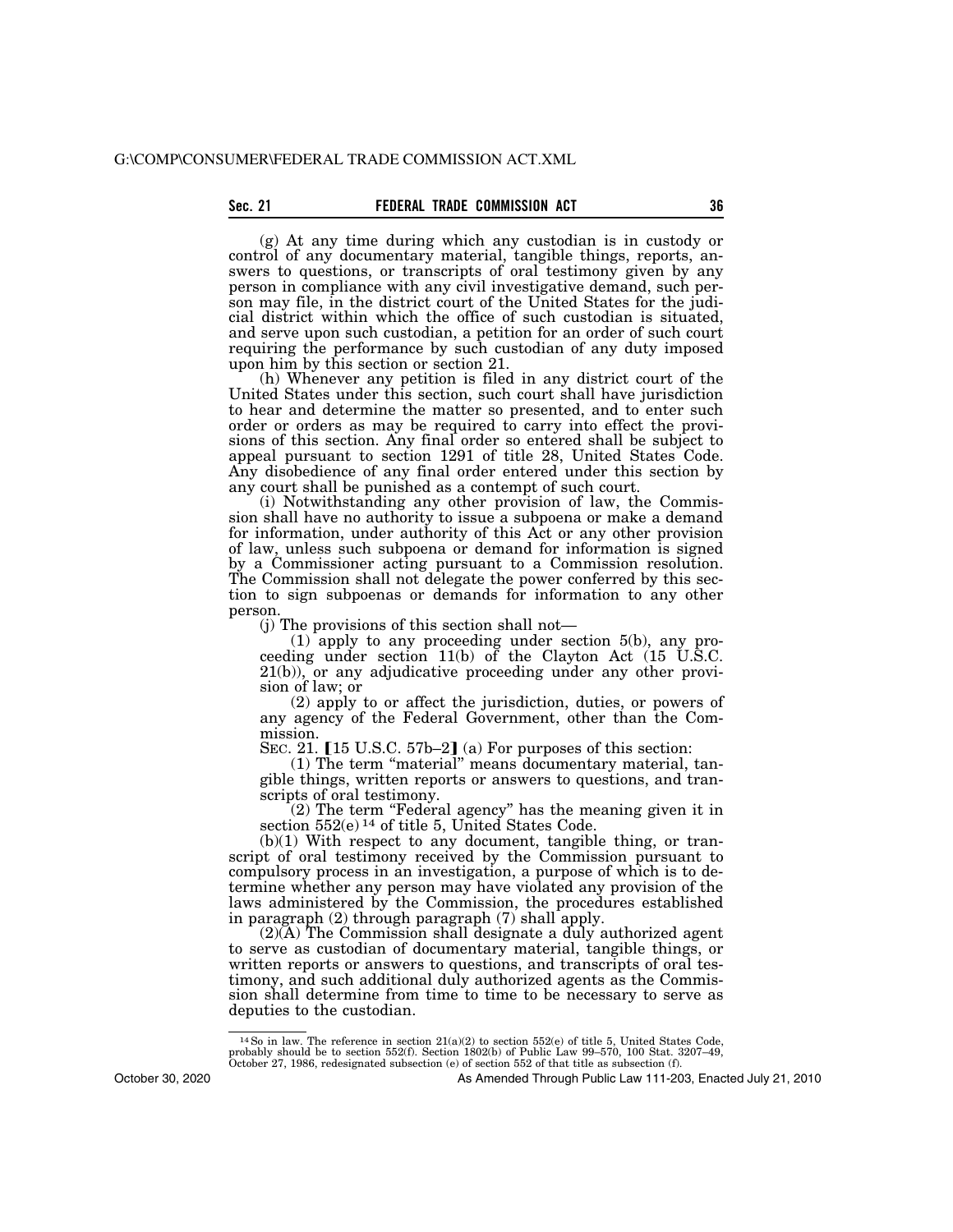**37 SEC. 21 FEDERAL TRADE COMMISSION ACT** Sec. 21

(B) Any person upon whom any demand for the production of documentary material has been duly served shall make such material available for inspection and copying or reproduction to the custodian designated in such demand at the principal place of business of such person (or at such other place as such custodian and such person thereafter may agree and prescribe in writing or as the court may direct pursuant to section 20(h)) on the return date specified in such demand (or on such later date as such custodian may prescribe in writing). Such person may upon written agreement between such person and the custodian substitute copies for originals of all or any part of such material.

(3)(A) The custodian to whom any documentary material, tangible things, written reports or answers to questions, and transcripts of oral testimony are delivered shall take physical possession of such material, reports or answers, and transcripts, and shall be responsible for the use made of such material, reports or answers, and transcripts, and for the return of material, pursuant to the requirements of this section.

(B) The custodian may prepare such copies of the documentary material, written reports or answers to questions, and transcripts of oral testimony, and may make tangible things available, 15 as may be required for official use by any duly authorized officer or employee of the Commission under regulations which shall be promulgated by the Commission. Notwithstanding subparagraph  $(C)$ , such material, things, and transcripts may be used by any such officer or employee in connection with the taking of oral testimony under this section.

(C) Except as otherwise provided in this section, while in the possession of the custodian, no documentary material, tangible things, reports or answers to questions, and transcripts of oral testimony shall be available for examination by any individual other than a duly authorized officer or employee of the Commission without the consent of the person who produced the material, things, or transcripts. Nothing in this section is intended to prevent disclosure to either House of the Congress or to any committee or subcommittee of the Congress, except that the Commission immediately shall notify the owner or provider of any such information of a request for information designated as confidential by the owner or provider.

(D) While in the possession of the custodian and under such reasonable terms and conditions as the Commission shall prescribe—

(i) documentary material, tangible things, or written reports shall be available for examination by the person who produced the material, or by any duly authorized representative of such person; and

(ii) answers to questions in writing and transcripts of oral testimony shall be available for examination by the person who produced the testimony or by his attorney.

<sup>&</sup>lt;sup>15</sup> Section  $8(4)(B)$  of Public Law 103-312, 108 Stat. 1694, August 26, 1994, amended paragraph  $(3)(B)$  by inserting ", and may make tangible things available," immediately after "oral testimony". The term "oral testimony place such term appears.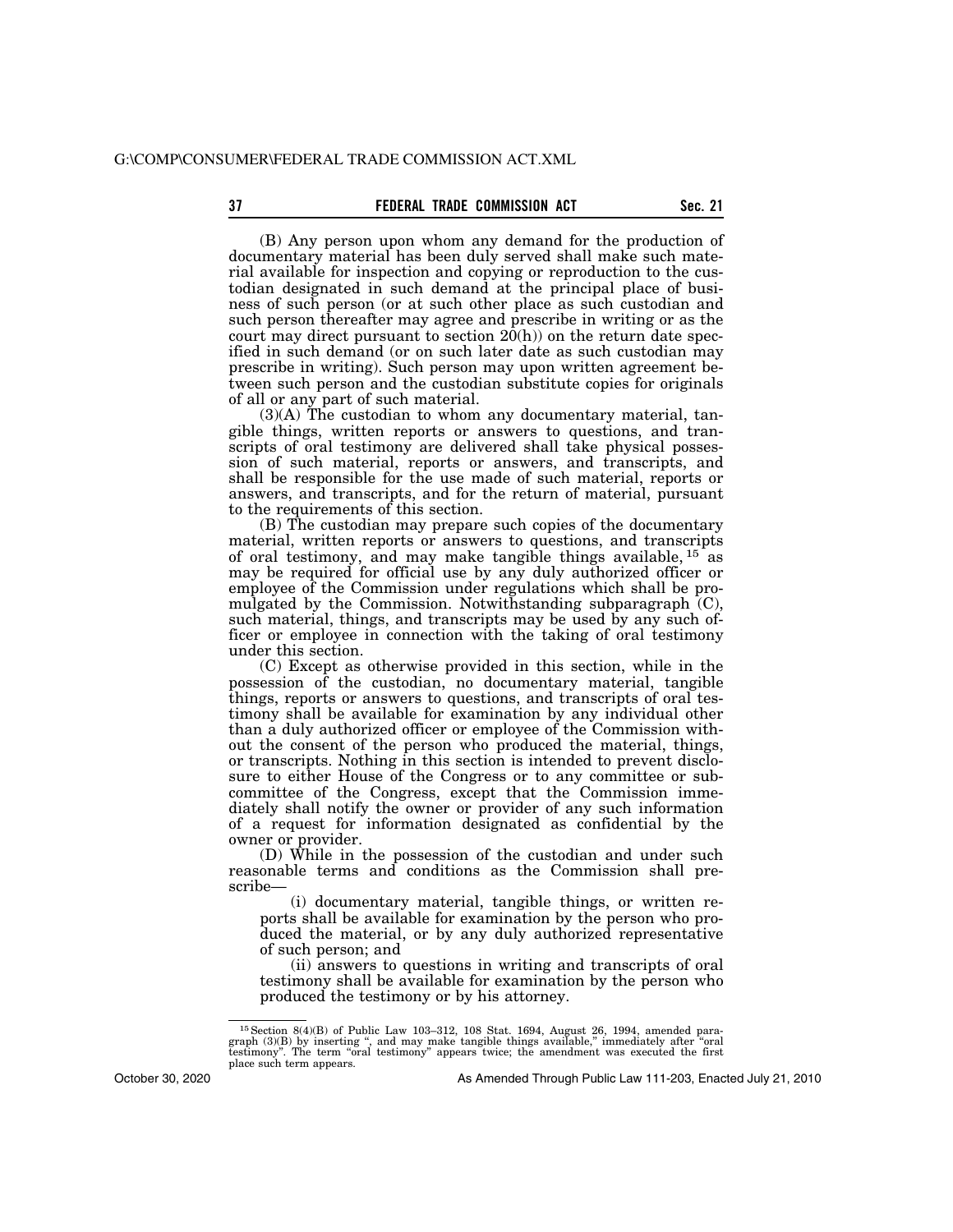## **Sec. 21 FEDERAL TRADE COMMISSION ACT 38**

(4) Whenever the Commission has instituted a proceeding against a person, partnership, or corporation, the custodian may deliver to any officer or employee of the Commission documentary material, tangible things, written reports or answers to questions, and transcripts of oral testimony for official use in connection with such proceeding. Upon the completion of the proceeding, the officer or employee shall return to the custodian any such material so delivered which has not been received into the record of the proceeding.

(5) If any documentary material, tangible things, written reports or answers to questions, and transcripts of oral testimony have been produced in the course of any investigation by any person pursuant to compulsory process and—

(A) any proceeding arising out of the investigation has been completed; or

(B) no proceeding in which the material may be used has been commenced within a reasonable time after completion of the examination and analysis of all such material and other information assembled in the course of the investigation;

then the custodian shall, upon written request of the person who produced the material, return to the person any such material which has not been received into the record of any such proceeding (other than copies of such material made by the custodian pursuant to paragraph  $(3)(B)$ ).

(6) The custodian of any documentary material, written reports or answers to questions, and transcripts of oral testimony may deliver to any officers or employees of appropriate Federal law enforcement agencies, in response to a written request, copies of such material for use in connection with an investigation or proceeding under the jurisdiction of any such agency. The custodian of any tangible things may make such things available for inspection to such persons on the same basis. Such materials shall not be made available to any such agency until the custodian receives certification of any officer of such agency that such information will be maintained in confidence and will be used only for official law enforcement purposes. Such documentary material, results of inspections of tangible things, written reports or answers to questions, and transcripts of oral testimony may be used by any officer or employee of such agency only in such manner and subject to such conditions as apply to the Commission under this section. The custodian may make such materials available to any State law enforcement agency upon the prior certification of any officer of such agency that such information will be maintained in confidence and will be used only for official law enforcement purposes. The custodian may 16 make such material available to any foreign law enforcement agency upon the prior certification of an appropriate official of any such foreign law enforcement agency, either by a prior agreement or memorandum of understanding with the Commission or by other written certification, that such material will be main-

October 30, 2020

<sup>&</sup>lt;sup>16</sup>The last sentence of paragraph  $(6)$  was added by section  $6(a)$  of Public Law 109–455 (120 Stat. 3376). For the effective date of a sunset provision, see section 13 of such Public Law (120 Stat. 3382) set out in a foo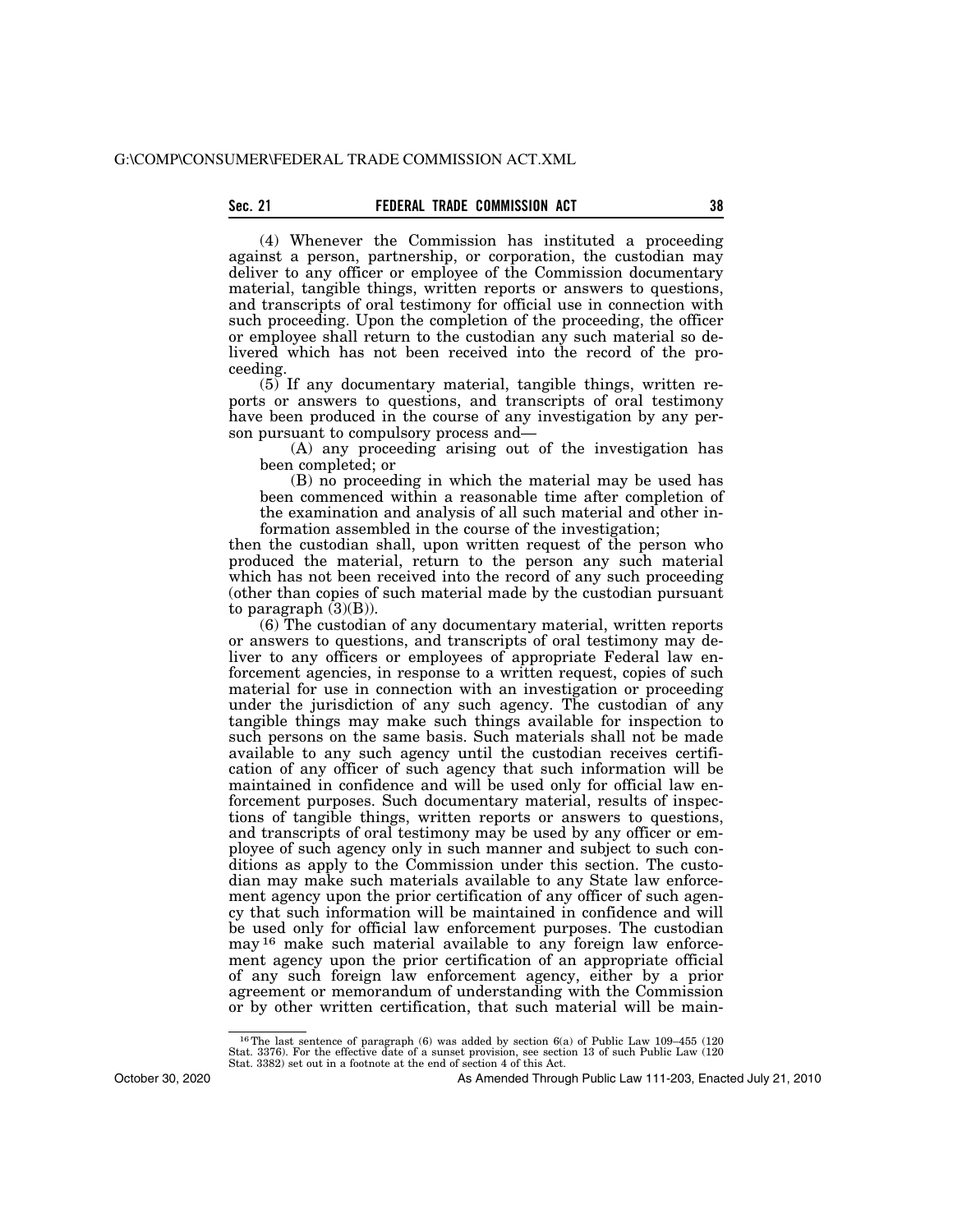tained in confidence and will be used only for official law enforcement purposes, if—

(A) the foreign law enforcement agency has set forth a bona fide legal basis for its authority to maintain the material in confidence;

(B) the materials are to be used for purposes of investigating, or engaging in enforcement proceedings related to, possible violations of—

(i) foreign laws prohibiting fraudulent or deceptive commercial practices, or other practices substantially similar to practices prohibited by any law administered by the Commission;

(ii) a law administered by the Commission, if disclosure of the material would further a Commission investigation or enforcement proceeding; or

(iii) with the approval of the Attorney General, other foreign criminal laws, if such foreign criminal laws are offenses defined in or covered by a criminal mutual legal assistance treaty in force between the government of the United States and the foreign law enforcement agency's government;

(C) the appropriate Federal banking agency (as defined in section 3(q) of the Federal Deposit Insurance Act (12 U.S.C.  $1813(q)$  or, in the case of a Federal credit union, the National Credit Union Administration, has given its prior approval if the materials to be provided under subparagraph (B) are requested by the foreign law enforcement agency for the purpose of investigating, or engaging in enforcement proceedings based on, possible violations of law by a bank, a savings and loan institution described in section 18(f)(3) of the Federal Trade Commission Act (15 U.S.C. 57a(f)(3)), or a Federal credit union described in section 18(f)(4) of the Federal Trade Commission Act (15 U.S.C. 57a(f)(4)); and

(D) the foreign law enforcement agency is not from a foreign state that the Secretary of State has determined, in accordance with section 6(j) of the Export Administration Act of 1979 (50 U.S.C. App. 2405(j)), has repeatedly provided support for acts of international terrorism, unless and until such determination is rescinded pursuant to section  $6(j)(4)$  of that Act (50) U.S.C. App.  $2405(j)(4)$ ).

Nothing in the preceding sentence authorizes the disclosure of material obtained in connection with the administration of the Federal antitrust laws or foreign antitrust laws (as defined in paragraphs (5) and (7), respectively, of section 12 of the International Antitrust Enforcement Assistance Act of 1994 (15 U.S.C. 6211)) to any officer or employee of a foreign law enforcement agency.

(7) In the event of the death, disability, or separation from service in the Commission of the custodian of any documentary material, tangible things, written reports or answers to questions, and transcripts of oral testimony produced under any demand issued under this Act, or the official relief of the custodian from responsibility for the custody and control of such material, the Commission promptly shall—

October 30, 2020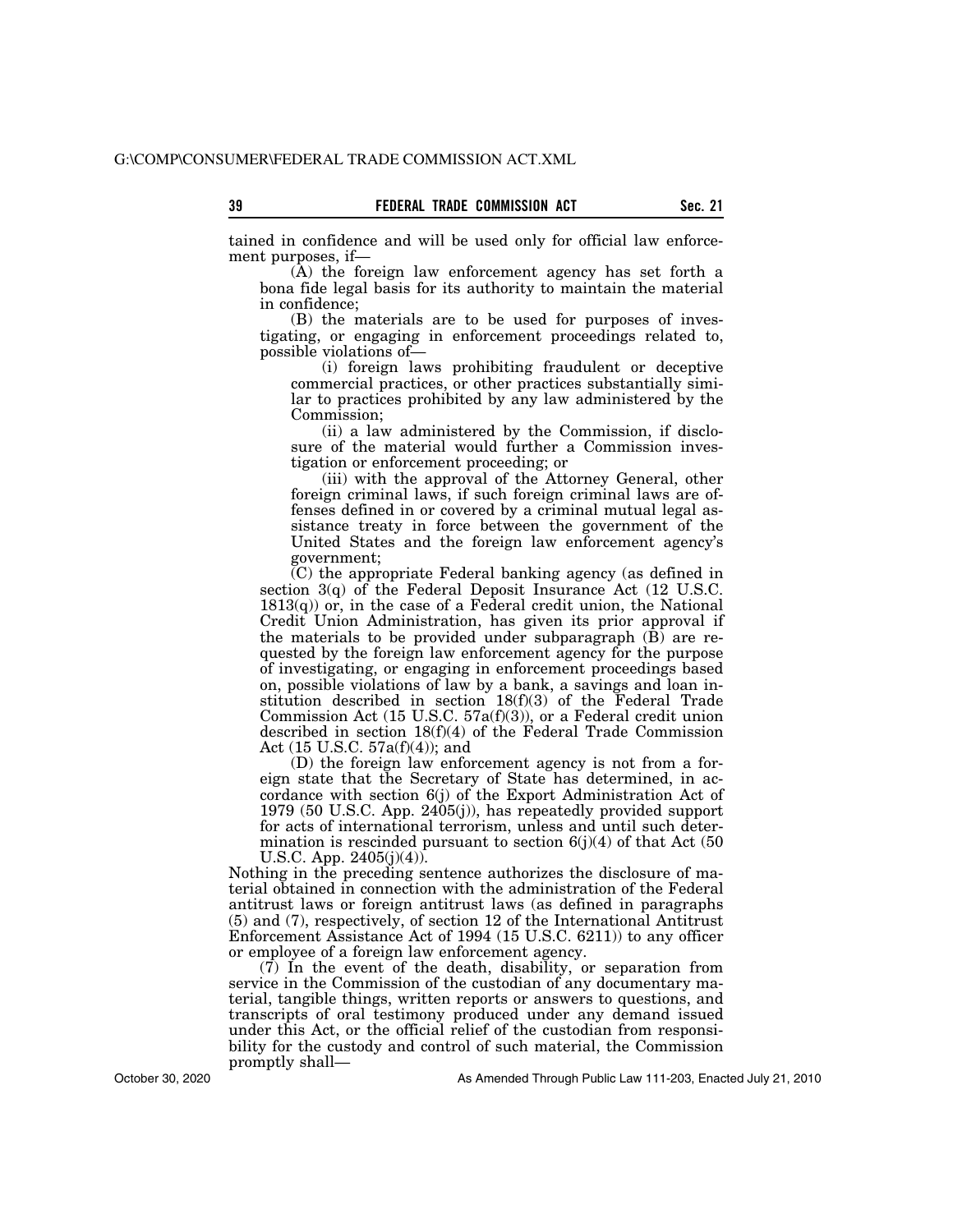(A) designate under paragraph (2)(A) another duly authorized agent to serve as custodian of such material; and

(B) transmit in writing to the person who produced the material or testimony notice as to the identity and address of the successor so designated.

Any successor designated under paragraph (2)(A) as a result of the requirements of this paragraph shall have (with regard to the material involved) all duties and responsibilities imposed by this section upon his predecessor in office with regard to such material, except that he shall not be held responsible for any default or dereliction which occurred before his designation.

(c)(1) All information reported to or otherwise obtained by the Commission which is not subject to the requirements of subsection (b) shall be considered confidential when so marked by the person supplying the information and shall not be disclosed, except in accordance with the procedures established in paragraph (2) and paragraph (3).

 $(2)$  If the Commission determines that a document marked confidential by the person supplying it may be disclosed because it is not a trade secret or commercial or financial information which is obtained from any person and which is privileged or confidential, within the meaning of section 6(f), then the Commission shall notify such person in writing that the Commission intends to disclose the document at a date not less than 10 days after the date of receipt of notification.

(3) Any person receiving such notification may, if he believes disclosure of the document would cause disclosure of a trade secret, or commercial or financial information which is obtained from any person and which is privileged or confidential, within the meaning of section 6(f), before the date set for release of the document, bring an action in the district court of the United States for the district within which the documents are located or in the United States District Court for the District of Columbia to restrain disclosure of the document. Any person receiving such notification may file with the appropriate district court or court of appeals of the United States, as appropriate, an application for a stay of disclosure. The documents shall not be disclosed until the court has ruled on the application for a stay.

 $(d)(1)$  The provisions of subsection  $(c)$  shall not be construed to prohibit—

(A) the disclosure of information to either House of the Congress or to any committee or subcommittee of the Congress, except that the Commission immediately shall notify the owner or provider of any such information of a request for information designated as confidential by the owner or provider;

(B) the disclosure of the results of any investigation or study carried out or prepared by the Commission, except that no information shall be identified nor shall information be disclosed in such a manner as to disclose a trade secret of any person supplying the trade secret, or to disclose any commercial or financial information which is obtained from any person and which is privileged or confidential;

As Amended Through Public Law 111-203, Enacted July 21, 2010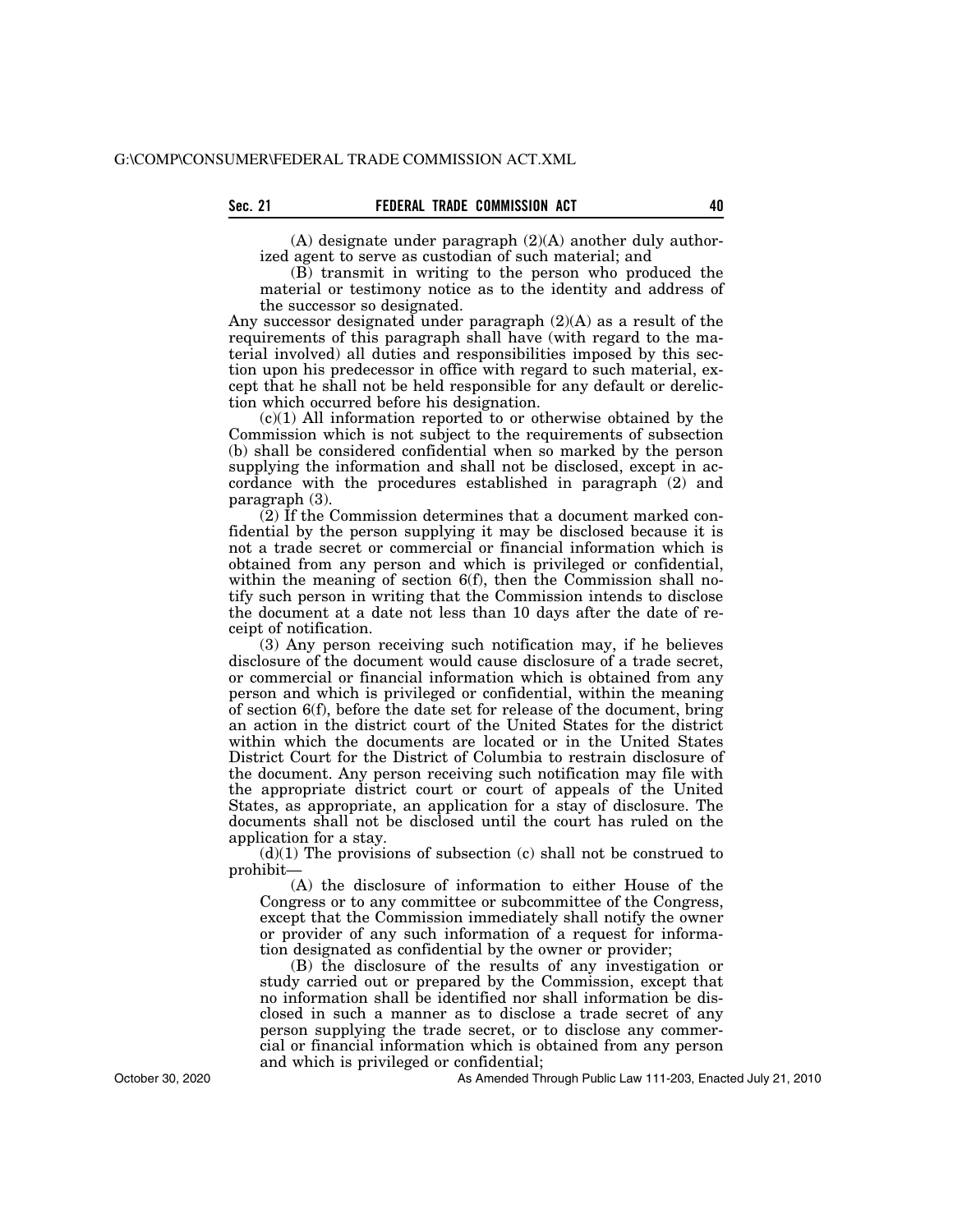(C) the disclosure of relevant and material information in Commission adjudicative proceedings or in judicial proceedings to which the Commission is a party; or

(D) the disclosure to a Federal agency of disaggregated information obtained in accordance with section 3512 of title 44, United States Code, except that the recipient agency shall use such disaggregated information for economic, statistical, or policymaking purposes only, and shall not disclose such information in an individually identifiable form.

(2) Any disclosure of relevant and material information in Commission adjudicative proceedings or in judicial proceedings to which the Commission is a party shall be governed by the rules of the Commission for adjudicative proceedings or by court rules or orders, except that the rules of the Commission shall not be amended in a manner inconsistent with the purposes of this section.

(e) Nothing in this section shall supersede any statutory provision which expressly prohibits or limits particular disclosures by the Commission, or which authorizes disclosures to any other Federal agency.<br>  $(f)$ <sup>17</sup> EXEMPTION FROM PUBLIC DISCLOSURE.—

 $(1)$  IN GENERAL.—Any material which is received by the Commission in any investigation, a purpose of which is to determine whether any person may have violated any provision of the laws administered by the Commission, and which is provided pursuant to any compulsory process under this Act or which is provided voluntarily in place of such compulsory process shall not be required to be disclosed under section 552 of title 5, United States Code, or any other provision of law, except as provided in paragraph  $(2)(\check{B})$  of this section.<br>(2) MATERIAL OBTAINED FROM A FOREIGN SOURCE.

 $(A)$  In GENERAL.—Except as provided in subparagraph (B) of this paragraph, the Commission shall not be required to disclose under section 552 of title 5, United States Code, or any other provision of law—

(i) any material obtained from a foreign law enforcement agency or other foreign government agency, if the foreign law enforcement agency or other foreign government agency has requested confidential treatment, or has precluded such disclosure under other use limitations, as a condition of providing the material;

(ii) any material reflecting a consumer complaint obtained from any other foreign source, if that foreign source supplying the material has requested confidential treatment as a condition of providing the material; or

(iii) any material reflecting a consumer complaint submitted to a Commission reporting mechanism sponsored in part by foreign law enforcement agencies or other foreign government agencies.

October 30, 2020

<sup>17</sup>Subsection (f) was amended to read by section 6(b) of Public Law 109–455 (120 Stat. 3377). For the effective date of a sunset provision, see section 13 of such Public Law (120 Stat. 3382)

set out in a footnote at the end of section 4 of this Act.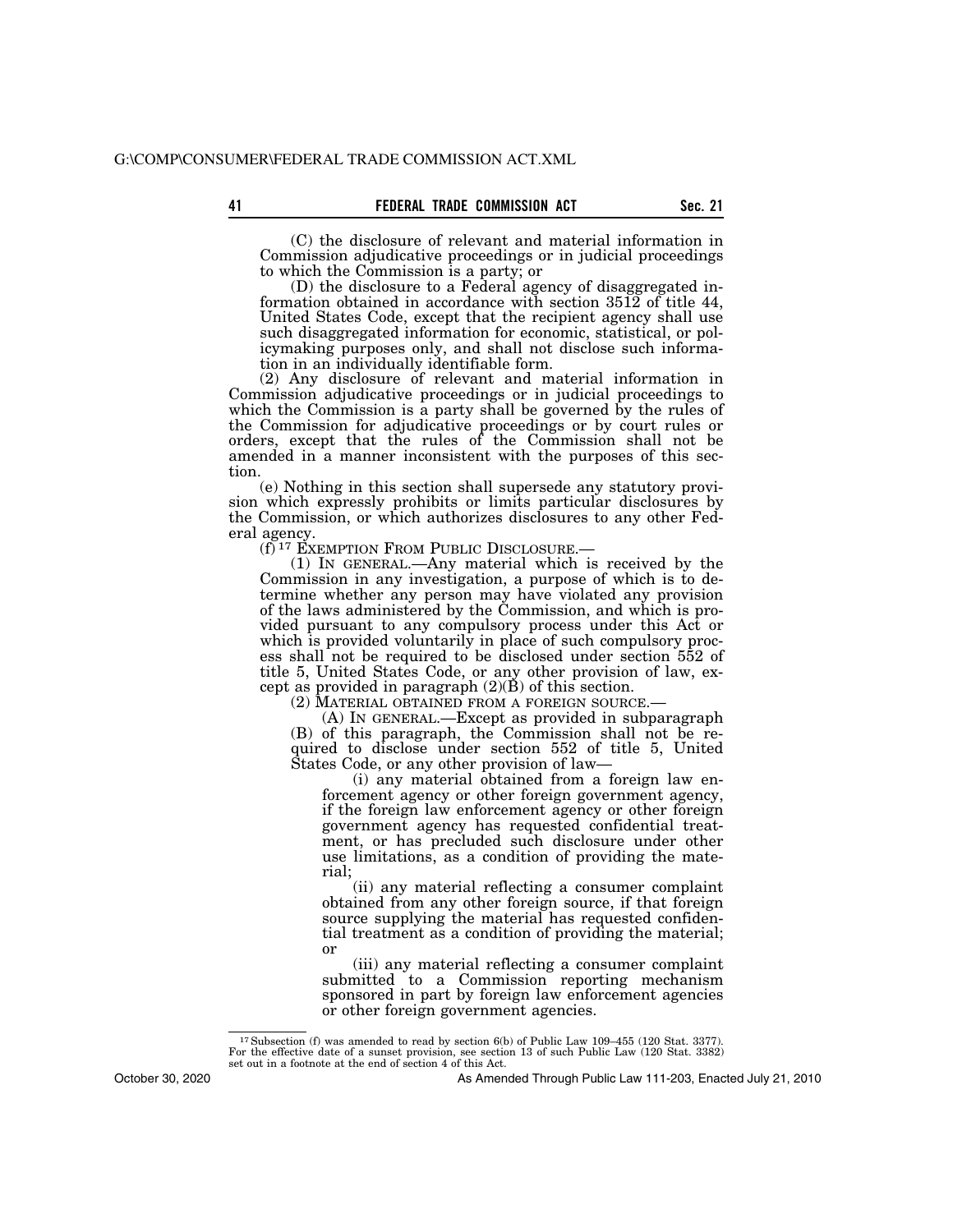# Sec. 21A **FEDERAL TRADE COMMISSION ACT** 42

(B) SAVINGS PROVISION.—Nothing in this subsection shall authorize the Commission to withhold information from the Congress or prevent the Commission from complying with an order of a court of the United States in an action commenced by the United States or the Commission.

# SEC. 21A. [15 U.S.C. 57b–2a] CONFIDENTIALITY AND DELAYED NOTICE OF COMPULSORY PROCESS FOR CERTAIN THIRD PAR-**TIES. 18**

(a) APPLICATION WITH OTHER LAWS.—The Right to Financial Privacy Act (12 U.S.C. 3401 et seq.) and chapter 121 of title 18, United States Code, shall apply with respect to the Commission, except as otherwise provided in this section.

(b) PROCEDURES FOR DELAY OF NOTIFICATION OR PROHIBITION OF DISCLOSURE.—The procedures for delay of notification or prohibition of disclosure under the Right to Financial Privacy Act (12 U.S.C. 3401 et seq.) and chapter 121 of title 18, United States Code, including procedures for extensions of such delays or prohibitions, shall be available to the Commission, provided that, notwithstanding any provision therein—

(1) a court may issue an order delaying notification or prohibiting disclosure (including extending such an order) in accordance with the procedures of section 1109 of the Right to Financial Privacy Act (12 U.S.C. 3409) (if notification would otherwise be required under that Act), or section 2705 of title 18, United States Code, (if notification would otherwise be required under chapter 121 of that title), if the presiding judge or magistrate judge finds that there is reason to believe that such notification or disclosure may cause an adverse result as defined in subsection (g) of this section; and

(2) if notification would otherwise be required under chapter 121 of title 18, United States Code, the Commission may delay notification (including extending such a delay) upon the execution of a written certification in accordance with the procedures of section 2705 of that title if the Commission finds that there is reason to believe that notification may cause an adverse result as defined in subsection (g) of this section.<br>(c) Ex PARTE APPLICATION BY COMMISSION.—

 $(1)$  IN GENERAL.—If neither notification nor delayed notification by the Commission is required under the Right to Financial Privacy Act (12 U.S.C. 3401 et seq.) or chapter 121 of title 18, United States Code, the Commission may apply ex parte to a presiding judge or magistrate judge for an order prohibiting the recipient of compulsory process issued by the Commission from disclosing to any other person the existence of the process, notwithstanding any law or regulation of the United States, or under the constitution, or any law or regulation, of any State, political subdivision of a State, territory of the United States, or the District of Columbia. The presiding judge or magistrate judge may enter such an order granting the requested prohibition of disclosure for a period not to exceed 60

a footnote at the end of section 4 of this Act.

October 30, 2020

<sup>18</sup>Section 21A was added by section 7(a) of Public Law 109–455 (120 Stat. 3377). For the effec-tive date of a sunset provision, see section 13 of such Public Law (120 Stat. 3382) set out in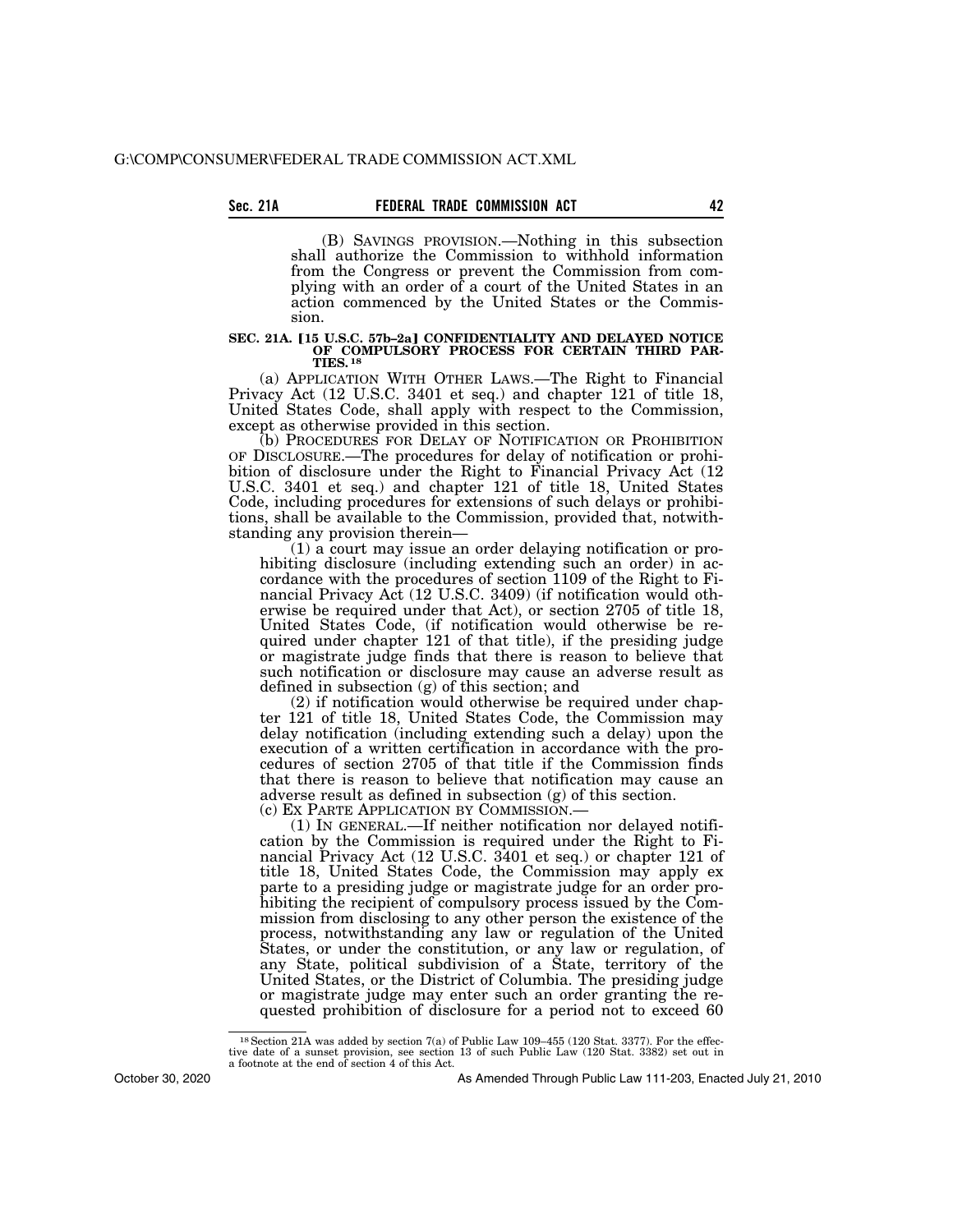days if there is reason to believe that disclosure may cause an adverse result as defined in subsection (g). The presiding judge or magistrate judge may grant extensions of this order of up to 30 days each in accordance with this subsection, except that in no event shall the prohibition continue in force for more than a total of 9 months.

(2) APPLICATION.—This subsection shall apply only in connection with compulsory process issued by the Commission where the recipient of such process is not a subject of the investigation or proceeding at the time such process is issued.

(3) LIMITATION.—No order issued under this subsection shall prohibit any recipient from disclosing to a Federal agency that the recipient has received compulsory process from the Commission.

(d) NO LIABILITY FOR FAILURE TO NOTIFY.—If neither notification nor delayed notification by the Commission is required under the Right to Financial Privacy Act (12 U.S.C. 3401 et seq.) or chapter 121 of title 18, United States Code, the recipient of compulsory process issued by the Commission under this Act shall not be liable under any law or regulation of the United States, or under the constitution, or any law or regulation, of any State, political subdivision of a State, territory of the United States, or the District of Columbia, or under any contract or other legally enforceable agreement, for failure to provide notice to any person that such process has been issued or that the recipient has provided information in response to such process. The preceding sentence does not exempt any recipient from liability for—

(1) the underlying conduct reported;

(2) a failure to comply with the record retention requirements under section 1104(c) of the Right to Financial Privacy Act (12 U.S.C. 3404), where applicable; or

(3) any failure to comply with any obligation the recipient may have to disclose to a Federal agency that the recipient has received compulsory process from the Commission or intends to provide or has provided information to the Commission in response to such process.

(e) VENUE AND PROCEDURE.—

(1) IN GENERAL.—All judicial proceedings initiated by the Commission under the Right to Financial Privacy Act (12 U.S.C. 3401 et seq.), chapter 121 of title 18, United States Code, or this section may be brought in the United States District Court for the District of Columbia or any other appropriate United States District Court. All ex parte applications by the Commission under this section related to a single investigation may be brought in a single proceeding.

(2) IN CAMERA PROCEEDINGS.—Upon application by the Commission, all judicial proceedings pursuant to this section shall be held in camera and the records thereof sealed until expiration of the period of delay or such other date as the presiding judge or magistrate judge may permit.

(f) SECTION NOT TO APPLY TO ANTITRUST INVESTIGATIONS OR PROCEEDINGS.—This section shall not apply to an investigation or proceeding related to the administration of Federal antitrust laws or foreign antitrust laws (as defined in paragraphs (5) and (7), re-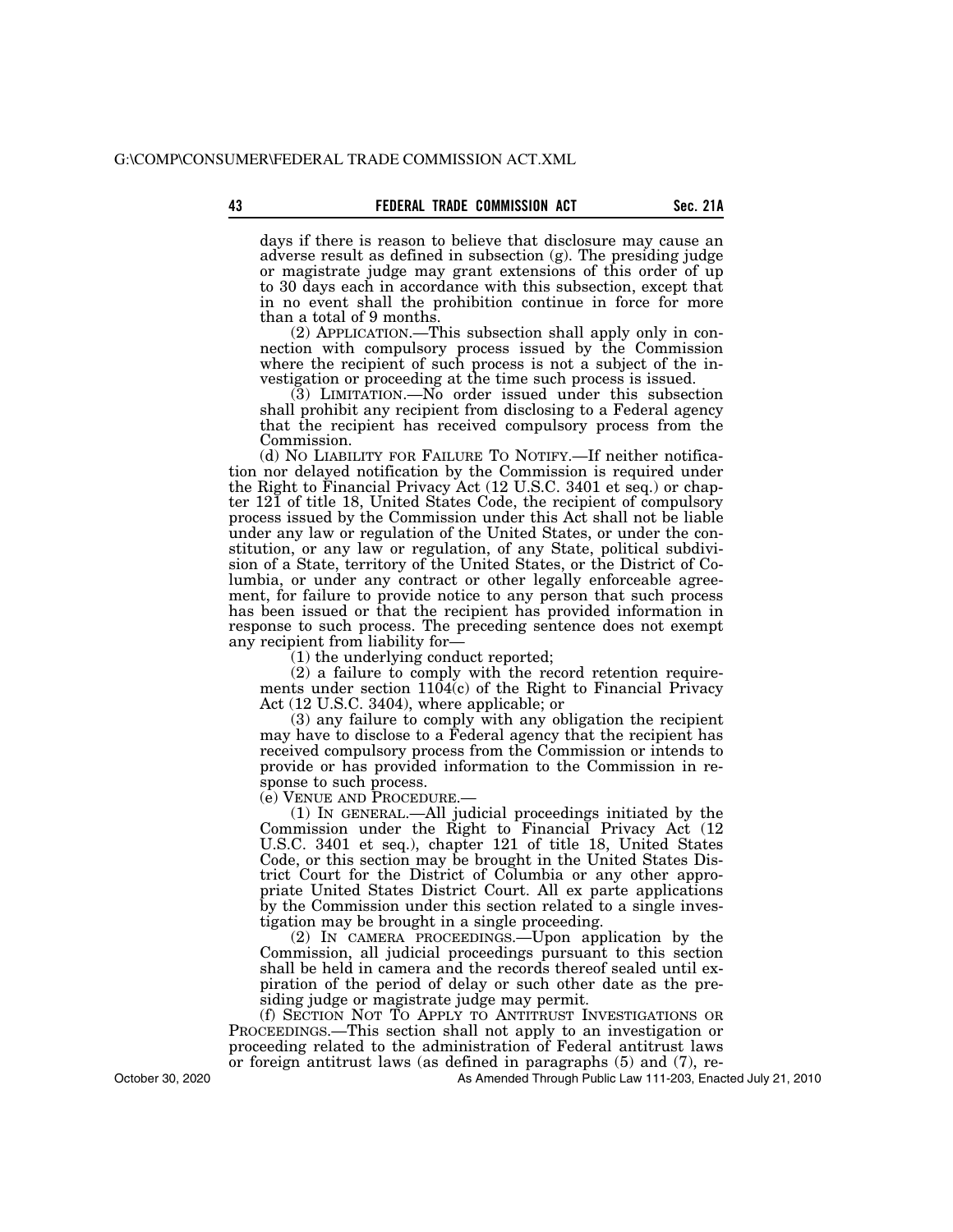spectively, of section 12 of the International Antitrust Enforcement Assistance Act of 1994 (15 U.S.C. 6211)).

(g) ADVERSE RESULT DEFINED.—For purposes of this section the term "adverse result" means-

(1) endangering the life or physical safety of an individual; (2) flight from prosecution;

(3) the destruction of, or tampering with, evidence;

(4) the intimidation of potential witnesses; or

(5) otherwise seriously jeopardizing an investigation or proceeding related to fraudulent or deceptive commercial practices or persons involved in such practices, or unduly delaying a trial related to such practices or persons involved in such practices, including, but not limited to, by—

(A) the transfer outside the territorial limits of the United States of assets or records related to fraudulent or deceptive commercial practices or related to persons involved in such practices;

(B) impeding the ability of the Commission to identify persons involved in fraudulent or deceptive commercial practices, or to trace the source or disposition of funds related to such practices; or

(C) the dissipation, fraudulent transfer, or concealment of assets subject to recovery by the Commission.

#### **SEC. 21B. [15 U.S.C. 57b-2b] PROTECTION FOR VOLUNTARY PROVISION OF INFORMATION. 19**

(a) IN GENERAL.—

(1) NO LIABILITY FOR PROVIDING CERTAIN MATERIAL.—An entity described in paragraphs (2) or (3) of subsection (d) that voluntarily provides material to the Commission that such entity reasonably believes is relevant to—

(A) a possible unfair or deceptive act or practice, as defined in section 5(a) of this Act; or

(B) assets subject to recovery by the Commission, including assets located in foreign jurisdictions;

shall not be liable to any person under any law or regulation of the United States, or under the constitution, or any law or regulation, of any State, political subdivision of a State, territory of the United States, or the District of Columbia, for such provision of material or for any failure to provide notice of such provision of material or of intention to so provide material.

(2) LIMITATIONS.—Nothing in this subsection shall be construed to exempt any such entity from liability—

(A) for the underlying conduct reported; or

(B) to any Federal agency for providing such material or for any failure to comply with any obligation the entity may have to notify a Federal agency prior to providing such material to the Commission.

(b) CERTAIN FINANCIAL INSTITUTIONS.—An entity described in paragraph (1) of subsection (d) shall, in accordance with section  $5318(g)(3)$  of title 31, United States Code, be exempt from liability

a footnote at the end of section 4 of this Act.

October 30, 2020

<sup>19</sup>Section 21B was added by section 8 of Public Law 109–455 (120 Stat. 3380). For the effec-tive date of a sunset provision, see section 13 of such Public Law (120 Stat. 3382) set out in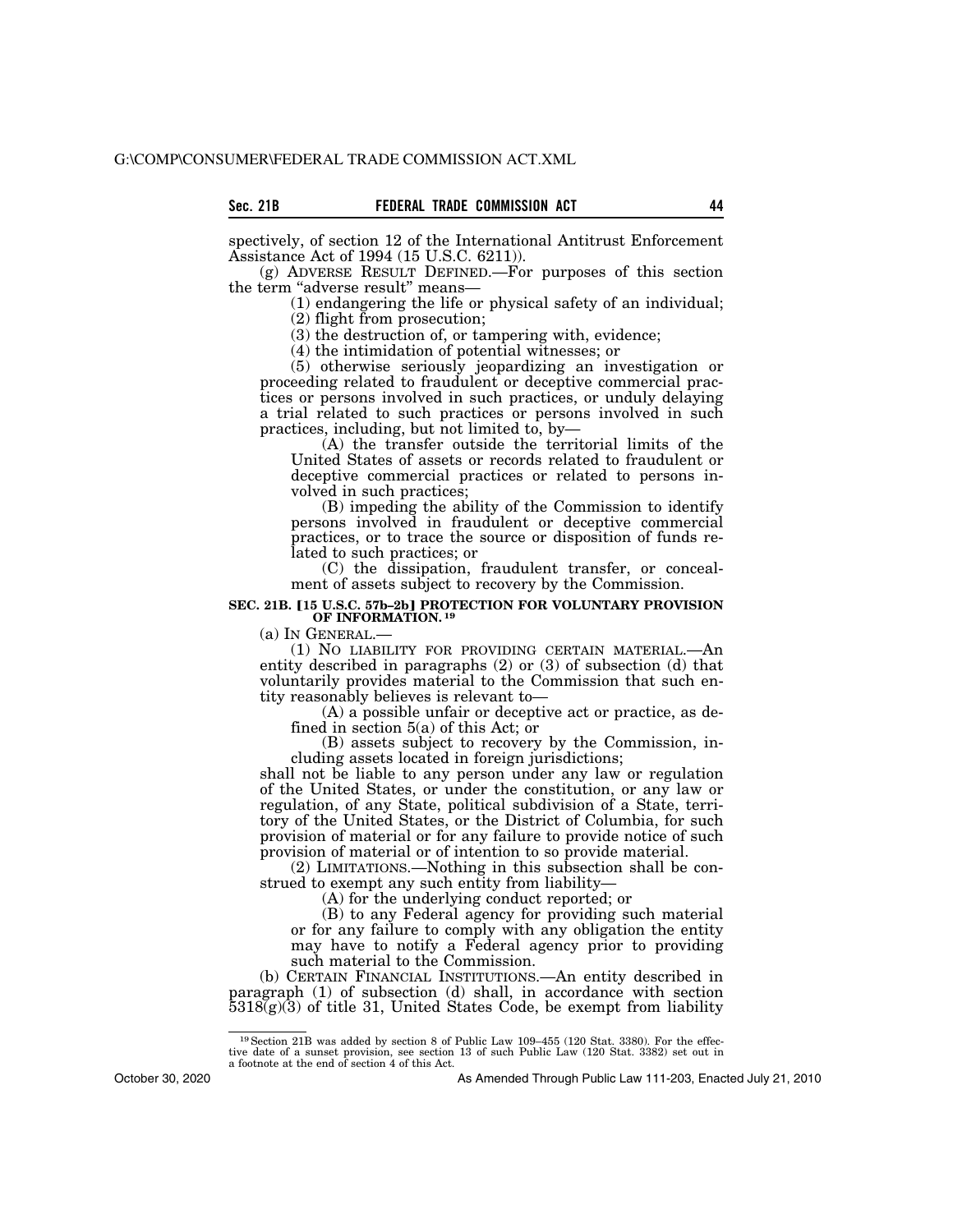for making a voluntary disclosure to the Commission of any possible violation of law or regulation, including—

(1) a disclosure regarding assets, including assets located in foreign jurisdictions—

 $(A)$  related to possibly fraudulent or deceptive commercial practices;

(B) related to persons involved in such practices; or

(C) otherwise subject to recovery by the Commission; or

(2) a disclosure regarding suspicious chargeback rates related to possibly fraudulent or deceptive commercial practices.

(c) CONSUMER COMPLAINTS.—Any entity described in subsection (d) that voluntarily provides consumer complaints sent to it, or information contained therein, to the Commission shall not be liable to any person under any law or regulation of the United States, or under the constitution, or any law or regulation, of any State, political subdivision of a State, territory of the United States, or the District of Columbia, for such provision of material or for any failure to provide notice of such provision of material or of intention to so provide material. This subsection shall not provide any exemption from liability for the underlying conduct.

(d) APPLICATION.—This section applies to the following entities, whether foreign or domestic:

(1) A financial institution as defined in section 5312 of title 31, United States Code.

(2) To the extent not included in paragraph (1), a bank or thrift institution, a commercial bank or trust company, an investment company, a credit card issuer, an operator of a credit card system, and an issuer, redeemer, or cashier of travelers' checks, money orders, or similar instruments.

(3) A courier service, a commercial mail receiving agency, an industry membership organization, a payment system provider, a consumer reporting agency, a domain name registrar or registry acting as such, and a provider of alternative dispute resolution services.

(4) An Internet service provider or provider of telephone services.

SEC. 22.  $[15 \text{ U.S.C. } 57b-3]$  (a) For purposes of this section:

(1) The term ''rule'' means any rule promulgated by the Commission under section 6 or section 18, except that such term does not include interpretive rules, rules involving Commission management or personnel, general statements of policy, or rules relating to Commission organization, procedure, or practice. Such term does not include any amendment to a rule unless the Commission—

(A) estimates that such amendment will have an annual effect on the national economy of \$100,000,000 or more;

(B) estimates that such amendment will cause a substantial change in the cost or price of goods or services which are used extensively by particular industries, which are supplied extensively in particular geographic regions, or which are acquired in significant quantities by the Federal Government, or by State or local governments; or

As Amended Through Public Law 111-203, Enacted July 21, 2010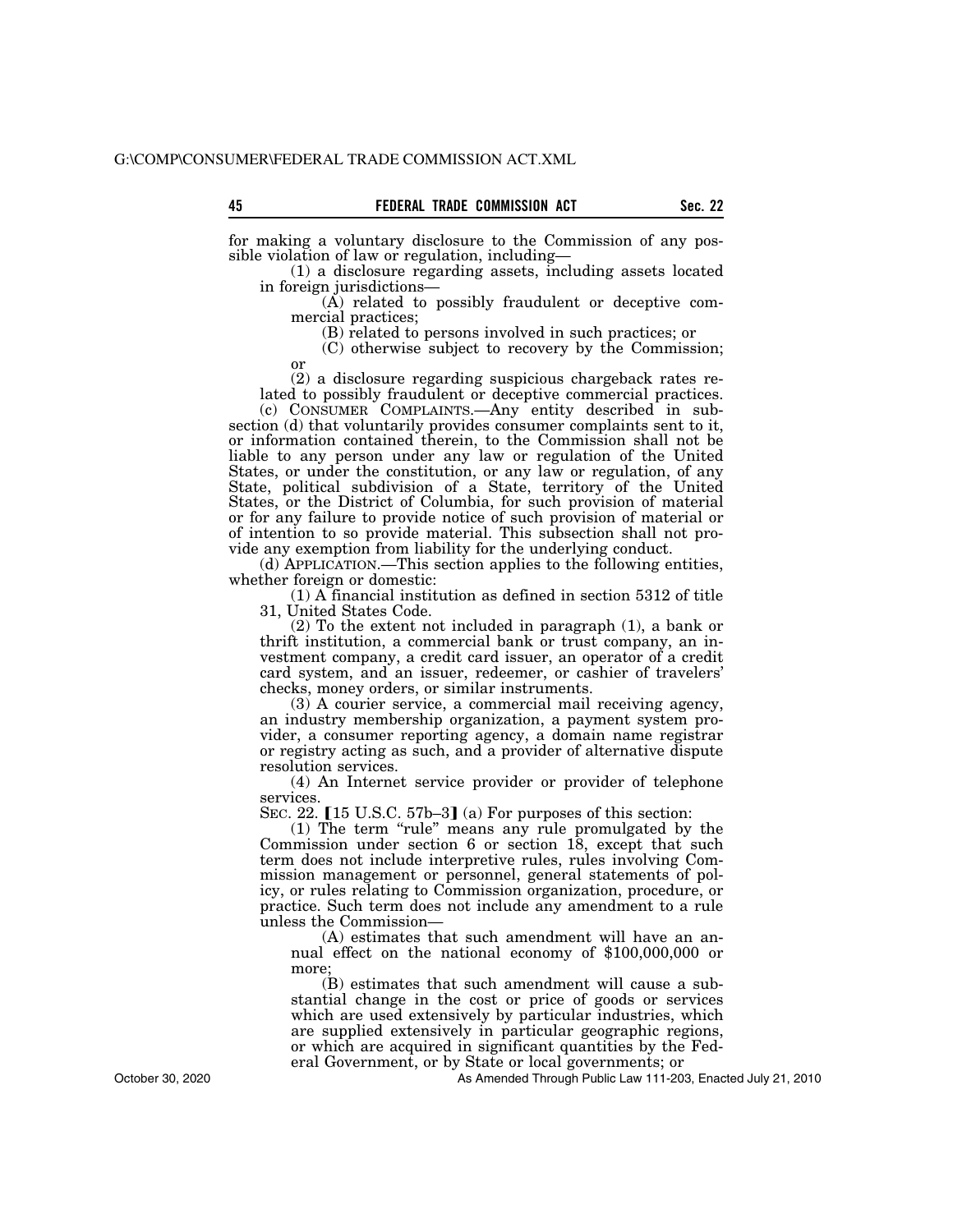(C) otherwise determines that such amendment will have a significant impact upon persons subject to regulation under such amendment and upon consumers.

(2) The term ''rulemaking'' means any Commission process for formulating or amending a rule.

(b)(1) In any case in which the Commission publishes notice of a proposed rulemaking, the Commission shall issue a preliminary regulatory analysis relating to the proposed rule involved. Each preliminary regulatory analysis shall contain—

(A) a concise statement of the need for, and the objectives of, the proposed rule;

(B) a description of any reasonable alternatives to the proposed rule which may accomplish the stated objective of the rule in a manner consistent with applicable law; and

(C) for the proposed rule, and for each of the alternatives described in the analysis, a preliminary analysis of the projected benefits and any adverse economic effects and any other effects, and of the effectiveness of the proposed rule and each alternative in meeting the stated objectives of the proposed rule.

(2) In any case in which the Commission promulgates a final rule, the Commission shall issue a final regulatory analysis relating to the final rule. Each final regulatory analysis shall contain—

(A) a concise statement of the need for, and the objectives of, the final rule;

(B) a description of any alternatives to the final rule which were considered by the Commission;

(C) an analysis of the projected benefits and any adverse economic effects and any other effects of the final rule;

(D) an explanation of the reasons for the determination of the Commission that the final rule will attain its objectives in a manner consistent with applicable law and the reasons the particular alternative was chosen; and

(E) a summary of any significant issues raised by the comments submitted during the public comment period in response to the preliminary regulatory analysis, and a summary of the assessment by the Commission of such issues.

(3)(A) In order to avoid duplication or waste, the Commission is authorized to—

(i) consider a series of closely related rules as one rule for purposes of this subsection; and

(ii) whenever appropriate, incorporate any data or analysis contained in a regulatory analysis issued under this subsection in the statement of basis and purpose to accompany any rule promulgated under section  $18(a)(1)(B)$ , and incorporate by reference in any preliminary or final regulatory analysis information contained in a notice of proposed rulemaking or a statement of basis and purpose.

(B) The Commission shall include, in each notice of proposed rulemaking and in each publication of a final rule, a statement of the manner in which the public may obtain copies of the preliminary and final regulatory analyses. The Commission may charge a reasonable fee for the copying and mailing of regulatory analyses. The regulatory analyses shall be furnished without charge or at a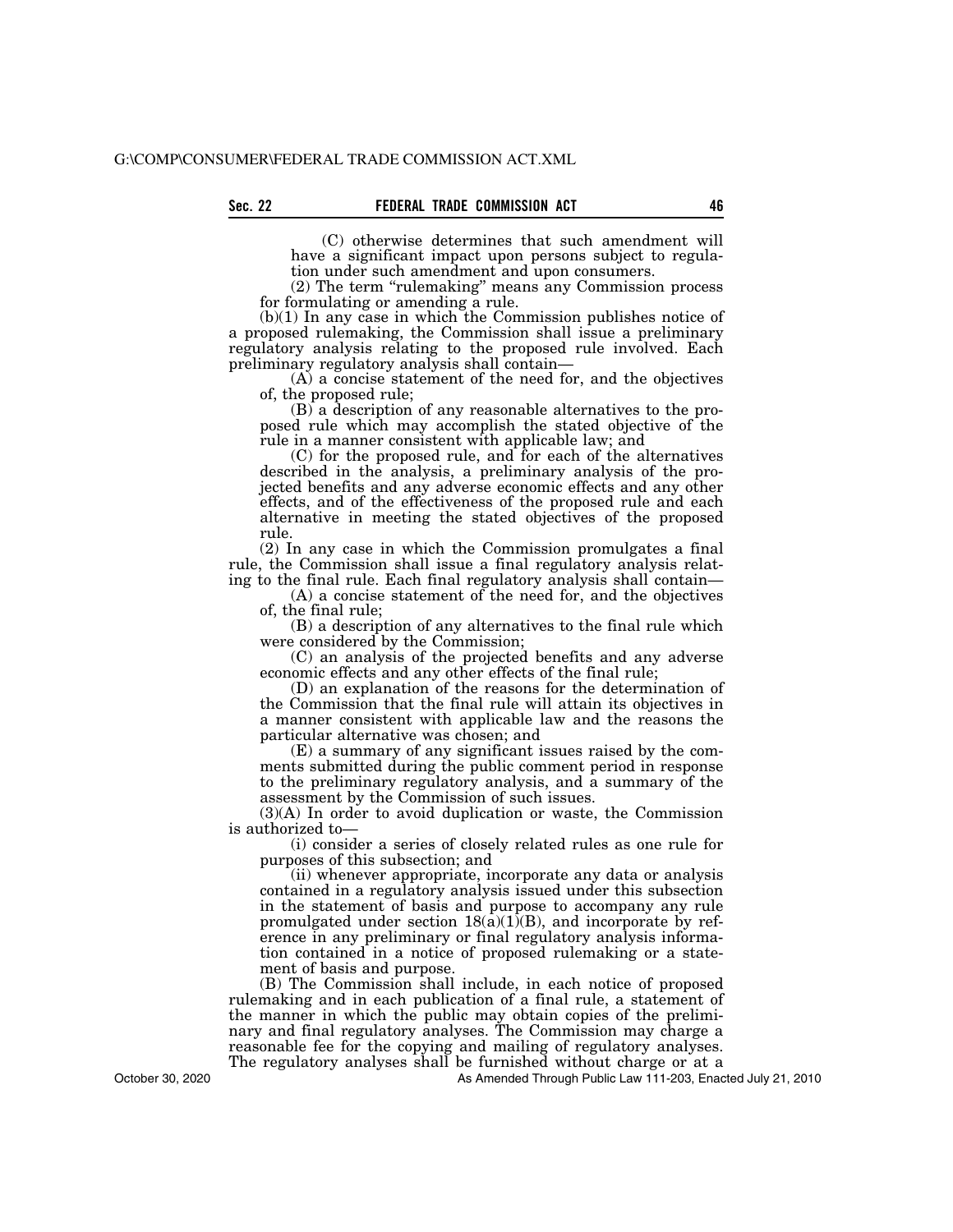reduced charge if the Commission determines that waiver or reduction of the fee is in the public interest because furnishing the information primarily benefits the general public.

(4) The Commission is authorized to delay the completion of any of the requirements established in this subsection by publishing in the Federal Register, not later than the date of publication of the final rule involved, a finding that the final rule is being promulgated in response to an emergency which makes timely compliance with the provisions of this subsection impracticable. Such publication shall include a statement of the reasons for such finding.

(5) The requirements of this subsection shall not be construed to alter in any manner the substantive standards applicable to any action by the Commission, or the procedural standards otherwise applicable to such action.

 $(c)(1)$  The contents and adequacy of any regulatory analysis prepared or issued by the Commission under this section, including the adequacy of any procedure involved in such preparation or issuance, shall not be subject to any judicial review in any court, except that a court, upon review of a rule pursuant to section  $18(e)$ , may set aside such rule if the Commission has failed entirely to prepare a regulatory analysis.

(2) Except as specified in paragraph (1), no Commission action may be invalidated, remanded, or otherwise affected by any court on account of any failure to comply with the requirements of this section.

(3) The provisions of this subsection do not alter the substantive or procedural standards otherwise applicable to judicial review of any action by the Commission.

 $(d)(1)$  The Commission shall publish at least semiannually a regulatory agenda. Each regulatory agenda shall contain a list of rules which the Commission intends to propose or promulgate during the 12-month period following the publication of the agenda. On the first Monday in October of each year, the Commission shall publish in the Federal Register a schedule showing the dates during the current fiscal year on which the semiannual regulatory agenda of the Commission will be published.

(2) For each rule listed in a regulatory agenda, the Commission shall—

(A) describe the rule;

(B) state the objectives of and the legal basis for the rule; and

(C) specify any dates established or anticipated by the Commission for taking action, including dates for advance notice of proposed rulemaking, notices of proposed rulemaking, and final action by the Commission.

(3) Each regulatory agenda shall state the name, office address, and office telephone number of the Commission officer or employee responsible for responding to any inquiry relating to each rule listed.

(4) The Commission shall not propose or promulgate a rule which was not listed on a regulatory agenda unless the Commission publishes with the rule an explanation of the reasons the rule was omitted from such agenda.

October 30, 2020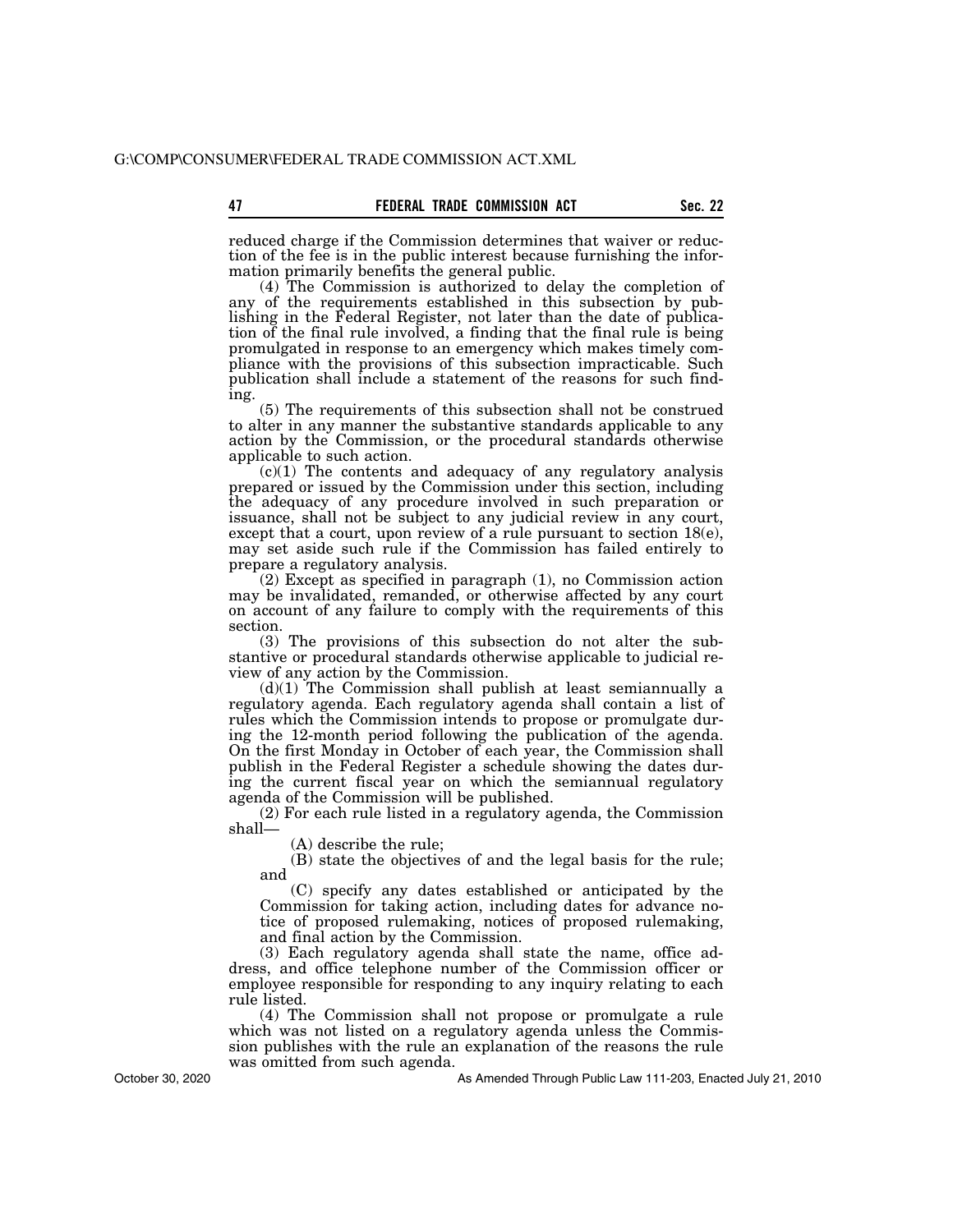SEC. 23.  $[15 \text{ U.S.C. } 57b-4]$  (a) For purposes of this section, the term ''Board of Governors'' means the Board of Governors of the Federal Reserve System.

(b) Notwithstanding any other provision of law, if—

(1) any person, partnership, or corporation engages in any conduct or practice which allegedly constitutes a violation of any Federal law with respect to which the Board of Governors of the Federal Reserve System has rulemaking authority; and

(2) such person, partnership, or corporation engaged in such conduct or practice in good faith reliance upon, and in conformity with, any rule, regulation, statement of interpretation, or statement of approval prescribed or issued by the Board of Governors under such Federal law;

then such good faith reliance shall constitute a defense in any administrative or judicial proceeding commenced against such person, partnership, or corporation by the Commission under this Act or in any administrative or judicial proceeding commenced against such person, partnership, or corporation by the Attorney General of the United States, upon request made by the Commission, under any provision of law.

(c) The provisions of subsection (b) shall apply regardless of whether any rule, regulation, statement of interpretation, or statement of approval prescribed or issued by the Board of Governors is amended, rescinded, or held to be invalid by judicial authority or any other authority after a person, partnership, or corporation has engaged in any conduct or practice in good faith reliance upon, and in conformity with, such rule, regulation, statement of interpretation, or statement of approval.

(d) If, in any case in which—

(1) the Board of Governors has rulemaking authority with respect to any Federal law; and

(2) the Commission is authorized to enforce the requirements of such Federal law;

any person, partnership, or corporation submits a request to the Board of Governors for the issuance of any statement of interpretation or statement of approval relating to any conduct or practice of such person, partnership, or corporation which may be subject to the requirements of such Federal law, then the Board of Governors shall dispose of such request as soon as practicable after the receipt of such request.

SEC.  $24.$  [15 U.S.C. 57b–5] (a) The Commission shall not have any authority to conduct any study, investigation, or prosecution of any agricultural cooperative for any conduct which, because of the provisions of the Act entitled ''An Act to authorize association of producers of agricultural products'', approved February 18, 1922 (7 U.S.C. 291 et seq., commonly known as the Capper-Volstead Act), is not a violation of any of the antitrust Acts or this Act.

(b) The Commission shall not have any authority to conduct any study or investigation of any agricultural marketing orders.

SEC. 25. [15 U.S.C. 57c] There are authorized to be appropriated to carry out the functions, powers, and duties of the Commission not to exceed \$92,700,000 for fiscal year 1994; not to exceed \$99,000,000 for fiscal year 1995; not to exceed \$102,000,000

As Amended Through Public Law 111-203, Enacted July 21, 2010